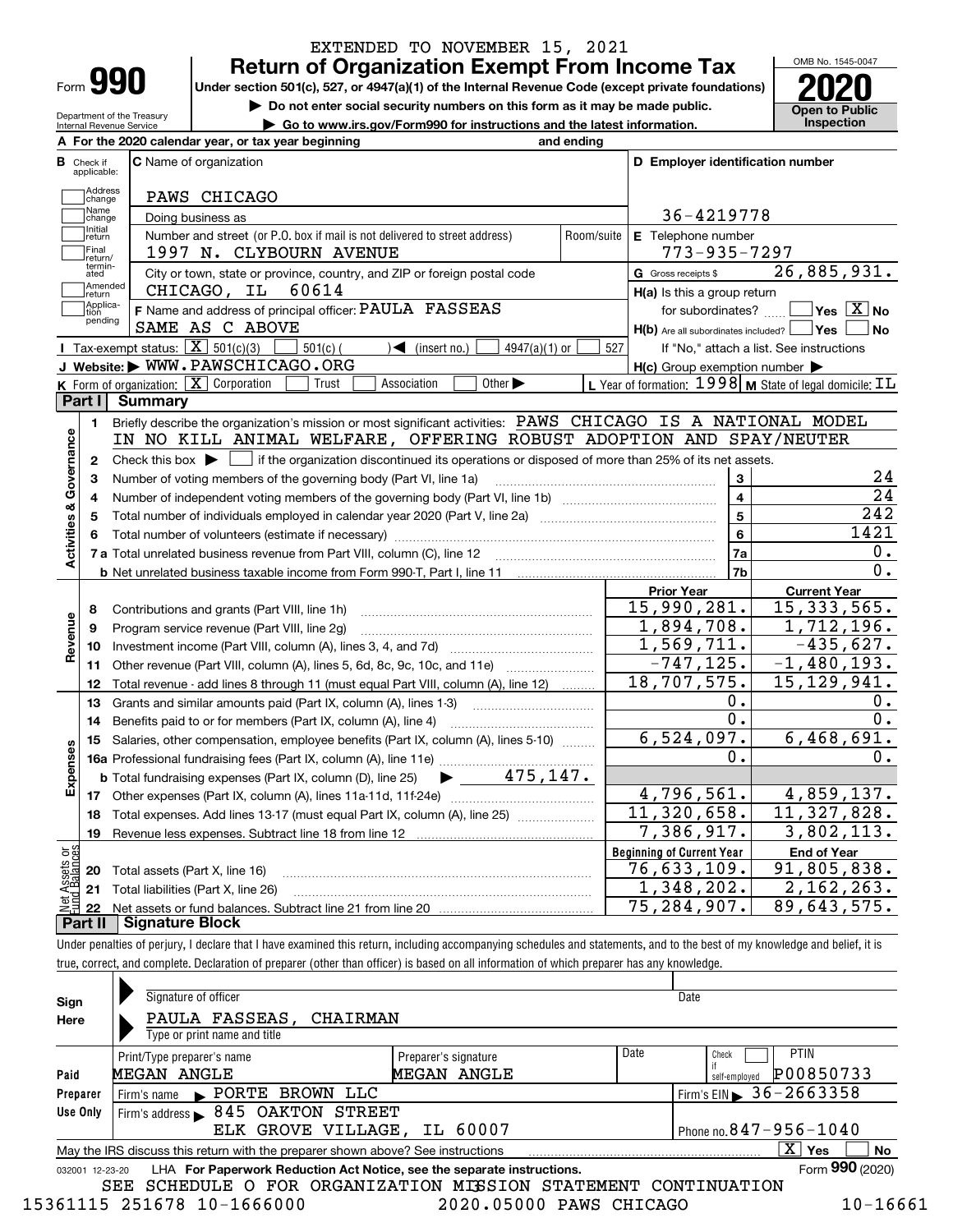|              | 36-4219778<br>PAWS CHICAGO<br>Form 990 (2020)                                                                                                                     | Page <sup>2</sup>  |
|--------------|-------------------------------------------------------------------------------------------------------------------------------------------------------------------|--------------------|
| Part III     | <b>Statement of Program Service Accomplishments</b>                                                                                                               |                    |
|              | Check if Schedule O contains a response or note to any line in this Part III                                                                                      | $\boxed{\text{X}}$ |
| 1            | Briefly describe the organization's mission:                                                                                                                      |                    |
|              | PAWS CHICAGO IS A NATIONAL LEADER IN THE NO KILL ANIMAL WELFARE                                                                                                   |                    |
|              | MOVEMENT. THE RISKS AND CHALLENGES THAT HOMELESS PETS FACE ARE                                                                                                    |                    |
|              | CONSTANTLY EVOLVING, WHICH IS WHY PAWS CHICAGO'S COMPREHENSIVE NO KILL                                                                                            |                    |
|              | MODEL IS NIMBLE, AND DESIGNED TO OPTIMIZE LIFESAVING AND ADJUST TO                                                                                                |                    |
| $\mathbf{2}$ | Did the organization undertake any significant program services during the year which were not listed on the                                                      |                    |
|              | $\overline{\ }$ Yes $\overline{\phantom{X}}$ No<br>prior Form 990 or 990-EZ?                                                                                      |                    |
|              | If "Yes," describe these new services on Schedule O.                                                                                                              |                    |
| 3            | $\sqrt{}$ Yes $\sqrt{}$ X $\sqrt{}$ No<br>Did the organization cease conducting, or make significant changes in how it conducts, any program services?            |                    |
|              | If "Yes," describe these changes on Schedule O.                                                                                                                   |                    |
| 4            | Describe the organization's program service accomplishments for each of its three largest program services, as measured by expenses.                              |                    |
|              | Section 501(c)(3) and 501(c)(4) organizations are required to report the amount of grants and allocations to others, the total expenses, and                      |                    |
|              | revenue, if any, for each program service reported.                                                                                                               |                    |
| 4a           | 4,421,780. including grants of \$<br>172,069.<br>) (Revenue \$<br>(Code:<br>(Expenses \$<br>ANIMAL HEALTH & BEHAVIOR: COMMITTING TO SAVING EACH TREATABLE PET AND |                    |
|              |                                                                                                                                                                   |                    |
|              | PROVIDING ALL THE MEDICAL TREATMENT AND BEHAVIORAL ENRICHMENT NEEDED TO                                                                                           |                    |
|              | OPTIMIZE HEALTH AND WELLBEING ARE TWO OF THE MOST CRITICAL ELEMENTS OF                                                                                            |                    |
|              | NO KILL. DUE TO OUR EXPERT VETERINARY AND BEHAVIOR TEAMS, PAWS CHICAGO                                                                                            |                    |
|              | ONE OF THE FEW SHELTERS IN THE COUNTRY THAT CAN TREAT AND<br>IS.                                                                                                  |                    |
|              | REHABILITATE A LARGE VOLUME OF SICK, INJURED AND BEHAVIORALLY                                                                                                     |                    |
|              | CHALLENGED ANIMALS. IN 2020, PAWS CHICAGO HAD A 98.17% SAVE RATE, EVEN                                                                                            |                    |
|              | WHILE TAKING IN A VULNERABLE POPULATION OF ANIMALS. IN TOTAL, 9,606                                                                                               |                    |
|              | SEPARATE MEDICAL DIAGNOSES WERE TREATED, INCLUDING 1,299 RESPIRATORY                                                                                              |                    |
|              | ILLNESSES; 1,163 GI CONDITIONS LIKE PARASITES AND WORMS;<br>463                                                                                                   |                    |
|              | MUSCULOSKELETAL ABNORMALITIES; 143 ABNORMAL HEART CONDITIONS;<br>111                                                                                              |                    |
|              | HEARTWORM POSITIVE CANINES AND 24 NEUROLOGIC CONDITIONS.<br>THE MEDICAL                                                                                           |                    |
| 4b           | 2, 298, 667. including grants of \$<br>697,692.<br>) (Expenses \$<br>) (Revenue \$<br>(Code:                                                                      |                    |
|              | PREVENTION & SPAY/NEUTER: DESPITE THE PANDEMIC SHUTTING DOWN BUSINESSES                                                                                           |                    |
|              | ACROSS THE COUNTRY AND FORCING MASSIVE CHANGES TO OPERATIONS, PAWS                                                                                                |                    |
|              | CHICAGO REMAINED OPERATIONAL, INCLUDING ITS MEDICAL CENTER AND LURIE                                                                                              |                    |
|              | CLINIC, PERFORMING 9,453 SPAY/NEUTER SURGERIES IN 2020. THE MAJORITY OF                                                                                           |                    |
|              | STRAY, FERAL AND UNWANTED PETS ORIGINATE IN LOW-INCOME,<br>UNDER-RESOURCED                                                                                        |                    |
|              | THROUGH THE PAWS CHICAGO LURIE CLINIC IN LITTLE VILLAGE<br>COMMUNITIES.                                                                                           |                    |
|              | AND THE GUSMOBILE SPAY/NEUTER VAN, WHICH BRINGS LIFESAVING SOLUTIONS                                                                                              |                    |
|              | DIRECTLY TO NEIGHBORHOODS LACKING RESOURCES, PAWS OFFERS SPAY/NEUTER                                                                                              |                    |
|              | SERVICES WHERE THEY ARE NEEDED MOST AND WHERE THEY MAKE THE MOST                                                                                                  |                    |
|              | IMPACT. PAWS CHICAGO IS NEARING ON THE MILESTONE OF 300,000 LOW-COST<br>AND FREE SPAY/NEUTER SURGERIES SINCE THE LURIE CLINIC'S OPENING IN                        |                    |
|              | 2000.                                                                                                                                                             |                    |
|              |                                                                                                                                                                   |                    |
|              | ADOPTION: RESCUING HOMELESS PETS AND UNITING THEM WITH THEIR NEW                                                                                                  |                    |
|              | FAMILIES IS AT THE FOREFRONT OF WHAT PAWS CHICAGO DOES DAILY. THROUGH                                                                                             |                    |
|              | PAWS CHICAGO'S ADOPTION CENTERS AND INNOVATIVE PROGRAMMING, PAWS UNITED                                                                                           |                    |
|              | 4,100 ANIMALS WITH LOVING HOMES IN 2020. PAWS CHICAGO'S RESCUE AND                                                                                                |                    |
|              | ADOPTION PROGRAMS DID NOT CLOSE FOR EVEN ONE DAY DURING THE COVID-19                                                                                              |                    |
|              | PANDEMIC, IMMEDIATELY SHIFTING TO A VIRTUAL ADOPTION PROCESS AND                                                                                                  |                    |
|              | CONTINUING TO SAVE THE LIVES OF AT-RISK ANIMALS. WHEN OTHER STATES                                                                                                |                    |
|              | PROHIBITED TRANSPORT OF AT-RISK HOMELESS PETS DURING THE PANDEMIC, PAWS                                                                                           |                    |
|              | CHICAGO STEPPED IN TO SAVE LIVES. IN 2020, PAWS CHICAGO ALSO LAUNCHED                                                                                             |                    |
|              | THE COMPETIBILITY QUIZ AND MATCHMAKING PROGRAM, DESIGNED TO ASSIST                                                                                                |                    |
|              | ADOPTERS IN FINDING PETS THAT FIT THEIR HOME ENVIRONMENT AND LIFESTYLE.                                                                                           |                    |
|              | THIS INNOVATIVE PROGRAM WAS ESSENTIAL FOUNDATION TO BUILD A VIRTUAL                                                                                               |                    |
|              | 4d Other program services (Describe on Schedule O.)                                                                                                               |                    |
|              | 1, 236, 097. including grants of \$<br>(Expenses \$<br>) (Revenue \$                                                                                              |                    |
|              | 10, 109, 173.<br>4e Total program service expenses                                                                                                                |                    |
|              | Form 990 (2020)                                                                                                                                                   |                    |
|              | SEE SCHEDULE O FOR CONTINUATION(S)<br>032002 12-23-20                                                                                                             |                    |
|              | 2                                                                                                                                                                 |                    |

 <sup>11251115 251678 10-1666000 2020.05000</sup> PAWS CHICAGO 10-16661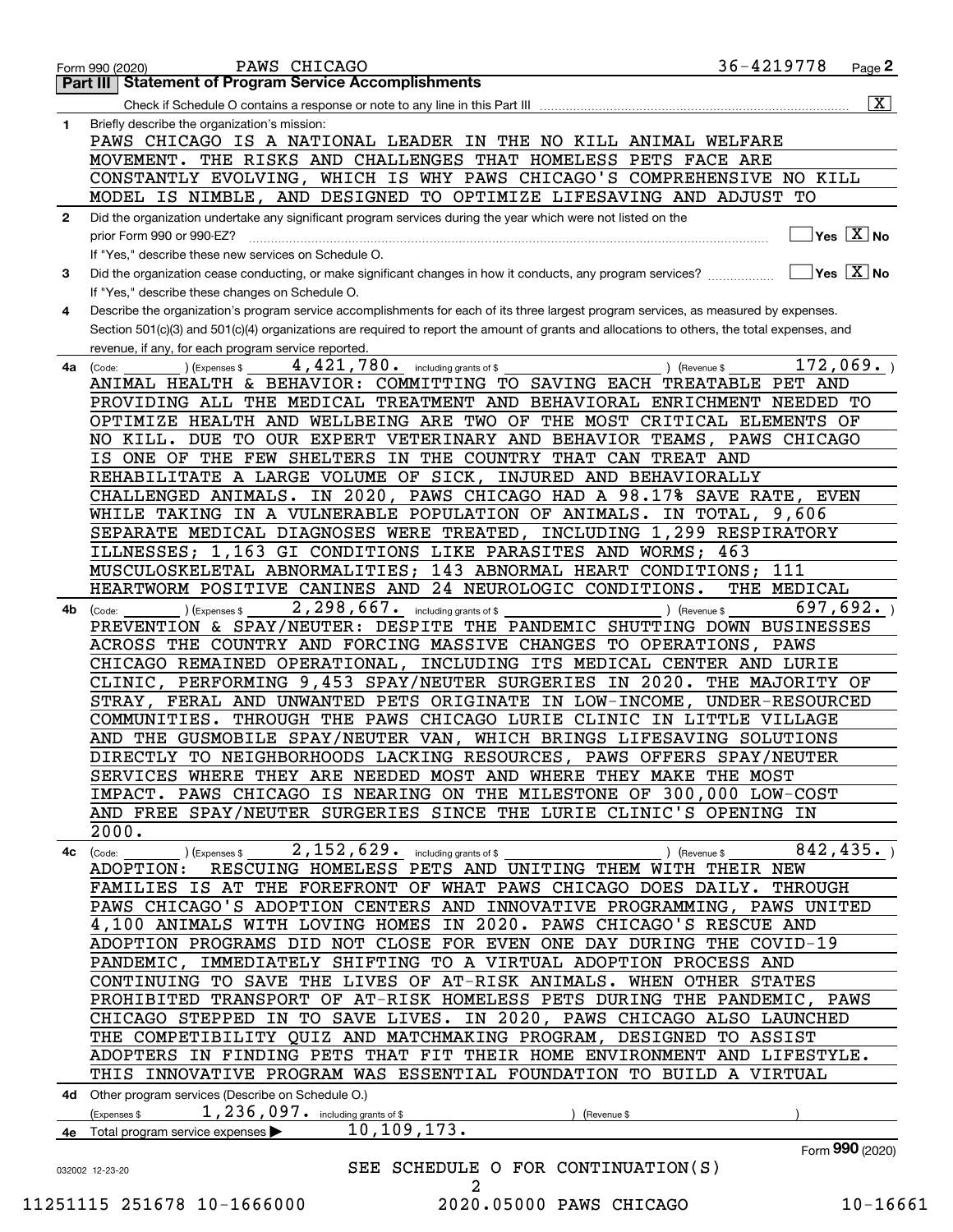|  | Form 990 (2020) |
|--|-----------------|

Form 990 (2020) Page **3Part IV Checklist of Required Schedules** PAWS CHICAGO 36-4219778

|     |                                                                                                                                       |                 | Yes | No              |
|-----|---------------------------------------------------------------------------------------------------------------------------------------|-----------------|-----|-----------------|
| 1.  | Is the organization described in section 501(c)(3) or 4947(a)(1) (other than a private foundation)?                                   |                 |     |                 |
|     |                                                                                                                                       | 1               | X   |                 |
| 2   |                                                                                                                                       | $\mathbf{2}$    | X   |                 |
| 3   | Did the organization engage in direct or indirect political campaign activities on behalf of or in opposition to candidates for       |                 |     |                 |
|     |                                                                                                                                       | 3               |     | X.              |
| 4   | Section 501(c)(3) organizations. Did the organization engage in lobbying activities, or have a section 501(h) election in effect      |                 |     |                 |
|     |                                                                                                                                       | 4               |     | x               |
| 5   | Is the organization a section 501(c)(4), 501(c)(5), or 501(c)(6) organization that receives membership dues, assessments, or          |                 |     |                 |
|     |                                                                                                                                       | 5               |     | x               |
| 6   | Did the organization maintain any donor advised funds or any similar funds or accounts for which donors have the right to             |                 |     |                 |
|     | provide advice on the distribution or investment of amounts in such funds or accounts? If "Yes," complete Schedule D, Part I          | 6               |     | X.              |
| 7   | Did the organization receive or hold a conservation easement, including easements to preserve open space,                             |                 |     |                 |
|     |                                                                                                                                       | $\overline{7}$  |     | X.              |
| 8   | Did the organization maintain collections of works of art, historical treasures, or other similar assets? If "Yes," complete          |                 |     |                 |
|     |                                                                                                                                       | 8               |     | X.              |
| 9   | Did the organization report an amount in Part X, line 21, for escrow or custodial account liability, serve as a custodian for         |                 |     |                 |
|     | amounts not listed in Part X; or provide credit counseling, debt management, credit repair, or debt negotiation services?             |                 |     |                 |
|     |                                                                                                                                       | 9               |     | х               |
| 10  | Did the organization, directly or through a related organization, hold assets in donor-restricted endowments                          |                 | х   |                 |
|     |                                                                                                                                       | 10              |     |                 |
| 11  | If the organization's answer to any of the following questions is "Yes," then complete Schedule D, Parts VI, VII, VIII, IX, or X      |                 |     |                 |
|     | as applicable.                                                                                                                        |                 |     |                 |
|     | a Did the organization report an amount for land, buildings, and equipment in Part X, line 10? If "Yes," complete Schedule D,         |                 | х   |                 |
|     |                                                                                                                                       | 11a             |     |                 |
|     | <b>b</b> Did the organization report an amount for investments - other securities in Part X, line 12, that is 5% or more of its total | 11 <sub>b</sub> |     | x               |
|     | c Did the organization report an amount for investments - program related in Part X, line 13, that is 5% or more of its total         |                 |     |                 |
|     |                                                                                                                                       | 11c             |     | x               |
|     | d Did the organization report an amount for other assets in Part X, line 15, that is 5% or more of its total assets reported in       |                 |     |                 |
|     |                                                                                                                                       | 11d             |     | x               |
|     | e Did the organization report an amount for other liabilities in Part X, line 25? If "Yes," complete Schedule D, Part X               | <b>11e</b>      |     | X               |
| f   | Did the organization's separate or consolidated financial statements for the tax year include a footnote that addresses               |                 |     |                 |
|     | the organization's liability for uncertain tax positions under FIN 48 (ASC 740)? If "Yes," complete Schedule D, Part X                | 11f             | x   |                 |
|     | 12a Did the organization obtain separate, independent audited financial statements for the tax year? If "Yes," complete               |                 |     |                 |
|     |                                                                                                                                       | 12a             | x   |                 |
|     | <b>b</b> Was the organization included in consolidated, independent audited financial statements for the tax year?                    |                 |     |                 |
|     | If "Yes," and if the organization answered "No" to line 12a, then completing Schedule D, Parts XI and XII is optional                 | 12 <sub>b</sub> |     |                 |
| 13  | Is the organization a school described in section 170(b)(1)(A)(ii)? If "Yes," complete Schedule E                                     | 13              |     | X               |
| 14a | Did the organization maintain an office, employees, or agents outside of the United States?                                           | 14a             |     | x               |
|     | <b>b</b> Did the organization have aggregate revenues or expenses of more than \$10,000 from grantmaking, fundraising, business,      |                 |     |                 |
|     | investment, and program service activities outside the United States, or aggregate foreign investments valued at \$100,000            |                 |     |                 |
|     |                                                                                                                                       | 14b             |     | x               |
| 15  | Did the organization report on Part IX, column (A), line 3, more than \$5,000 of grants or other assistance to or for any             |                 |     |                 |
|     |                                                                                                                                       | 15              |     | x               |
| 16  | Did the organization report on Part IX, column (A), line 3, more than \$5,000 of aggregate grants or other assistance to              |                 |     |                 |
|     |                                                                                                                                       | 16              |     | x               |
| 17  | Did the organization report a total of more than \$15,000 of expenses for professional fundraising services on Part IX,               |                 |     |                 |
|     |                                                                                                                                       | 17              |     | x               |
| 18  | Did the organization report more than \$15,000 total of fundraising event gross income and contributions on Part VIII, lines          |                 |     |                 |
|     |                                                                                                                                       | 18              | х   |                 |
| 19  | Did the organization report more than \$15,000 of gross income from gaming activities on Part VIII, line 9a? If "Yes."                |                 |     |                 |
|     |                                                                                                                                       | 19              |     | X               |
|     |                                                                                                                                       | 20a             |     | x               |
|     | b If "Yes" to line 20a, did the organization attach a copy of its audited financial statements to this return?                        | 20 <sub>b</sub> |     |                 |
| 21  | Did the organization report more than \$5,000 of grants or other assistance to any domestic organization or                           |                 |     |                 |
|     |                                                                                                                                       | 21              |     | X.              |
|     | 032003 12-23-20<br>ર                                                                                                                  |                 |     | Form 990 (2020) |

032003 12-23-20

3 11251115 251678 10-1666000 2020.05000 PAWS CHICAGO 10-16661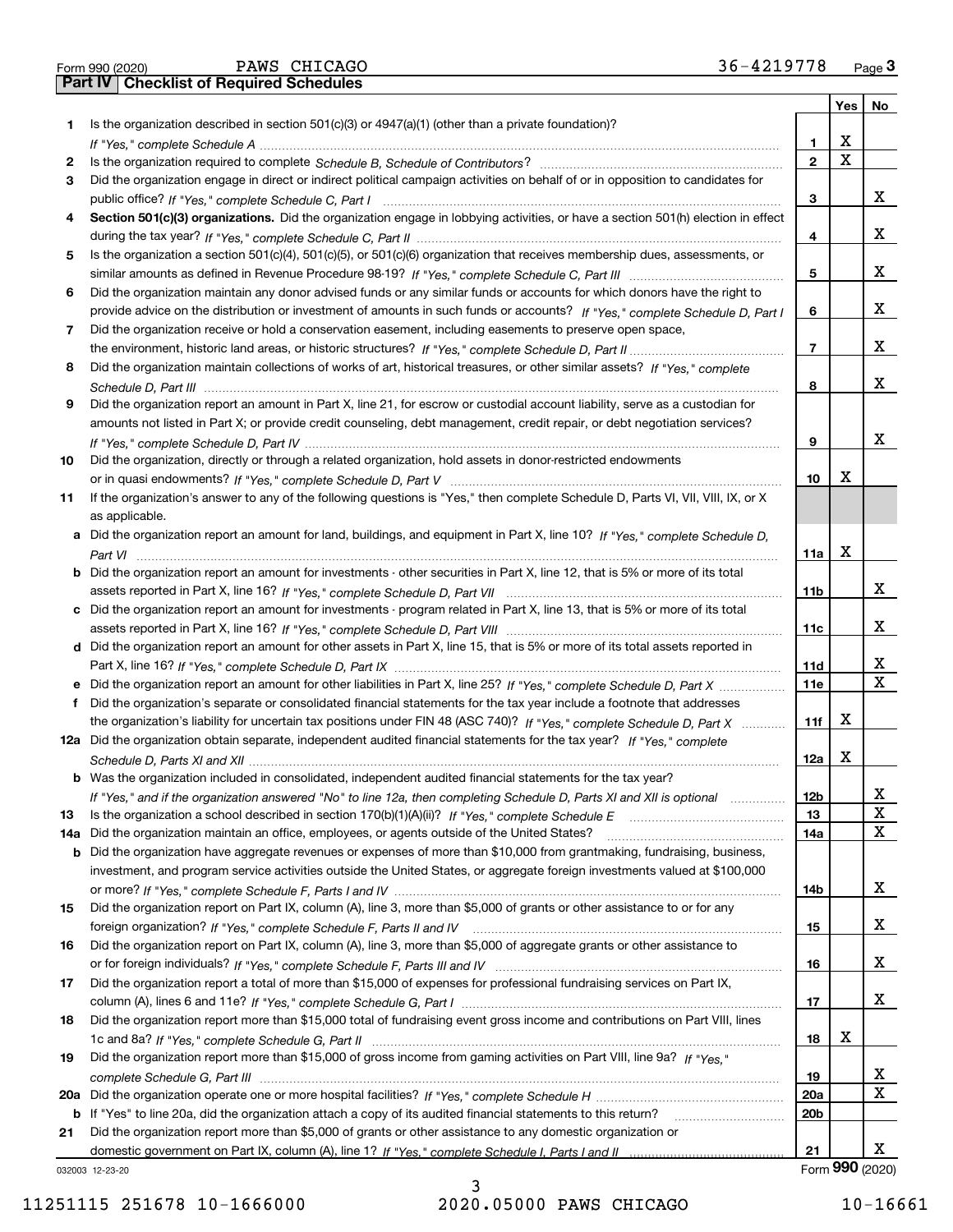|  | Form 990 (2020) |  |
|--|-----------------|--|
|  |                 |  |

*(continued)*

|               |                                                                                                                                    |                 | Yes        | No              |
|---------------|------------------------------------------------------------------------------------------------------------------------------------|-----------------|------------|-----------------|
| 22            | Did the organization report more than \$5,000 of grants or other assistance to or for domestic individuals on                      |                 |            |                 |
|               |                                                                                                                                    | 22              |            | x               |
| 23            | Did the organization answer "Yes" to Part VII, Section A, line 3, 4, or 5 about compensation of the organization's current         |                 |            |                 |
|               | and former officers, directors, trustees, key employees, and highest compensated employees? If "Yes," complete                     |                 |            |                 |
|               |                                                                                                                                    | 23              |            | x               |
|               | 24a Did the organization have a tax-exempt bond issue with an outstanding principal amount of more than \$100,000 as of the        |                 |            |                 |
|               | last day of the year, that was issued after December 31, 2002? If "Yes," answer lines 24b through 24d and complete                 |                 |            |                 |
|               |                                                                                                                                    | 24a             |            | x               |
|               | <b>b</b> Did the organization invest any proceeds of tax-exempt bonds beyond a temporary period exception?                         | 24 <sub>b</sub> |            |                 |
|               | c Did the organization maintain an escrow account other than a refunding escrow at any time during the year to defease             |                 |            |                 |
|               |                                                                                                                                    | 24c             |            |                 |
|               |                                                                                                                                    | 24d             |            |                 |
|               | 25a Section 501(c)(3), 501(c)(4), and 501(c)(29) organizations. Did the organization engage in an excess benefit                   |                 |            |                 |
|               |                                                                                                                                    | 25a             |            | x               |
|               |                                                                                                                                    |                 |            |                 |
|               | b Is the organization aware that it engaged in an excess benefit transaction with a disqualified person in a prior year, and       |                 |            |                 |
|               | that the transaction has not been reported on any of the organization's prior Forms 990 or 990-EZ? If "Yes," complete              |                 |            | x               |
|               | Schedule L, Part I                                                                                                                 | 25b             |            |                 |
| 26            | Did the organization report any amount on Part X, line 5 or 22, for receivables from or payables to any current                    |                 |            |                 |
|               | or former officer, director, trustee, key employee, creator or founder, substantial contributor, or 35%                            |                 |            |                 |
|               |                                                                                                                                    | 26              |            | х               |
| 27            | Did the organization provide a grant or other assistance to any current or former officer, director, trustee, key employee,        |                 |            |                 |
|               | creator or founder, substantial contributor or employee thereof, a grant selection committee member, or to a 35% controlled        |                 |            |                 |
|               | entity (including an employee thereof) or family member of any of these persons? If "Yes," complete Schedule L, Part III           | 27              |            | x               |
| 28            | Was the organization a party to a business transaction with one of the following parties (see Schedule L, Part IV                  |                 |            |                 |
|               | instructions, for applicable filing thresholds, conditions, and exceptions):                                                       |                 |            |                 |
|               | a A current or former officer, director, trustee, key employee, creator or founder, or substantial contributor? If                 |                 |            |                 |
|               |                                                                                                                                    | 28a             |            | х               |
|               |                                                                                                                                    | 28 <sub>b</sub> |            | х               |
|               | c A 35% controlled entity of one or more individuals and/or organizations described in lines 28a or 28b? If                        |                 |            |                 |
|               |                                                                                                                                    | 28c             |            | х               |
| 29            |                                                                                                                                    | 29              | Χ          |                 |
| 30            | Did the organization receive contributions of art, historical treasures, or other similar assets, or qualified conservation        |                 |            |                 |
|               |                                                                                                                                    | 30              |            | х               |
| 31            | Did the organization liquidate, terminate, or dissolve and cease operations? If "Yes," complete Schedule N, Part I                 | 31              |            | $\mathbf X$     |
| 32            | Did the organization sell, exchange, dispose of, or transfer more than 25% of its net assets? If "Yes," complete                   |                 |            |                 |
|               |                                                                                                                                    | 32              |            | х               |
| 33            | Did the organization own 100% of an entity disregarded as separate from the organization under Regulations                         |                 |            |                 |
|               |                                                                                                                                    | 33              |            | х               |
| 34            | Was the organization related to any tax-exempt or taxable entity? If "Yes," complete Schedule R, Part II, III, or IV, and          |                 |            |                 |
|               |                                                                                                                                    |                 |            | х               |
|               | 35a Did the organization have a controlled entity within the meaning of section 512(b)(13)?                                        | 34              |            | X               |
|               |                                                                                                                                    | 35a             |            |                 |
|               | <b>b</b> If "Yes" to line 35a, did the organization receive any payment from or engage in any transaction with a controlled entity |                 |            |                 |
|               |                                                                                                                                    | 35b             |            |                 |
| 36            | Section 501(c)(3) organizations. Did the organization make any transfers to an exempt non-charitable related organization?         |                 |            |                 |
|               |                                                                                                                                    | 36              |            | x               |
| 37            | Did the organization conduct more than 5% of its activities through an entity that is not a related organization                   |                 |            |                 |
|               |                                                                                                                                    | 37              |            | х               |
| 38            | Did the organization complete Schedule O and provide explanations in Schedule O for Part VI, lines 11b and 19?                     |                 |            |                 |
|               | Note: All Form 990 filers are required to complete Schedule O                                                                      | 38              | X          |                 |
| <b>Part V</b> | <b>Statements Regarding Other IRS Filings and Tax Compliance</b>                                                                   |                 |            |                 |
|               | Check if Schedule O contains a response or note to any line in this Part V                                                         |                 |            |                 |
|               |                                                                                                                                    |                 | <b>Yes</b> | No              |
|               | 22<br>1a                                                                                                                           |                 |            |                 |
|               | 0<br><b>b</b> Enter the number of Forms W-2G included in line 1a. Enter -0- if not applicable<br>1b                                |                 |            |                 |
| c             | Did the organization comply with backup withholding rules for reportable payments to vendors and reportable gaming                 |                 |            |                 |
|               | (gambling) winnings to prize winners?                                                                                              | 1c              |            |                 |
|               | 032004 12-23-20                                                                                                                    |                 |            | Form 990 (2020) |
|               |                                                                                                                                    |                 |            |                 |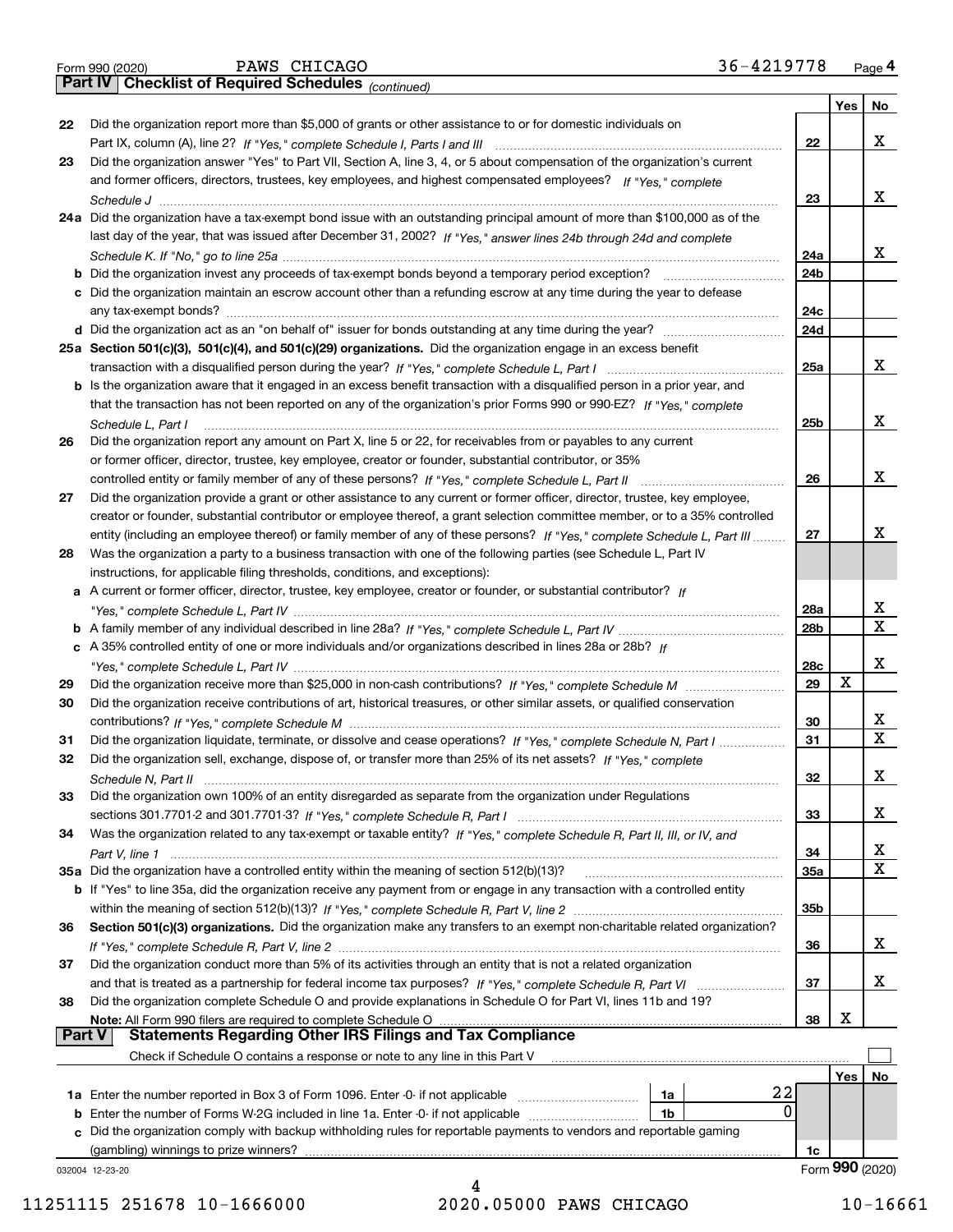|               | 36-4219778<br>PAWS CHICAGO<br>Form 990 (2020)                                                                                                                                                                                    |                |     | Page 5 |
|---------------|----------------------------------------------------------------------------------------------------------------------------------------------------------------------------------------------------------------------------------|----------------|-----|--------|
| <b>Part V</b> | Statements Regarding Other IRS Filings and Tax Compliance (continued)                                                                                                                                                            |                |     |        |
|               |                                                                                                                                                                                                                                  |                | Yes | No     |
|               | 2a Enter the number of employees reported on Form W-3, Transmittal of Wage and Tax Statements,                                                                                                                                   |                |     |        |
|               | 242<br>filed for the calendar year ending with or within the year covered by this return<br>2a                                                                                                                                   |                |     |        |
|               |                                                                                                                                                                                                                                  | 2 <sub>b</sub> | X   |        |
|               |                                                                                                                                                                                                                                  |                |     |        |
|               | 3a Did the organization have unrelated business gross income of \$1,000 or more during the year?                                                                                                                                 | 3a             |     | x      |
|               |                                                                                                                                                                                                                                  | 3 <sub>b</sub> |     |        |
|               | 4a At any time during the calendar year, did the organization have an interest in, or a signature or other authority over, a                                                                                                     |                |     |        |
|               |                                                                                                                                                                                                                                  | 4a             |     | x      |
|               | <b>b</b> If "Yes," enter the name of the foreign country $\blacktriangleright$                                                                                                                                                   |                |     |        |
|               | See instructions for filing requirements for FinCEN Form 114, Report of Foreign Bank and Financial Accounts (FBAR).                                                                                                              |                |     |        |
|               | 5a Was the organization a party to a prohibited tax shelter transaction at any time during the tax year?                                                                                                                         | 5a             |     | x<br>Χ |
| b             |                                                                                                                                                                                                                                  | 5 <sub>b</sub> |     |        |
| c             |                                                                                                                                                                                                                                  | 5 <sub>c</sub> |     |        |
| 6а            | Does the organization have annual gross receipts that are normally greater than \$100,000, and did the organization solicit                                                                                                      |                |     | x      |
|               | any contributions that were not tax deductible as charitable contributions?<br><b>b</b> If "Yes," did the organization include with every solicitation an express statement that such contributions or gifts                     | 6a             |     |        |
|               | were not tax deductible?                                                                                                                                                                                                         |                |     |        |
| 7             |                                                                                                                                                                                                                                  | 6b             |     |        |
| a             | Organizations that may receive deductible contributions under section 170(c).<br>Did the organization receive a payment in excess of \$75 made partly as a contribution and partly for goods and services provided to the payor? | 7a             |     | x      |
|               | <b>b</b> If "Yes," did the organization notify the donor of the value of the goods or services provided?                                                                                                                         | 7b             |     |        |
| c             | Did the organization sell, exchange, or otherwise dispose of tangible personal property for which it was required                                                                                                                |                |     |        |
|               | to file Form 8282?                                                                                                                                                                                                               | 7с             |     | x      |
|               | 7d<br>d If "Yes," indicate the number of Forms 8282 filed during the year                                                                                                                                                        |                |     |        |
| е             | Did the organization receive any funds, directly or indirectly, to pay premiums on a personal benefit contract?                                                                                                                  | 7e             |     |        |
| f             | Did the organization, during the year, pay premiums, directly or indirectly, on a personal benefit contract?                                                                                                                     | 7f             |     |        |
| g             | If the organization received a contribution of qualified intellectual property, did the organization file Form 8899 as required?                                                                                                 | 7g             |     |        |
| h.            | If the organization received a contribution of cars, boats, airplanes, or other vehicles, did the organization file a Form 1098-C?                                                                                               | 7h             |     |        |
| 8             | Sponsoring organizations maintaining donor advised funds. Did a donor advised fund maintained by the                                                                                                                             |                |     |        |
|               | sponsoring organization have excess business holdings at any time during the year?                                                                                                                                               | 8              |     |        |
| 9             | Sponsoring organizations maintaining donor advised funds.                                                                                                                                                                        |                |     |        |
| а             | Did the sponsoring organization make any taxable distributions under section 4966?                                                                                                                                               | 9а             |     |        |
| b             | Did the sponsoring organization make a distribution to a donor, donor advisor, or related person?                                                                                                                                | 9b             |     |        |
| 10            | Section 501(c)(7) organizations. Enter:                                                                                                                                                                                          |                |     |        |
|               | 10a                                                                                                                                                                                                                              |                |     |        |
|               | b Gross receipts, included on Form 990, Part VIII, line 12, for public use of club facilities<br>10b                                                                                                                             |                |     |        |
| 11            | Section 501(c)(12) organizations. Enter:                                                                                                                                                                                         |                |     |        |
| a             | 11a                                                                                                                                                                                                                              |                |     |        |
|               | <b>b</b> Gross income from other sources (Do not net amounts due or paid to other sources against                                                                                                                                |                |     |        |
|               | 11b                                                                                                                                                                                                                              |                |     |        |
|               | 12a Section 4947(a)(1) non-exempt charitable trusts. Is the organization filing Form 990 in lieu of Form 1041?                                                                                                                   | 12a            |     |        |
|               | <b>b</b> If "Yes," enter the amount of tax-exempt interest received or accrued during the year<br>12b                                                                                                                            |                |     |        |
| 13            | Section 501(c)(29) qualified nonprofit health insurance issuers.                                                                                                                                                                 |                |     |        |
| a             |                                                                                                                                                                                                                                  | 13а            |     |        |
|               | Note: See the instructions for additional information the organization must report on Schedule O.                                                                                                                                |                |     |        |
|               | <b>b</b> Enter the amount of reserves the organization is required to maintain by the states in which the                                                                                                                        |                |     |        |
|               | 13b                                                                                                                                                                                                                              |                |     |        |
| c             | 13с                                                                                                                                                                                                                              |                |     |        |
| 14a           | Did the organization receive any payments for indoor tanning services during the tax year?                                                                                                                                       | 14a            |     | х      |
|               |                                                                                                                                                                                                                                  | 14b            |     |        |
| 15            | Is the organization subject to the section 4960 tax on payment(s) of more than \$1,000,000 in remuneration or                                                                                                                    |                |     |        |
|               |                                                                                                                                                                                                                                  | 15             |     | х      |
|               | If "Yes," see instructions and file Form 4720, Schedule N.                                                                                                                                                                       |                |     |        |
| 16            | Is the organization an educational institution subject to the section 4968 excise tax on net investment income?<br>.                                                                                                             | 16             |     | х      |
|               | If "Yes," complete Form 4720, Schedule O.                                                                                                                                                                                        |                |     |        |

|  | Form 990 (2020) |
|--|-----------------|
|  |                 |

032005 12-23-20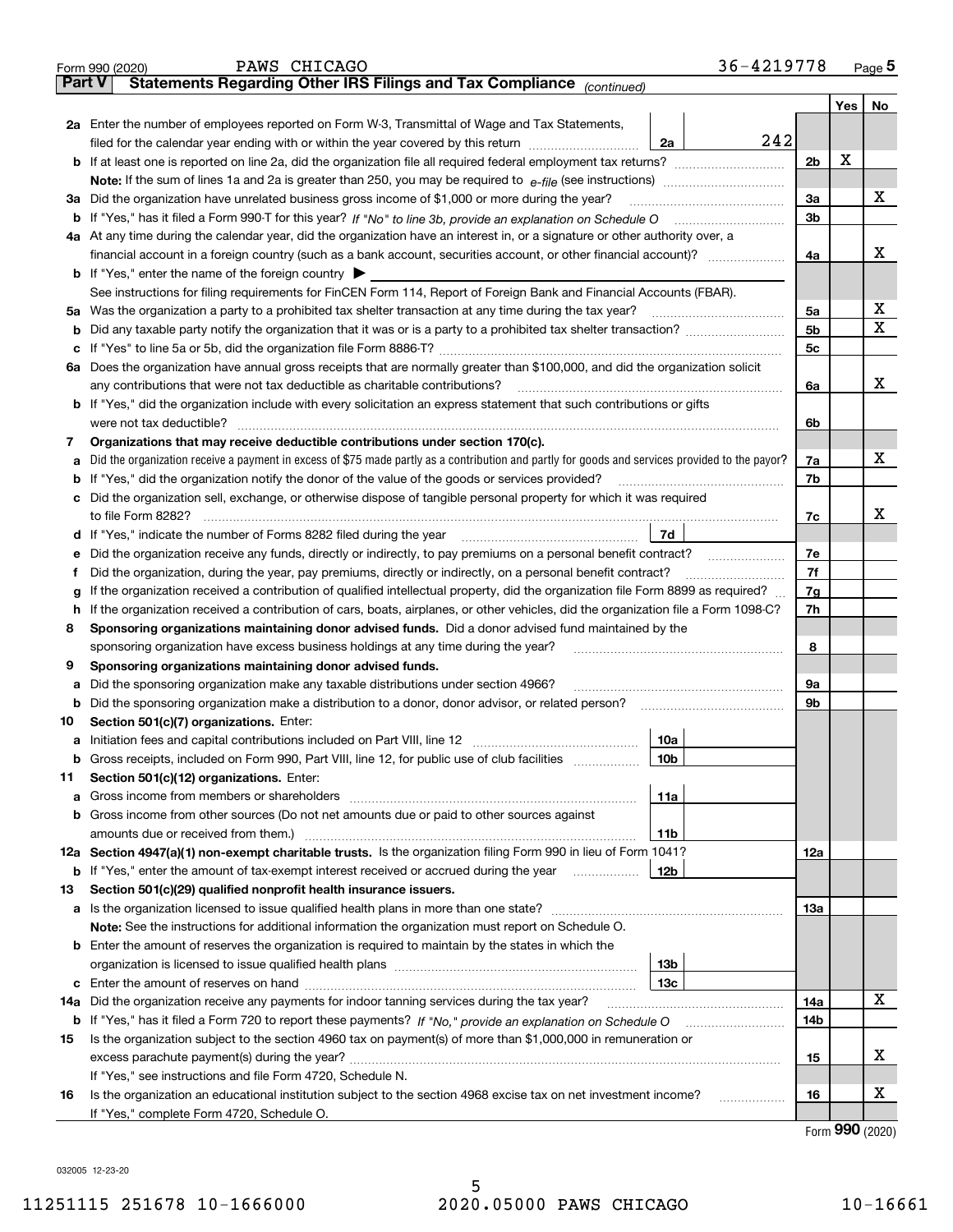|        | PAWS CHICAGO<br>Form 990 (2020)<br>Part VI<br>Governance, Management, and Disclosure For each "Yes" response to lines 2 through 7b below, and for a "No" response     | 36-4219778 |                         |                 | $Page$ <sup>6</sup>     |
|--------|-----------------------------------------------------------------------------------------------------------------------------------------------------------------------|------------|-------------------------|-----------------|-------------------------|
|        | to line 8a, 8b, or 10b below, describe the circumstances, processes, or changes on Schedule O. See instructions.                                                      |            |                         |                 |                         |
|        | Check if Schedule O contains a response or note to any line in this Part VI [11] [12] Check if Schedule O contains a response or note to any line in this Part VI     |            |                         |                 | $\overline{\mathbf{x}}$ |
|        | <b>Section A. Governing Body and Management</b>                                                                                                                       |            |                         |                 |                         |
|        |                                                                                                                                                                       |            |                         | Yes             | No                      |
|        | 1a<br><b>1a</b> Enter the number of voting members of the governing body at the end of the tax year                                                                   | 20         |                         |                 |                         |
|        | If there are material differences in voting rights among members of the governing body, or if the governing                                                           |            |                         |                 |                         |
|        | body delegated broad authority to an executive committee or similar committee, explain on Schedule O.                                                                 |            |                         |                 |                         |
|        | Enter the number of voting members included on line 1a, above, who are independent<br>1b                                                                              | 20         |                         |                 |                         |
| 2      | Did any officer, director, trustee, or key employee have a family relationship or a business relationship with any other                                              |            |                         |                 |                         |
|        | officer, director, trustee, or key employee?                                                                                                                          |            | $\mathbf{2}$            | X               |                         |
| з      | Did the organization delegate control over management duties customarily performed by or under the direct supervision                                                 |            |                         |                 |                         |
|        | of officers, directors, trustees, or key employees to a management company or other person?                                                                           |            | 3                       |                 | $\overline{\mathbf{X}}$ |
| 4      | Did the organization make any significant changes to its governing documents since the prior Form 990 was filed?                                                      |            | $\overline{\mathbf{4}}$ |                 | $\overline{\mathtt{x}}$ |
| 5      |                                                                                                                                                                       |            | 5                       |                 | $\mathbf X$             |
| 6      | Did the organization have members or stockholders?                                                                                                                    |            | 6                       |                 | $\mathbf X$             |
| 7a     | Did the organization have members, stockholders, or other persons who had the power to elect or appoint one or                                                        |            |                         |                 |                         |
|        |                                                                                                                                                                       |            | 7a                      |                 | X                       |
|        | <b>b</b> Are any governance decisions of the organization reserved to (or subject to approval by) members, stockholders, or<br>persons other than the governing body? |            |                         |                 | х                       |
|        | Did the organization contemporaneously document the meetings held or written actions undertaken during the year by the following:                                     |            | 7b                      |                 |                         |
| 8      |                                                                                                                                                                       |            | 8a                      | Х               |                         |
| a<br>b |                                                                                                                                                                       |            | 8b                      | X               |                         |
| 9      | Is there any officer, director, trustee, or key employee listed in Part VII, Section A, who cannot be reached at the                                                  |            |                         |                 |                         |
|        |                                                                                                                                                                       |            | 9                       |                 | x                       |
|        | Section B. Policies (This Section B requests information about policies not required by the Internal Revenue Code.)                                                   |            |                         |                 |                         |
|        |                                                                                                                                                                       |            |                         | Yes             | No                      |
|        |                                                                                                                                                                       |            | 10a                     |                 | X                       |
|        | b If "Yes," did the organization have written policies and procedures governing the activities of such chapters, affiliates,                                          |            |                         |                 |                         |
|        | and branches to ensure their operations are consistent with the organization's exempt purposes?                                                                       |            | 10 <sub>b</sub>         |                 |                         |
|        | 11a Has the organization provided a complete copy of this Form 990 to all members of its governing body before filing the form?                                       |            | 11a                     | х               |                         |
|        | <b>b</b> Describe in Schedule O the process, if any, used by the organization to review this Form 990.                                                                |            |                         |                 |                         |
| 12a    |                                                                                                                                                                       |            | 12a                     | x               |                         |
| b      | Were officers, directors, or trustees, and key employees required to disclose annually interests that could give rise to conflicts?                                   |            | 12 <sub>b</sub>         | x               |                         |
| c      | Did the organization regularly and consistently monitor and enforce compliance with the policy? If "Yes," describe                                                    |            |                         |                 |                         |
|        | in Schedule O how this was done measured and contained a state of the state of the state of the state of the s                                                        |            | 12c                     | x               |                         |
|        |                                                                                                                                                                       |            | 13                      | $\mathbf X$     |                         |
| 14     | Did the organization have a written document retention and destruction policy? [11] manufaction policy?                                                               |            | 14                      | X               |                         |
| 15     | Did the process for determining compensation of the following persons include a review and approval by independent                                                    |            |                         |                 |                         |
|        | persons, comparability data, and contemporaneous substantiation of the deliberation and decision?                                                                     |            |                         |                 |                         |
|        | a The organization's CEO, Executive Director, or top management official [111] [11] manument material manument                                                        |            | 15a                     | x               |                         |
|        |                                                                                                                                                                       |            | 15 <sub>b</sub>         | Х               |                         |
|        | If "Yes" to line 15a or 15b, describe the process in Schedule O (see instructions).                                                                                   |            |                         |                 |                         |
|        | 16a Did the organization invest in, contribute assets to, or participate in a joint venture or similar arrangement with a                                             |            |                         |                 | х                       |
|        | taxable entity during the year?<br>b If "Yes," did the organization follow a written policy or procedure requiring the organization to evaluate its participation     |            | 16a                     |                 |                         |
|        | in joint venture arrangements under applicable federal tax law, and take steps to safequard the organization's                                                        |            |                         |                 |                         |
|        |                                                                                                                                                                       |            | 16b                     |                 |                         |
|        | <b>Section C. Disclosure</b>                                                                                                                                          |            |                         |                 |                         |
| 17     | List the states with which a copy of this Form 990 is required to be filed $\blacktriangleright$ IL                                                                   |            |                         |                 |                         |
| 18     | Section 6104 requires an organization to make its Forms 1023 (1024 or 1024-A, if applicable), 990, and 990-T (Section 501(c)(3)s only) available                      |            |                         |                 |                         |
|        | for public inspection. Indicate how you made these available. Check all that apply.                                                                                   |            |                         |                 |                         |
|        | $ X $ Own website<br>$X$ Another's website<br>$\lfloor x \rfloor$ Upon request<br>Other (explain on Schedule O)                                                       |            |                         |                 |                         |
| 19     | Describe on Schedule O whether (and if so, how) the organization made its governing documents, conflict of interest policy, and financial                             |            |                         |                 |                         |
|        | statements available to the public during the tax year.                                                                                                               |            |                         |                 |                         |
| 20     | State the name, address, and telephone number of the person who possesses the organization's books and records                                                        |            |                         |                 |                         |
|        | KENNETH E. MILLER - (773) 475-3301                                                                                                                                    |            |                         |                 |                         |
|        | 60614<br>1933 N. MARCEY STREET, CHICAGO, IL                                                                                                                           |            |                         |                 |                         |
|        | 032006 12-23-20                                                                                                                                                       |            |                         | Form 990 (2020) |                         |
|        | 6                                                                                                                                                                     |            |                         |                 |                         |
|        | 11251115 251678 10-1666000<br>2020.05000 PAWS CHICAGO                                                                                                                 |            |                         |                 | $10 - 16661$            |
|        |                                                                                                                                                                       |            |                         |                 |                         |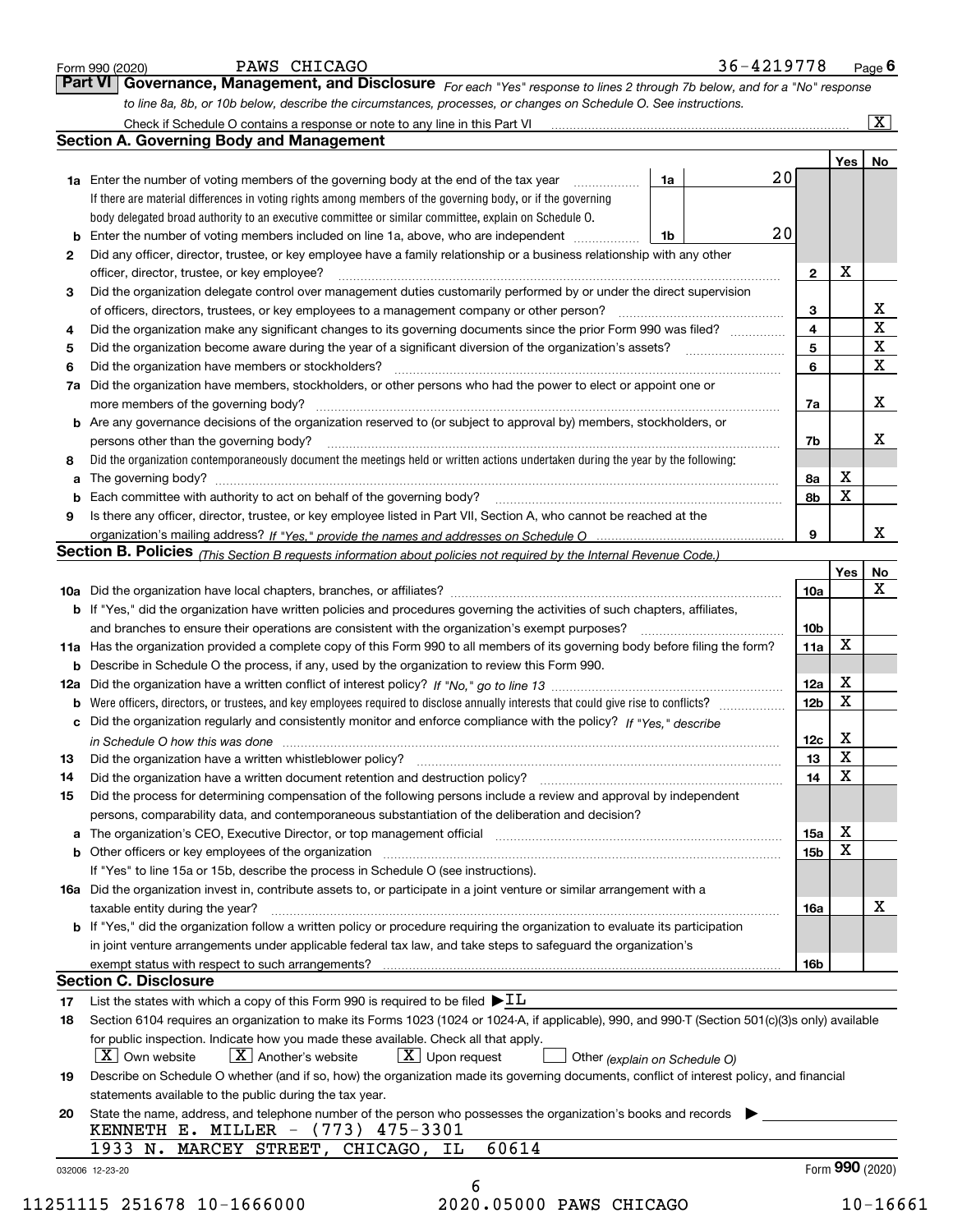$\mathcal{L}^{\text{max}}$ 

# **7Part VII Compensation of Officers, Directors, Trustees, Key Employees, Highest Compensated Employees, and Independent Contractors**

Check if Schedule O contains a response or note to any line in this Part VII

**Section A. Officers, Directors, Trustees, Key Employees, and Highest Compensated Employees**

**1a**  Complete this table for all persons required to be listed. Report compensation for the calendar year ending with or within the organization's tax year. **•** List all of the organization's current officers, directors, trustees (whether individuals or organizations), regardless of amount of compensation.

Enter -0- in columns (D), (E), and (F) if no compensation was paid.

 $\bullet$  List all of the organization's  $\,$ current key employees, if any. See instructions for definition of "key employee."

• List the organization's five current highest compensated employees (other than an officer, director, trustee, or key employee) who received report-■ List the organization's five current highest compensated employees (other than an officer, director, trustee, or key employee) who received report-<br>able compensation (Box 5 of Form W-2 and/or Box 7 of Form 1099-MISC) of

**•** List all of the organization's former officers, key employees, and highest compensated employees who received more than \$100,000 of reportable compensation from the organization and any related organizations.

**former directors or trustees**  ¥ List all of the organization's that received, in the capacity as a former director or trustee of the organization, more than \$10,000 of reportable compensation from the organization and any related organizations.

See instructions for the order in which to list the persons above.

Check this box if neither the organization nor any related organization compensated any current officer, director, or trustee.  $\mathcal{L}^{\text{max}}$ 

| (A)                              | (B)                    |                               |                                                                  |                         | (C)          |                                  |        | (D)                 | (E)                              | (F)                      |
|----------------------------------|------------------------|-------------------------------|------------------------------------------------------------------|-------------------------|--------------|----------------------------------|--------|---------------------|----------------------------------|--------------------------|
| Name and title                   | Average                |                               | (do not check more than one                                      | Position                |              |                                  |        | Reportable          | Reportable                       | Estimated                |
|                                  | hours per              |                               | box, unless person is both an<br>officer and a director/trustee) |                         |              |                                  |        | compensation        | compensation                     | amount of                |
|                                  | week                   |                               |                                                                  |                         |              |                                  |        | from                | from related                     | other                    |
|                                  | (list any<br>hours for |                               |                                                                  |                         |              |                                  |        | the<br>organization | organizations<br>(W-2/1099-MISC) | compensation<br>from the |
|                                  | related                |                               |                                                                  |                         |              |                                  |        | (W-2/1099-MISC)     |                                  | organization             |
|                                  | organizations          |                               |                                                                  |                         |              |                                  |        |                     |                                  | and related              |
|                                  | below                  | ndividual trustee or director | Institutional trustee                                            |                         | Key employee |                                  |        |                     |                                  | organizations            |
|                                  | line)                  |                               |                                                                  | Officer                 |              | Highest compensated<br> employee | Former |                     |                                  |                          |
| ALISA BRILL<br>(1)               | 40.00                  |                               |                                                                  |                         |              |                                  |        |                     |                                  |                          |
| CFO/VP OF MED CENTER OPS         |                        |                               |                                                                  | $\rm X$                 |              |                                  |        | 105,427.            | $\mathbf{0}$ .                   | $0_{.}$                  |
| (2)<br>BARBARA KOMPARE           | 40.00                  |                               |                                                                  |                         |              |                                  |        |                     |                                  |                          |
| VETERINARIAN                     |                        |                               |                                                                  |                         |              | X                                |        | 148,583.            | $\mathbf 0$ .                    | 0.                       |
| <b>JESSICA VON WALDAU</b><br>(3) | 40.00                  |                               |                                                                  |                         |              |                                  |        |                     |                                  |                          |
| VETERINARIAN                     |                        |                               |                                                                  |                         |              | $\overline{\textbf{X}}$          |        | 143,334.            | 0.                               | 0.                       |
| <b>JOHN DREWNIAK</b><br>(4)      | 40.00                  |                               |                                                                  |                         |              |                                  |        |                     |                                  |                          |
| VICE PRESIDENT-OPERATIONS        |                        |                               |                                                                  |                         |              | $\overline{\textbf{X}}$          |        | 140,677.            | 0.                               | 3,274.                   |
| <b>JOAN HARRIS</b><br>(5)        | 40.00                  |                               |                                                                  |                         |              |                                  |        |                     |                                  |                          |
| DIRECTOR OF CANINE BEHAVIOR      |                        |                               |                                                                  |                         |              | X                                |        | 106,754.            | 0.                               | 3,274.                   |
| <b>JAMES ENGEL</b><br>(6)        | 40.00                  |                               |                                                                  |                         |              |                                  |        |                     |                                  |                          |
| VICE PRESIDENT-COMMUNICATIONS    |                        |                               |                                                                  |                         |              | X                                |        | 124,821.            | 0.                               | 3,274.                   |
| PAULA FASSEAS<br>(1)             | 40.00                  |                               |                                                                  |                         |              |                                  |        |                     |                                  |                          |
| CHAIRMAN/CEO                     |                        | $\mathbf X$                   |                                                                  | X                       |              |                                  |        | 0.                  | 0.                               | $0_{.}$                  |
| PAM CAREY<br>(2)                 | 1.00                   |                               |                                                                  |                         |              |                                  |        |                     |                                  |                          |
| PRESIDENT                        |                        | $\overline{\textbf{X}}$       |                                                                  | $\overline{\textbf{X}}$ |              |                                  |        | 0.                  | 0.                               | $\mathbf 0$ .            |
| (3)<br>ALEXIS FASSEAS            | 30.00                  |                               |                                                                  |                         |              |                                  |        |                     |                                  |                          |
| <b>TREASURER</b>                 |                        | $\mathbf X$                   |                                                                  | X                       |              |                                  |        | 0.                  | $\mathbf 0$ .                    | $0_{.}$                  |
| (4)<br>GEORGE KARCAZES           | 1.00                   |                               |                                                                  |                         |              |                                  |        |                     |                                  |                          |
| <b>SECRETARY</b>                 |                        | $\mathbf X$                   |                                                                  | X                       |              |                                  |        | 0.                  | $\mathbf{0}$ .                   | $0_{.}$                  |
| <b>JANICE BECK</b><br>(5)        | 1.00                   |                               |                                                                  |                         |              |                                  |        |                     |                                  |                          |
| <b>BOARD MEMBER</b>              |                        | $\overline{\textbf{X}}$       |                                                                  |                         |              |                                  |        | 0.                  | $\mathbf 0$ .                    | $0_{.}$                  |
| BARBARA BRADFORD<br>(6)          | 1.00                   |                               |                                                                  |                         |              |                                  |        |                     |                                  |                          |
| <b>BOARD MEMBER</b>              |                        | $\overline{\textbf{X}}$       |                                                                  |                         |              |                                  |        | 0.                  | $\mathbf 0$ .                    | $0_{.}$                  |
| MELISSA CANNING<br>(7)           | 1.00                   |                               |                                                                  |                         |              |                                  |        |                     |                                  |                          |
| <b>BOARD MEMBER</b>              |                        | $\mathbf X$                   |                                                                  |                         |              |                                  |        | 0.                  | $\mathbf 0$ .                    | $\mathbf 0$ .            |
| MICHAEL CANNING<br>(8)           | 1.00                   |                               |                                                                  |                         |              |                                  |        |                     |                                  |                          |
| <b>BOARD MEMBER</b>              |                        | $\mathbf X$                   |                                                                  |                         |              |                                  |        | 0.                  | $\mathbf 0$ .                    | 0.                       |
| BRUCE CROWN<br>(9)               | 1.00                   |                               |                                                                  |                         |              |                                  |        |                     |                                  |                          |
| <b>BOARD MEMBER</b>              |                        | $\mathbf X$                   |                                                                  |                         |              |                                  |        | 0.                  | $\mathbf 0$ .                    | 0.                       |
| (10) LISA DENT                   | 1.00                   |                               |                                                                  |                         |              |                                  |        |                     |                                  |                          |
| <b>BOARD MEMBER</b>              |                        | X                             |                                                                  |                         |              |                                  |        | 0.                  | 0.                               | $\mathbf 0$ .            |
| (11) PETER FASSEAS               | 1.00                   |                               |                                                                  |                         |              |                                  |        |                     |                                  |                          |
| BOARD MEMBER                     |                        | $\overline{\textbf{X}}$       |                                                                  |                         |              |                                  |        | 0.                  | 0.                               | 0.<br>$\overline{2}$     |

032007 12-23-20

Form (2020) **990**

9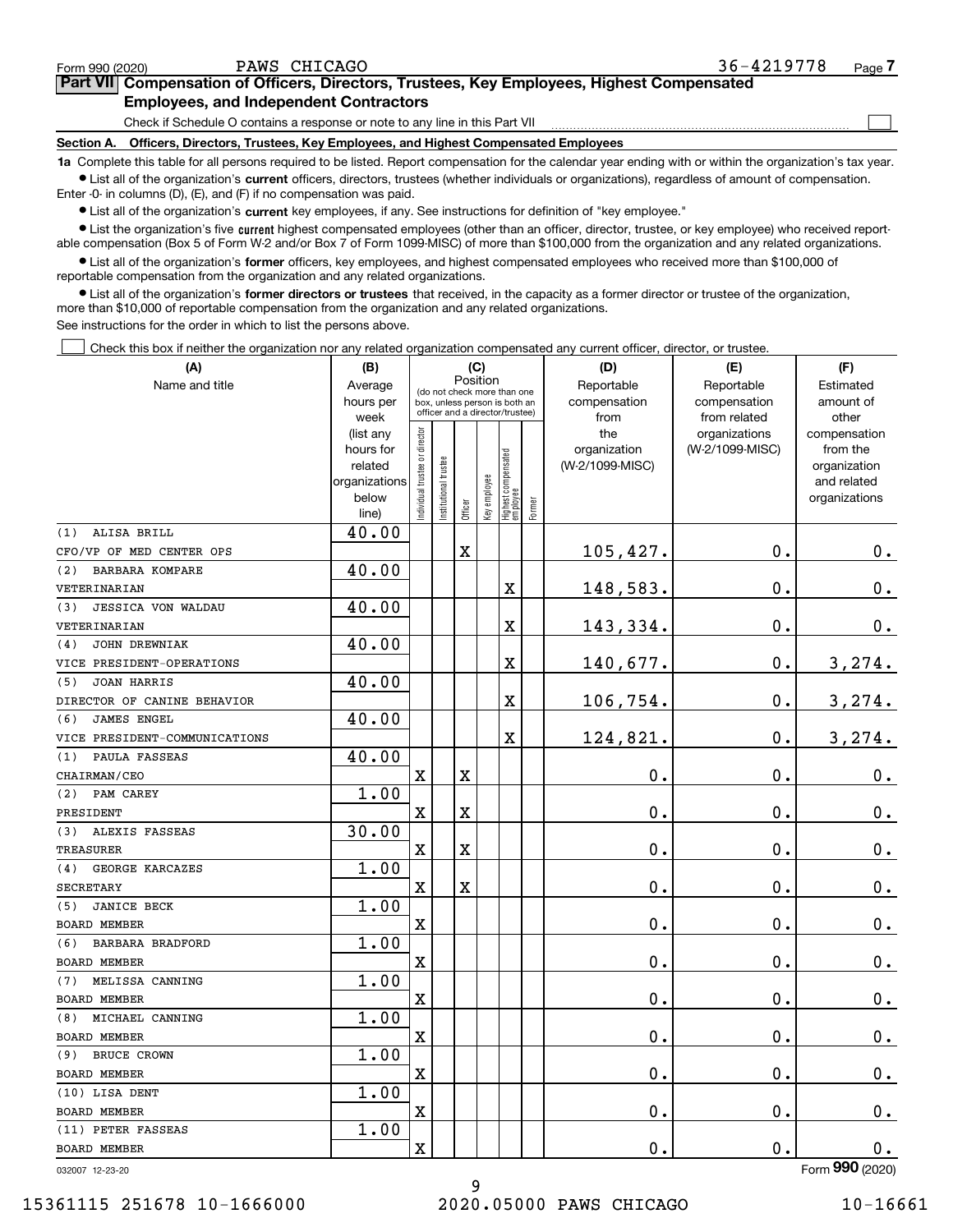| PAWS CHICAGO<br>Form 990 (2020)                                                                                                                                                                                                                                     |                      |                                |                       |                                         |              |                                  |        |                            | 36-4219778       |              | Page 8                      |
|---------------------------------------------------------------------------------------------------------------------------------------------------------------------------------------------------------------------------------------------------------------------|----------------------|--------------------------------|-----------------------|-----------------------------------------|--------------|----------------------------------|--------|----------------------------|------------------|--------------|-----------------------------|
| <b>Part VII</b><br>Section A. Officers, Directors, Trustees, Key Employees, and Highest Compensated Employees (continued)                                                                                                                                           |                      |                                |                       |                                         |              |                                  |        |                            |                  |              |                             |
| (A)                                                                                                                                                                                                                                                                 | (B)                  |                                |                       | (C)                                     |              |                                  |        | (D)                        | (E)              |              | (F)                         |
| Name and title                                                                                                                                                                                                                                                      | Average              |                                |                       | Position<br>(do not check more than one |              |                                  |        | Reportable                 | Reportable       |              | Estimated                   |
|                                                                                                                                                                                                                                                                     | hours per            |                                |                       | box, unless person is both an           |              |                                  |        | compensation               | compensation     |              | amount of                   |
|                                                                                                                                                                                                                                                                     | week                 |                                |                       | officer and a director/trustee)         |              |                                  |        | from                       | from related     |              | other                       |
|                                                                                                                                                                                                                                                                     | (list any            |                                |                       |                                         |              |                                  |        | the                        | organizations    |              | compensation                |
|                                                                                                                                                                                                                                                                     | hours for<br>related |                                |                       |                                         |              |                                  |        | organization               | (W-2/1099-MISC)  |              | from the                    |
|                                                                                                                                                                                                                                                                     | organizations        |                                |                       |                                         |              |                                  |        | (W-2/1099-MISC)            |                  |              | organization<br>and related |
|                                                                                                                                                                                                                                                                     | below                |                                |                       |                                         |              |                                  |        |                            |                  |              | organizations               |
|                                                                                                                                                                                                                                                                     | line)                | Individual trustee or director | Institutional trustee | Officer                                 | Key employee | Highest compensated<br> employee | Former |                            |                  |              |                             |
| (12) GLENN FELNER                                                                                                                                                                                                                                                   | 1.00                 |                                |                       |                                         |              |                                  |        |                            |                  |              |                             |
| <b>BOARD MEMBER</b>                                                                                                                                                                                                                                                 |                      | $\overline{\mathbf{X}}$        |                       |                                         |              |                                  |        | 0.                         | 0.               |              | 0.                          |
| (13) RAJ FERNANDO                                                                                                                                                                                                                                                   | 1.00                 |                                |                       |                                         |              |                                  |        |                            |                  |              |                             |
| <b>BOARD MEMBER</b>                                                                                                                                                                                                                                                 |                      | X                              |                       |                                         |              |                                  |        | $\mathbf 0$ .              | Ο.               |              | 0.                          |
| (14) STEPHANIE FIELD HARRIS                                                                                                                                                                                                                                         | 1.00                 |                                |                       |                                         |              |                                  |        |                            |                  |              |                             |
| <b>BOARD MEMBER</b>                                                                                                                                                                                                                                                 |                      | X                              |                       |                                         |              |                                  |        | $\mathbf 0$ .              | Ο.               |              | 0.                          |
| (15) SUZANNE LEMIGNOT                                                                                                                                                                                                                                               | 1.00                 |                                |                       |                                         |              |                                  |        |                            |                  |              |                             |
| <b>BOARD MEMBER</b>                                                                                                                                                                                                                                                 |                      | X                              |                       |                                         |              |                                  |        | $\mathbf 0$ .              | Ο.               |              | 0.                          |
| (16) TINSLEY MORTIMER                                                                                                                                                                                                                                               | 1.00                 |                                |                       |                                         |              |                                  |        |                            |                  |              |                             |
| <b>BOARD MEMBER</b>                                                                                                                                                                                                                                                 |                      | X                              |                       |                                         |              |                                  |        | $\mathbf 0$ .              | Ο.               |              | 0.                          |
| (17) MURRAY PERETZ                                                                                                                                                                                                                                                  | 1.00                 |                                |                       |                                         |              |                                  |        |                            |                  |              |                             |
| <b>BOARD MEMBER</b>                                                                                                                                                                                                                                                 |                      | X                              |                       |                                         |              |                                  |        | $\mathbf 0$ .              | 0.               |              | 0.                          |
| (18) MAYARI PRITZKER                                                                                                                                                                                                                                                | 1.00                 |                                |                       |                                         |              |                                  |        |                            |                  |              |                             |
| <b>BOARD MEMBER</b>                                                                                                                                                                                                                                                 |                      | X                              |                       |                                         |              |                                  |        | $\mathbf 0$ .              | 0.               |              | 0.                          |
| (19) DR. BARBARA ROYAL                                                                                                                                                                                                                                              | 1.00                 |                                |                       |                                         |              |                                  |        |                            |                  |              |                             |
| <b>BOARD MEMBER</b>                                                                                                                                                                                                                                                 |                      | X                              |                       |                                         |              |                                  |        | 0.                         | 0.               |              | 0.                          |
| (20) NANCY SANTI                                                                                                                                                                                                                                                    | 1.00                 | $\mathbf x$                    |                       |                                         |              |                                  |        |                            | 0.               |              |                             |
| <b>BOARD MEMBER</b>                                                                                                                                                                                                                                                 |                      |                                |                       |                                         |              |                                  |        | 0.<br>769,596.             | $\overline{0}$ . |              | $0$ .<br>9,822.             |
| 1b Subtotal                                                                                                                                                                                                                                                         |                      |                                |                       |                                         |              |                                  |        | 0.                         | 0.               |              | 0.                          |
|                                                                                                                                                                                                                                                                     |                      |                                |                       |                                         |              |                                  |        | 769,596.                   | 0.               |              | 9,822.                      |
| d $Total (add lines 1b and 1c)$ .<br>Total number of individuals (including but not limited to those listed above) who received more than \$100,000 of reportable<br>2                                                                                              |                      |                                |                       |                                         |              |                                  |        |                            |                  |              |                             |
| compensation from the organization $\blacktriangleright$                                                                                                                                                                                                            |                      |                                |                       |                                         |              |                                  |        |                            |                  |              | 9                           |
|                                                                                                                                                                                                                                                                     |                      |                                |                       |                                         |              |                                  |        |                            |                  |              | No<br>Yes                   |
| Did the organization list any former officer, director, trustee, key employee, or highest compensated employee on<br>3                                                                                                                                              |                      |                                |                       |                                         |              |                                  |        |                            |                  |              |                             |
|                                                                                                                                                                                                                                                                     |                      |                                |                       |                                         |              |                                  |        |                            |                  | 3            | х                           |
| line 1a? If "Yes," complete Schedule J for such individual manufactured contained and the Ves," complete Schedule J for such individual<br>For any individual listed on line 1a, is the sum of reportable compensation and other compensation from the organization |                      |                                |                       |                                         |              |                                  |        |                            |                  |              |                             |
| 4                                                                                                                                                                                                                                                                   |                      |                                |                       |                                         |              |                                  |        |                            |                  | 4            | х                           |
| Did any person listed on line 1a receive or accrue compensation from any unrelated organization or individual for services<br>5                                                                                                                                     |                      |                                |                       |                                         |              |                                  |        |                            |                  |              |                             |
|                                                                                                                                                                                                                                                                     |                      |                                |                       |                                         |              |                                  |        |                            |                  | 5            | X                           |
| <b>Section B. Independent Contractors</b>                                                                                                                                                                                                                           |                      |                                |                       |                                         |              |                                  |        |                            |                  |              |                             |
| Complete this table for your five highest compensated independent contractors that received more than \$100,000 of compensation from<br>1                                                                                                                           |                      |                                |                       |                                         |              |                                  |        |                            |                  |              |                             |
| the organization. Report compensation for the calendar year ending with or within the organization's tax year.                                                                                                                                                      |                      |                                |                       |                                         |              |                                  |        |                            |                  |              |                             |
| (A)                                                                                                                                                                                                                                                                 |                      |                                |                       |                                         |              |                                  |        | (B)                        |                  | (C)          |                             |
| Name and business address                                                                                                                                                                                                                                           |                      |                                |                       |                                         |              |                                  |        | Description of services    |                  | Compensation |                             |
| RWE MANAGEMENT, 16W361 S FRONTAGE RD,                                                                                                                                                                                                                               |                      |                                |                       |                                         |              |                                  |        |                            |                  |              |                             |
| SUITE 106, BURR RIDGE, IL 60527                                                                                                                                                                                                                                     |                      |                                |                       |                                         |              |                                  |        | CONSTRUCTION               |                  | 2,582,945.   |                             |
| NEWPORT ONE, INC.                                                                                                                                                                                                                                                   |                      |                                |                       |                                         |              |                                  |        | COMMUNICATIONS             |                  |              |                             |
| 21 RAILROAD AVE, DUXBURY, MA 02332                                                                                                                                                                                                                                  |                      |                                |                       |                                         |              |                                  |        | STRATEGY                   |                  |              | 454,112.                    |
| BRIAN ALLENDORFER CO., INC., 1240 N. NORTH                                                                                                                                                                                                                          |                      |                                |                       |                                         |              |                                  |        |                            |                  |              |                             |
| CENTRAL AVE, CHICAGO, IL 60651                                                                                                                                                                                                                                      |                      |                                |                       |                                         |              |                                  |        | CONSTRUCTION               |                  |              | 187,255.                    |
| CROSSREALMS, INC., 20 W KINZE STREET,                                                                                                                                                                                                                               |                      |                                |                       |                                         |              |                                  |        |                            |                  |              |                             |
| FLOOR 17, CHICAGO, IL 60654                                                                                                                                                                                                                                         |                      |                                |                       |                                         |              |                                  |        | <b>INFORMATION SYSTEMS</b> |                  |              | 137,737.                    |
| KADLEC ARCHITECTURE DESIGN, 110 W KINZIE                                                                                                                                                                                                                            |                      |                                |                       |                                         |              |                                  |        |                            |                  |              |                             |
| STREET, 4TH FLOOR, CHICAGO, IL 60654                                                                                                                                                                                                                                |                      |                                |                       |                                         |              |                                  |        | DESIGN/FURNITURE           |                  |              | 101, 213.                   |
| Total number of independent contractors (including but not limited to those listed above) who received more than<br>$\mathbf{2}$                                                                                                                                    |                      |                                |                       |                                         | 5            |                                  |        |                            |                  |              |                             |
| \$100,000 of compensation from the organization ><br>SEE PART VII, SECTION A CONTINUATION SHEETS                                                                                                                                                                    |                      |                                |                       |                                         |              |                                  |        |                            |                  |              | Form 990 (2020)             |
| 000000                                                                                                                                                                                                                                                              |                      |                                |                       |                                         |              |                                  |        |                            |                  |              |                             |

032008 12-23-20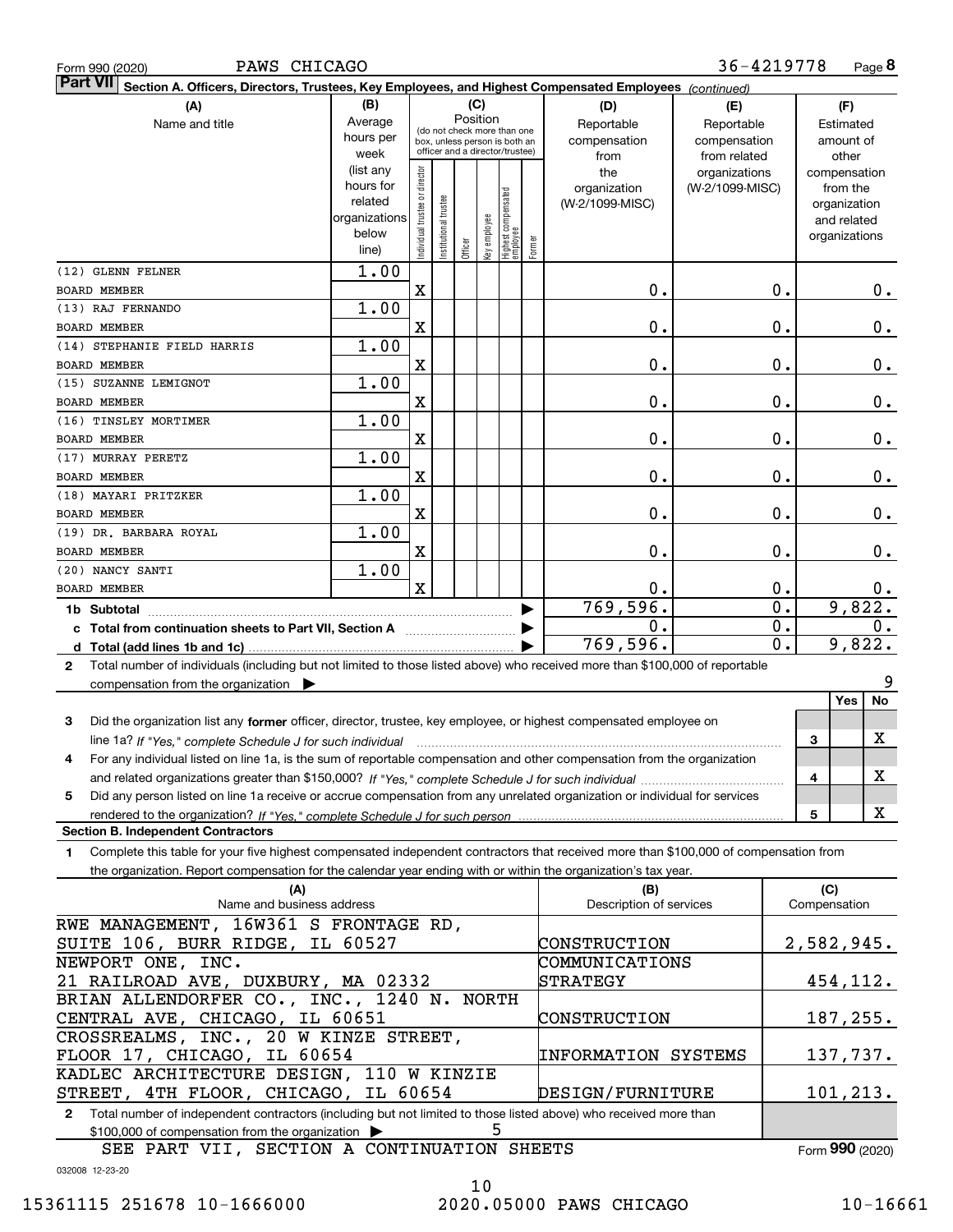| PAWS CHICAGO<br>Form 990                                                                                                  | 36-4219778                                                                          |                                |                       |         |                                        |                              |        |                                                                |                                                                  |                                                                                                |  |
|---------------------------------------------------------------------------------------------------------------------------|-------------------------------------------------------------------------------------|--------------------------------|-----------------------|---------|----------------------------------------|------------------------------|--------|----------------------------------------------------------------|------------------------------------------------------------------|------------------------------------------------------------------------------------------------|--|
| <b>Part VII</b><br>Section A. Officers, Directors, Trustees, Key Employees, and Highest Compensated Employees (continued) |                                                                                     |                                |                       |         |                                        |                              |        |                                                                |                                                                  |                                                                                                |  |
| (A)                                                                                                                       | (B)                                                                                 |                                |                       |         | (C)                                    |                              |        | (D)                                                            | (E)                                                              | (F)                                                                                            |  |
| Name and title                                                                                                            | Average                                                                             | Position                       |                       |         |                                        |                              |        | Reportable                                                     | Reportable                                                       | Estimated                                                                                      |  |
|                                                                                                                           | hours<br>per<br>week<br>(list any<br>hours for<br>related<br>organizations<br>below | Individual trustee or director | Institutional trustee |         | (check all that apply)<br>Key employee | Highest compensated employee |        | compensation<br>from<br>the<br>organization<br>(W-2/1099-MISC) | compensation<br>from related<br>organizations<br>(W-2/1099-MISC) | amount of<br>other<br>compensation<br>from the<br>organization<br>and related<br>organizations |  |
|                                                                                                                           | line)                                                                               |                                |                       | Officer |                                        |                              | Former |                                                                |                                                                  |                                                                                                |  |
| (21) KURT SEIDENSTICKER                                                                                                   | 1.00                                                                                |                                |                       |         |                                        |                              |        |                                                                |                                                                  |                                                                                                |  |
| BOARD MEMBER                                                                                                              |                                                                                     | $\mathbf X$                    |                       |         |                                        |                              |        | $\mathbf 0$ .                                                  | $0$ .                                                            | 0.                                                                                             |  |
| (22) ROBERT SHERMAN                                                                                                       | 1.00                                                                                |                                |                       |         |                                        |                              |        |                                                                |                                                                  |                                                                                                |  |
| BOARD MEMBER                                                                                                              |                                                                                     | $\mathbf X$                    |                       |         |                                        |                              |        | $\mathbf 0$ .                                                  | 0.                                                               | 0.                                                                                             |  |
| (23) MICHAEL SWEIG                                                                                                        | 1.00                                                                                |                                |                       |         |                                        |                              |        |                                                                |                                                                  |                                                                                                |  |
| BOARD MEMBER                                                                                                              |                                                                                     | $\mathbf X$                    |                       |         |                                        |                              |        | $\mathbf 0$ .                                                  | 0.                                                               | 0.                                                                                             |  |
| (24) CHARLES DAY                                                                                                          | 1.00                                                                                |                                |                       |         |                                        |                              |        |                                                                |                                                                  |                                                                                                |  |
| ADVISORY BOARD                                                                                                            |                                                                                     | $\mathbf X$                    |                       |         |                                        |                              |        | $\mathbf 0$ .                                                  | 0.                                                               | $\mathbf 0$ .                                                                                  |  |
| (25) MARK DUGGAN                                                                                                          | 0.30                                                                                |                                |                       |         |                                        |                              |        |                                                                |                                                                  |                                                                                                |  |
| ADVISORY BOARD                                                                                                            |                                                                                     | $\mathbf X$                    |                       |         |                                        |                              |        | $\mathbf 0$ .                                                  | 0.                                                               | 0.                                                                                             |  |
| (26) MARIA SMITHBURG                                                                                                      | 0.30                                                                                |                                |                       |         |                                        |                              |        |                                                                |                                                                  |                                                                                                |  |
| ADVISORY BOARD                                                                                                            |                                                                                     | $\mathbf X$                    |                       |         |                                        |                              |        | $\mathbf 0$ .                                                  | 0.                                                               | 0.                                                                                             |  |
|                                                                                                                           |                                                                                     |                                |                       |         |                                        |                              |        |                                                                |                                                                  |                                                                                                |  |
|                                                                                                                           |                                                                                     |                                |                       |         |                                        |                              |        |                                                                |                                                                  |                                                                                                |  |
|                                                                                                                           |                                                                                     |                                |                       |         |                                        |                              |        |                                                                |                                                                  |                                                                                                |  |
|                                                                                                                           |                                                                                     |                                |                       |         |                                        |                              |        |                                                                |                                                                  |                                                                                                |  |
|                                                                                                                           |                                                                                     |                                |                       |         |                                        |                              |        |                                                                |                                                                  |                                                                                                |  |
|                                                                                                                           |                                                                                     |                                |                       |         |                                        |                              |        |                                                                |                                                                  |                                                                                                |  |
|                                                                                                                           |                                                                                     |                                |                       |         |                                        |                              |        |                                                                |                                                                  |                                                                                                |  |
|                                                                                                                           |                                                                                     |                                |                       |         |                                        |                              |        |                                                                |                                                                  |                                                                                                |  |
|                                                                                                                           |                                                                                     |                                |                       |         |                                        |                              |        |                                                                |                                                                  |                                                                                                |  |
|                                                                                                                           |                                                                                     |                                |                       |         |                                        |                              |        |                                                                |                                                                  |                                                                                                |  |
|                                                                                                                           |                                                                                     |                                |                       |         |                                        |                              |        |                                                                |                                                                  |                                                                                                |  |
|                                                                                                                           |                                                                                     |                                |                       |         |                                        |                              |        |                                                                |                                                                  |                                                                                                |  |
|                                                                                                                           |                                                                                     |                                |                       |         |                                        |                              |        |                                                                |                                                                  |                                                                                                |  |
|                                                                                                                           |                                                                                     |                                |                       |         |                                        |                              |        |                                                                |                                                                  |                                                                                                |  |
|                                                                                                                           |                                                                                     |                                |                       |         |                                        |                              |        |                                                                |                                                                  |                                                                                                |  |
|                                                                                                                           |                                                                                     |                                |                       |         |                                        |                              |        |                                                                |                                                                  |                                                                                                |  |
|                                                                                                                           |                                                                                     |                                |                       |         |                                        |                              |        |                                                                |                                                                  |                                                                                                |  |
|                                                                                                                           |                                                                                     |                                |                       |         |                                        |                              |        |                                                                |                                                                  |                                                                                                |  |
|                                                                                                                           |                                                                                     |                                |                       |         |                                        |                              |        |                                                                |                                                                  |                                                                                                |  |
|                                                                                                                           |                                                                                     |                                |                       |         |                                        |                              |        |                                                                |                                                                  |                                                                                                |  |
| Total to Part VII, Section A, line 1c                                                                                     |                                                                                     |                                |                       |         |                                        |                              |        |                                                                |                                                                  |                                                                                                |  |
|                                                                                                                           |                                                                                     |                                |                       |         |                                        |                              |        |                                                                |                                                                  |                                                                                                |  |

032201 04-01-20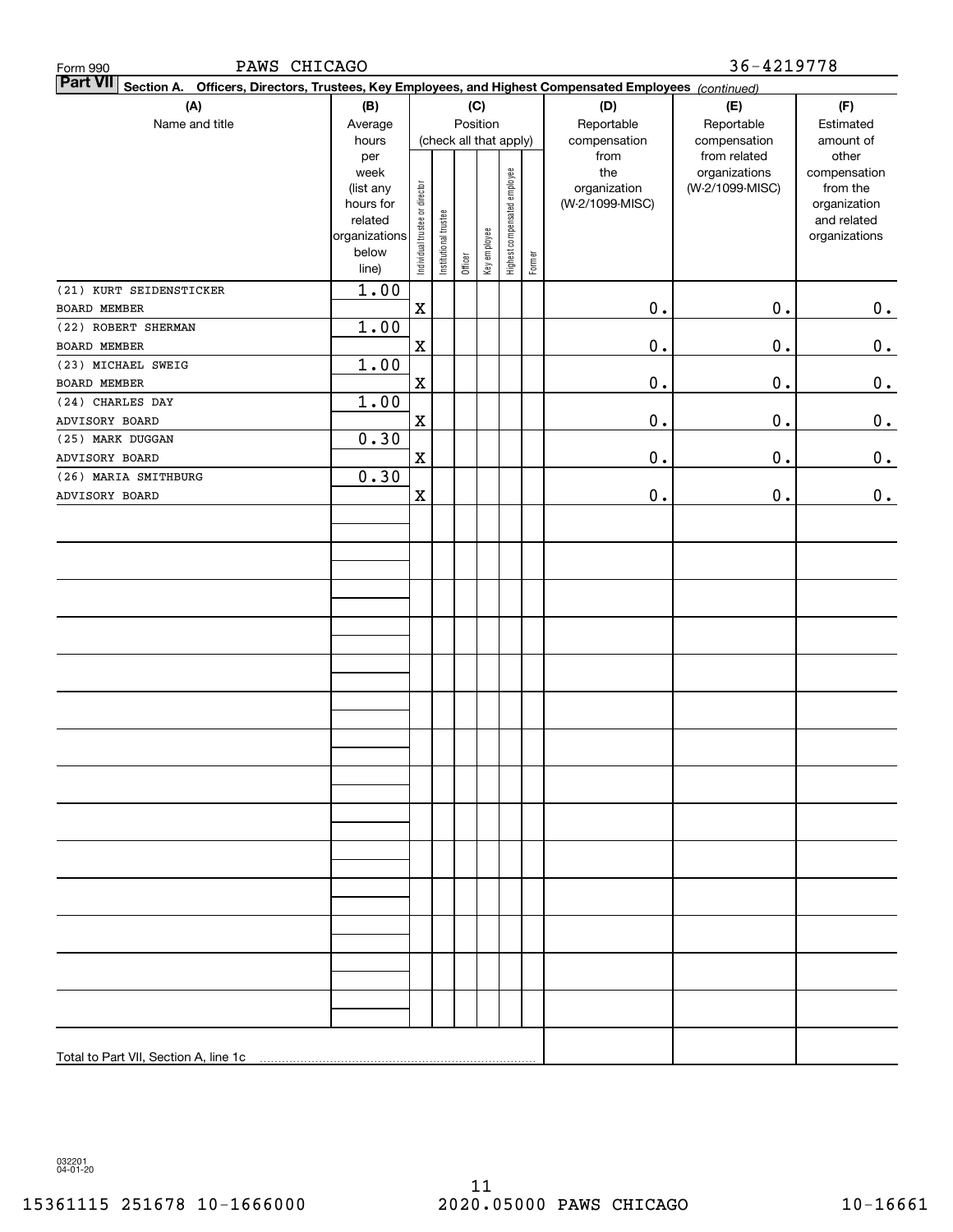|                                                           |    |     |                                                       |            |                          |                    |                |                      | (A)             | (B)                                   | $\overline{C}$                | (D)                                                      |
|-----------------------------------------------------------|----|-----|-------------------------------------------------------|------------|--------------------------|--------------------|----------------|----------------------|-----------------|---------------------------------------|-------------------------------|----------------------------------------------------------|
|                                                           |    |     |                                                       |            |                          |                    |                |                      | Total revenue   | Related or exempt<br>function revenue | Unrelated<br>business revenue | Revenue excluded<br>from tax under<br>sections 512 - 514 |
|                                                           |    |     | <b>1 a</b> Federated campaigns                        |            |                          | 1a                 |                |                      |                 |                                       |                               |                                                          |
|                                                           |    |     | <b>b</b> Membership dues                              |            |                          | 1 <sub>b</sub>     |                |                      |                 |                                       |                               |                                                          |
|                                                           |    |     | c Fundraising events                                  |            |                          | 1 <sub>c</sub>     |                | 2,560,971.           |                 |                                       |                               |                                                          |
| Contributions, Gifts, Grants<br>and Other Similar Amounts |    |     | d Related organizations                               |            | $\overline{\phantom{a}}$ | 1 <sub>d</sub>     |                |                      |                 |                                       |                               |                                                          |
|                                                           |    |     | e Government grants (contributions)                   |            |                          | 1e                 |                |                      |                 |                                       |                               |                                                          |
|                                                           |    |     | f All other contributions, gifts, grants, and         |            |                          |                    |                |                      |                 |                                       |                               |                                                          |
|                                                           |    |     | similar amounts not included above                    |            |                          | 1f                 |                | 12,772,594.          |                 |                                       |                               |                                                          |
|                                                           |    |     | g Noncash contributions included in lines 1a-1f       |            |                          | $1g$ $\frac{1}{3}$ |                | 1,116,789.           |                 |                                       |                               |                                                          |
|                                                           |    |     |                                                       |            |                          |                    |                |                      | 15, 333, 565.   |                                       |                               |                                                          |
|                                                           |    |     |                                                       |            |                          |                    |                | <b>Business Code</b> |                 |                                       |                               |                                                          |
|                                                           |    | 2 a | <b>ADOPTION FEES</b>                                  |            |                          |                    |                | 812900               | 842,435.        | 842,435.                              |                               |                                                          |
| Program Service<br>Revenue                                |    | b   | LURIE CLINIC INCOME                                   |            |                          |                    |                | 541990               | 697,692.        | 697,692.                              |                               |                                                          |
|                                                           |    |     | TRAINING CENTER                                       |            |                          |                    |                | 812900               | 172,069.        | 172,069.                              |                               |                                                          |
|                                                           |    | d   |                                                       |            |                          |                    |                |                      |                 |                                       |                               |                                                          |
|                                                           |    | е   |                                                       |            |                          |                    |                |                      |                 |                                       |                               |                                                          |
|                                                           |    |     | All other program service revenue                     |            |                          |                    |                |                      |                 |                                       |                               |                                                          |
|                                                           |    |     |                                                       |            |                          |                    |                |                      | 1,712,196.      |                                       |                               |                                                          |
|                                                           | 3  |     | Investment income (including dividends, interest, and |            |                          |                    |                |                      |                 |                                       |                               |                                                          |
|                                                           |    |     |                                                       |            |                          |                    |                |                      | 2, 152, 381.    |                                       |                               | 2, 152, 381.                                             |
|                                                           | 4  |     | Income from investment of tax-exempt bond proceeds    |            |                          |                    |                |                      |                 |                                       |                               |                                                          |
|                                                           | 5  |     |                                                       |            |                          | (i) Real           |                | (ii) Personal        |                 |                                       |                               |                                                          |
|                                                           |    |     |                                                       |            |                          |                    |                |                      |                 |                                       |                               |                                                          |
|                                                           |    | 6а  | Gross rents<br>.<br><b>b</b> Less: rental expenses    | l 6a<br>6b |                          |                    |                |                      |                 |                                       |                               |                                                          |
|                                                           |    | c   | Rental income or (loss)                               | 6с         |                          |                    |                |                      |                 |                                       |                               |                                                          |
|                                                           |    |     | d Net rental income or (loss)                         |            |                          |                    |                |                      |                 |                                       |                               |                                                          |
|                                                           |    |     | 7 a Gross amount from sales of                        |            | (i) Securities           |                    |                | (ii) Other           |                 |                                       |                               |                                                          |
|                                                           |    |     | assets other than inventory                           | 7a l       | 7,883,011.               |                    |                |                      |                 |                                       |                               |                                                          |
|                                                           |    |     | <b>b</b> Less: cost or other basis                    |            |                          |                    |                |                      |                 |                                       |                               |                                                          |
|                                                           |    |     | and sales expenses                                    |            | $7b \mid 10,471,019.$    |                    |                |                      |                 |                                       |                               |                                                          |
| Revenue                                                   |    |     | <b>c</b> Gain or (loss) $\ldots$                      |            | $ 7c  - 2,588,008.$      |                    |                |                      |                 |                                       |                               |                                                          |
|                                                           |    |     |                                                       |            |                          |                    |                |                      | $-2,588,008.$   |                                       |                               | $-2,588,008.$                                            |
|                                                           |    |     | 8 a Gross income from fundraising events (not         |            |                          |                    |                |                      |                 |                                       |                               |                                                          |
| <b>Othe</b>                                               |    |     | 2,560,971. of<br>including $$$                        |            |                          |                    |                |                      |                 |                                       |                               |                                                          |
|                                                           |    |     | contributions reported on line 1c). See               |            |                          |                    |                |                      |                 |                                       |                               |                                                          |
|                                                           |    |     |                                                       |            |                          |                    | l 8a           | $-209, 136.$         |                 |                                       |                               |                                                          |
|                                                           |    |     |                                                       |            |                          |                    | 8b             | 1,232,316.           |                 |                                       |                               |                                                          |
|                                                           |    |     | c Net income or (loss) from fundraising events        |            |                          |                    |                | .                    | $-1, 441, 452.$ |                                       |                               | $-1,441,452.$                                            |
|                                                           |    |     | 9 a Gross income from gaming activities. See          |            |                          |                    |                |                      |                 |                                       |                               |                                                          |
|                                                           |    |     |                                                       |            |                          |                    | 9a             | 8,370.               |                 |                                       |                               |                                                          |
|                                                           |    |     | <b>b</b> Less: direct expenses                        |            |                          |                    | 9 <sub>b</sub> | 1,874.               |                 |                                       |                               |                                                          |
|                                                           |    |     | c Net income or (loss) from gaming activities         |            |                          |                    |                | ▶                    | 6,496.          |                                       |                               | 6,496.                                                   |
|                                                           |    |     | 10 a Gross sales of inventory, less returns           |            |                          |                    |                |                      |                 |                                       |                               |                                                          |
|                                                           |    |     |                                                       |            |                          |                    | 10a            | 279.                 |                 |                                       |                               |                                                          |
|                                                           |    |     | <b>b</b> Less: cost of goods sold                     |            |                          |                    | 10bl           | 50,781.              |                 |                                       |                               |                                                          |
|                                                           |    |     | c Net income or (loss) from sales of inventory        |            |                          |                    |                |                      | $-50, 502.$     |                                       |                               | $-50, 502.$                                              |
|                                                           |    |     |                                                       |            |                          |                    |                | <b>Business Code</b> |                 |                                       |                               |                                                          |
| Miscellaneous                                             |    |     | 11 a OTHER MISC REVENUE                               |            |                          |                    |                | 900099               | 5,265.          | 5,265.                                |                               |                                                          |
|                                                           |    | b   |                                                       |            |                          |                    |                |                      |                 |                                       |                               |                                                          |
| Revenue                                                   |    | с   |                                                       |            |                          |                    |                |                      |                 |                                       |                               |                                                          |
|                                                           |    |     |                                                       |            |                          |                    |                |                      |                 |                                       |                               |                                                          |
|                                                           |    |     |                                                       |            |                          |                    |                |                      | 5,265.          |                                       |                               |                                                          |
|                                                           | 12 |     |                                                       |            |                          |                    |                |                      | 15, 129, 941.   | 1,717,461.                            | 0.                            | $-1,921,085.$<br>Form 990 (2020)                         |

Form 990 (2020) Page PAWS CHICAGO

**9**

36-4219778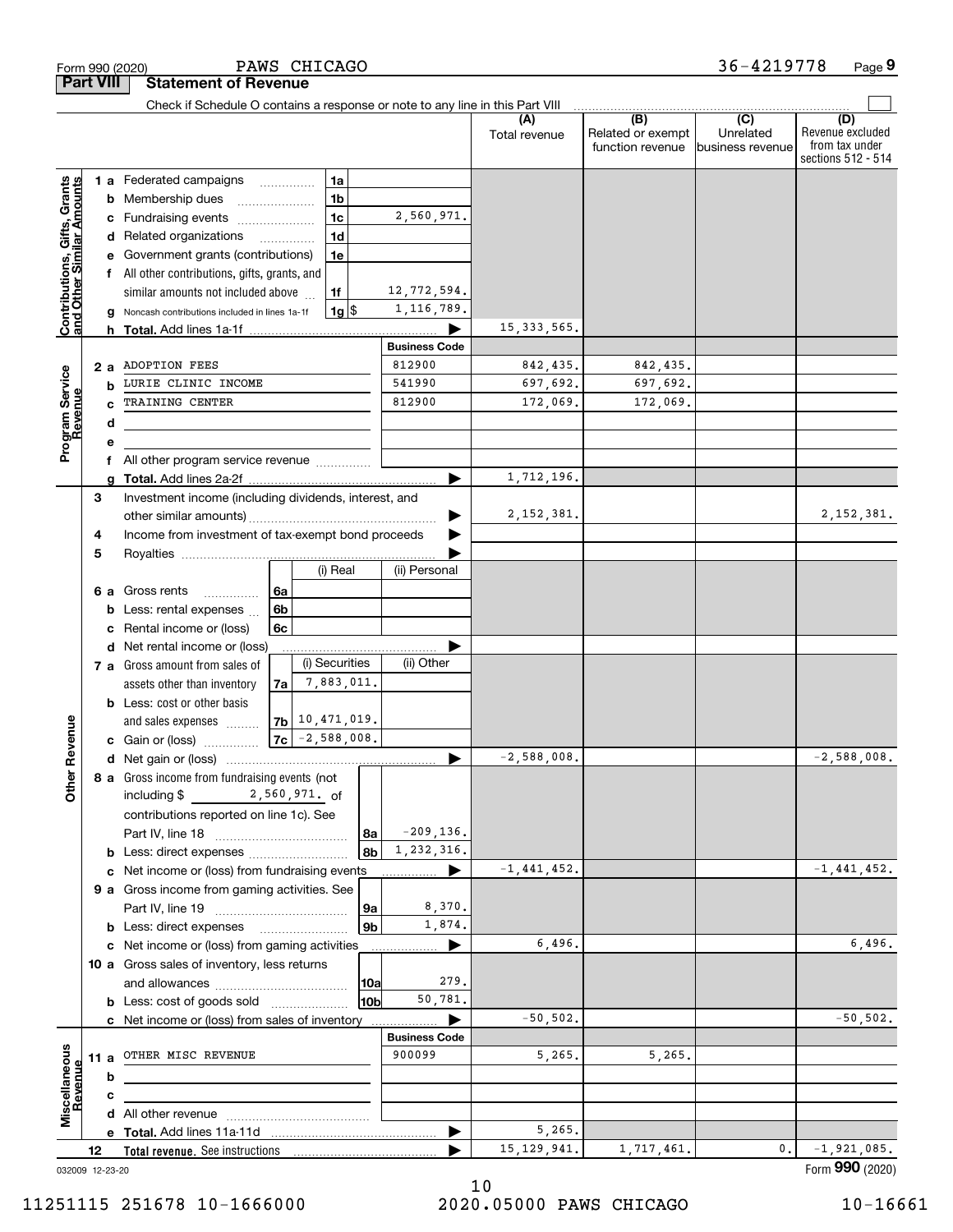Form 990 (2020) Page **Part IX Statement of Functional Expenses** PAWS CHICAGO 36-4219778

*Section 501(c)(3) and 501(c)(4) organizations must complete all columns. All other organizations must complete column (A).*

|              | Do not include amounts reported on lines 6b,<br>7b, 8b, 9b, and 10b of Part VIII.                    | (A)<br>Total expenses | (B)<br>Program service<br>expenses | $\overline{(C)}$<br>Management and<br>general expenses | (D)<br>Fundraising<br>expenses        |
|--------------|------------------------------------------------------------------------------------------------------|-----------------------|------------------------------------|--------------------------------------------------------|---------------------------------------|
| 1.           | Grants and other assistance to domestic organizations                                                |                       |                                    |                                                        |                                       |
|              | and domestic governments. See Part IV, line 21                                                       |                       |                                    |                                                        |                                       |
| 2            | Grants and other assistance to domestic                                                              |                       |                                    |                                                        |                                       |
|              | individuals. See Part IV, line 22                                                                    |                       |                                    |                                                        |                                       |
| 3            | Grants and other assistance to foreign                                                               |                       |                                    |                                                        |                                       |
|              | organizations, foreign governments, and foreign                                                      |                       |                                    |                                                        |                                       |
|              | individuals. See Part IV, lines 15 and 16                                                            |                       |                                    |                                                        |                                       |
| 4            | Benefits paid to or for members                                                                      |                       |                                    |                                                        |                                       |
| 5            | Compensation of current officers, directors,                                                         |                       |                                    |                                                        |                                       |
|              | trustees, and key employees                                                                          | 105,427.              | 94,884.                            | 10,543.                                                |                                       |
| 6            | Compensation not included above to disqualified                                                      |                       |                                    |                                                        |                                       |
|              | persons (as defined under section 4958(f)(1)) and                                                    |                       |                                    |                                                        |                                       |
|              | persons described in section 4958(c)(3)(B)                                                           |                       |                                    |                                                        |                                       |
| 7            |                                                                                                      | 5,513,851.            | 5,128,201.                         | 331,283.                                               | 54, 367.                              |
| 8            | Pension plan accruals and contributions (include                                                     |                       |                                    |                                                        |                                       |
|              | section 401(k) and 403(b) employer contributions)                                                    |                       |                                    |                                                        |                                       |
| 9            |                                                                                                      | 467,197.              | 429,535.                           | 34,229.                                                | $\frac{3,433}{2,773}$                 |
| 10           |                                                                                                      | 382, 216.             | 351,437.                           | 28,006.                                                |                                       |
| 11           | Fees for services (nonemployees):                                                                    |                       |                                    |                                                        |                                       |
| a            |                                                                                                      |                       |                                    |                                                        |                                       |
| b            |                                                                                                      |                       |                                    |                                                        |                                       |
| c            |                                                                                                      |                       |                                    |                                                        |                                       |
| d            |                                                                                                      |                       |                                    |                                                        |                                       |
| е            | Professional fundraising services. See Part IV, line 17                                              |                       |                                    |                                                        |                                       |
| f            | Investment management fees                                                                           | 38, 244.              |                                    | 38, 244.                                               |                                       |
| $\mathbf{q}$ | Other. (If line 11g amount exceeds 10% of line 25,                                                   |                       |                                    |                                                        |                                       |
|              | column (A) amount, list line 11g expenses on Sch O.)                                                 | 739,297.              | 553,478.                           | 71,090.                                                | <u> 114,729.</u><br>$\overline{51}$ . |
| 12           |                                                                                                      | 8,577.                | 8,526.                             |                                                        |                                       |
| 13           |                                                                                                      | 383,051.              | $\overline{221,730}$ .             | 116,068.                                               | 45, 253.                              |
| 14           |                                                                                                      |                       |                                    |                                                        |                                       |
| 15           |                                                                                                      |                       | 223, 132.                          |                                                        |                                       |
| 16           |                                                                                                      | 227,908.<br>40,359.   | 35,467.                            | 4,498.<br>3,638.                                       | 278.<br>1,254.                        |
| 17           | Travel                                                                                               |                       |                                    |                                                        |                                       |
| 18           | Payments of travel or entertainment expenses                                                         |                       |                                    |                                                        |                                       |
|              | for any federal, state, or local public officials                                                    | 7,027.                | 6,375.                             | 650.                                                   | $\overline{2}$ .                      |
| 19           | Conferences, conventions, and meetings                                                               |                       |                                    |                                                        |                                       |
| 20           | Interest                                                                                             |                       |                                    |                                                        |                                       |
| 21           | Depreciation, depletion, and amortization                                                            | 596, 112.             | 569,055.                           | 25,025.                                                | 2,032.                                |
| 22<br>23     | Insurance                                                                                            | 82,088.               | 74,466.                            | 7,061.                                                 | $\overline{561}$ .                    |
| 24           | Other expenses. Itemize expenses not covered                                                         |                       |                                    |                                                        |                                       |
|              | above (List miscellaneous expenses on line 24e. If                                                   |                       |                                    |                                                        |                                       |
|              | line 24e amount exceeds 10% of line 25, column (A)<br>amount, list line 24e expenses on Schedule O.) |                       |                                    |                                                        |                                       |
| a            | MEDICAL SUPPLIES                                                                                     | 680,286.              | 680,201.                           | 85.                                                    |                                       |
| b            | ANIMAL CARE SUPPLIES                                                                                 | 628,400.              | 628,400.                           |                                                        |                                       |
| C            | PRINTING AND PRODUCTION                                                                              | 393, 241.             | 262, 228.                          | 793.                                                   | 130,220.                              |
| d            | TECHNOLOGY EXPENSE                                                                                   | 348,890.              | 272,546.                           | 41,730.                                                | 34,614.                               |
|              | e All other expenses                                                                                 | 685,657.              | 569, 512.                          | 30, 565.                                               | 85,580.                               |
| 25           | Total functional expenses. Add lines 1 through 24e                                                   | 11,327,828.           | 10, 109, 173.                      | 743,508.                                               | 475,147.                              |
| 26           | <b>Joint costs.</b> Complete this line only if the organization                                      |                       |                                    |                                                        |                                       |
|              | reported in column (B) joint costs from a combined                                                   |                       |                                    |                                                        |                                       |
|              | educational campaign and fundraising solicitation.                                                   |                       |                                    |                                                        |                                       |
|              | Check here $\blacktriangleright$<br>if following SOP 98-2 (ASC 958-720)                              |                       |                                    |                                                        |                                       |

032010 12-23-20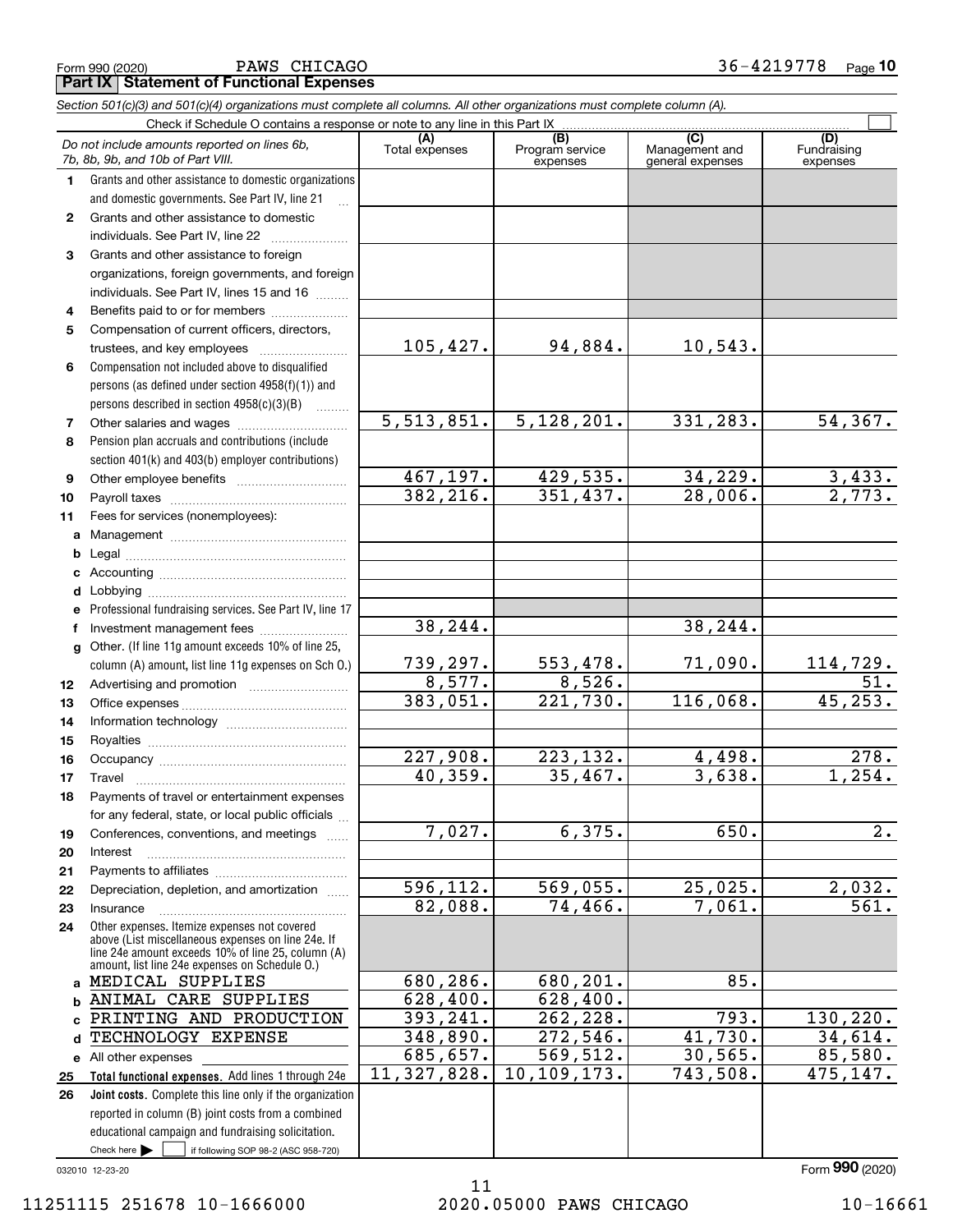#### Form 990 (2020) Page **11 Part X Balance Sheet** PAWS CHICAGO

Check if Schedule O contains a response or note to any line in this Part X

|                             |    |                                                                                                                                                                                                                                |          |                    | (A)<br>Beginning of year   |                | (B)<br>End of year          |
|-----------------------------|----|--------------------------------------------------------------------------------------------------------------------------------------------------------------------------------------------------------------------------------|----------|--------------------|----------------------------|----------------|-----------------------------|
|                             | 1  | Cash - non-interest-bearing                                                                                                                                                                                                    |          |                    | 2,867,789.                 | 1.             | 4,109,915.                  |
|                             | 2  |                                                                                                                                                                                                                                |          |                    | 3,074,331.                 | $\overline{2}$ | 3,626,033.                  |
|                             | з  |                                                                                                                                                                                                                                |          |                    | 3,846,113.                 | 3              | 1,938,447.                  |
|                             | 4  |                                                                                                                                                                                                                                |          |                    | 280,581.                   | 4              | 687,182.                    |
|                             | 5  | Loans and other receivables from any current or former officer, director,                                                                                                                                                      |          |                    |                            |                |                             |
|                             |    | trustee, key employee, creator or founder, substantial contributor, or 35%                                                                                                                                                     |          |                    |                            |                |                             |
|                             |    | controlled entity or family member of any of these persons                                                                                                                                                                     |          |                    |                            | 5              |                             |
|                             | 6  | Loans and other receivables from other disqualified persons (as defined                                                                                                                                                        |          |                    |                            |                |                             |
|                             |    | under section 4958(f)(1)), and persons described in section 4958(c)(3)(B)                                                                                                                                                      |          | $\ldots$           |                            | 6              |                             |
|                             | 7  |                                                                                                                                                                                                                                |          |                    |                            | 7              |                             |
| Assets                      | 8  |                                                                                                                                                                                                                                | 82,068.  | 8                  | 42,925.                    |                |                             |
|                             | 9  | Prepaid expenses and deferred charges                                                                                                                                                                                          |          |                    | 330,639.                   | 9              | 187,703.                    |
|                             |    | 10a Land, buildings, and equipment: cost or other                                                                                                                                                                              |          |                    |                            |                |                             |
|                             |    | basis. Complete Part VI of Schedule D  10a                                                                                                                                                                                     |          | <u>25,786,351.</u> |                            |                |                             |
|                             |    | $\frac{10b}{100}$<br><b>b</b> Less: accumulated depreciation                                                                                                                                                                   |          | 6,051,915.         | 17,400,879.                | 10c            | 19,734,436.<br>61,479,197.  |
|                             | 11 |                                                                                                                                                                                                                                |          |                    | 48,750,709.                | 11             |                             |
|                             | 12 |                                                                                                                                                                                                                                |          |                    | 12                         |                |                             |
|                             | 13 |                                                                                                                                                                                                                                |          |                    |                            | 13             |                             |
|                             | 14 |                                                                                                                                                                                                                                |          |                    | 14                         |                |                             |
|                             | 15 |                                                                                                                                                                                                                                |          |                    | 15                         |                |                             |
|                             | 16 |                                                                                                                                                                                                                                |          |                    | 76,633,109.                | 16             | 91,805,838.                 |
|                             | 17 |                                                                                                                                                                                                                                |          |                    | 1,180,953.                 | 17             | 971, 312.                   |
|                             | 18 |                                                                                                                                                                                                                                |          |                    |                            | 18             |                             |
|                             | 19 | Deferred revenue information and contact the contract of the contract of the contract of the contract of the contract of the contract of the contract of the contract of the contract of the contract of the contract of the c | 167,249. | 19                 | 37,148.                    |                |                             |
|                             | 20 |                                                                                                                                                                                                                                |          |                    | 20                         |                |                             |
|                             | 21 | Escrow or custodial account liability. Complete Part IV of Schedule D                                                                                                                                                          |          | 21                 |                            |                |                             |
|                             | 22 | Loans and other payables to any current or former officer, director,                                                                                                                                                           |          |                    |                            |                |                             |
| Liabilities                 |    | trustee, key employee, creator or founder, substantial contributor, or 35%                                                                                                                                                     |          |                    |                            |                |                             |
|                             |    | controlled entity or family member of any of these persons                                                                                                                                                                     |          |                    |                            | 22             |                             |
|                             | 23 | Secured mortgages and notes payable to unrelated third parties                                                                                                                                                                 |          | .                  |                            | 23             |                             |
|                             | 24 |                                                                                                                                                                                                                                |          |                    |                            | 24             | 1,153,803.                  |
|                             | 25 | Other liabilities (including federal income tax, payables to related third                                                                                                                                                     |          |                    |                            |                |                             |
|                             |    | parties, and other liabilities not included on lines 17-24). Complete Part X                                                                                                                                                   |          |                    |                            |                |                             |
|                             | 26 | of Schedule D                                                                                                                                                                                                                  |          |                    | 1,348,202.                 | 25<br>26       | 2,162,263.                  |
|                             |    | Organizations that follow FASB ASC 958, check here $\blacktriangleright \mid X \mid$                                                                                                                                           |          |                    |                            |                |                             |
|                             |    | and complete lines 27, 28, 32, and 33.                                                                                                                                                                                         |          |                    |                            |                |                             |
|                             | 27 | Net assets without donor restrictions                                                                                                                                                                                          |          |                    | <u>58,793,439.</u>         | 27             | 73,683,588.                 |
|                             | 28 | Net assets with donor restrictions                                                                                                                                                                                             |          |                    | 16,491,468.                | 28             | 15,959,987.                 |
|                             |    | Organizations that do not follow FASB ASC 958, check here $\blacktriangleright$                                                                                                                                                |          |                    |                            |                |                             |
|                             |    | and complete lines 29 through 33.                                                                                                                                                                                              |          |                    |                            |                |                             |
|                             | 29 | Capital stock or trust principal, or current funds                                                                                                                                                                             |          |                    |                            | 29             |                             |
|                             | 30 | Paid-in or capital surplus, or land, building, or equipment fund                                                                                                                                                               |          |                    | 30                         |                |                             |
|                             | 31 | Retained earnings, endowment, accumulated income, or other funds                                                                                                                                                               | .        |                    | 31                         |                |                             |
| Net Assets or Fund Balances | 32 |                                                                                                                                                                                                                                |          |                    | $\overline{75,}$ 284, 907. | 32             | 89,643,575.                 |
|                             | 33 | Total liabilities and net assets/fund balances                                                                                                                                                                                 |          |                    | 76,633,109.                | 33             | $\overline{91}$ , 805, 838. |
|                             |    |                                                                                                                                                                                                                                |          |                    |                            |                | Form 990 (2020)             |
|                             |    |                                                                                                                                                                                                                                |          |                    |                            |                |                             |

 $\mathcal{L}^{\text{max}}$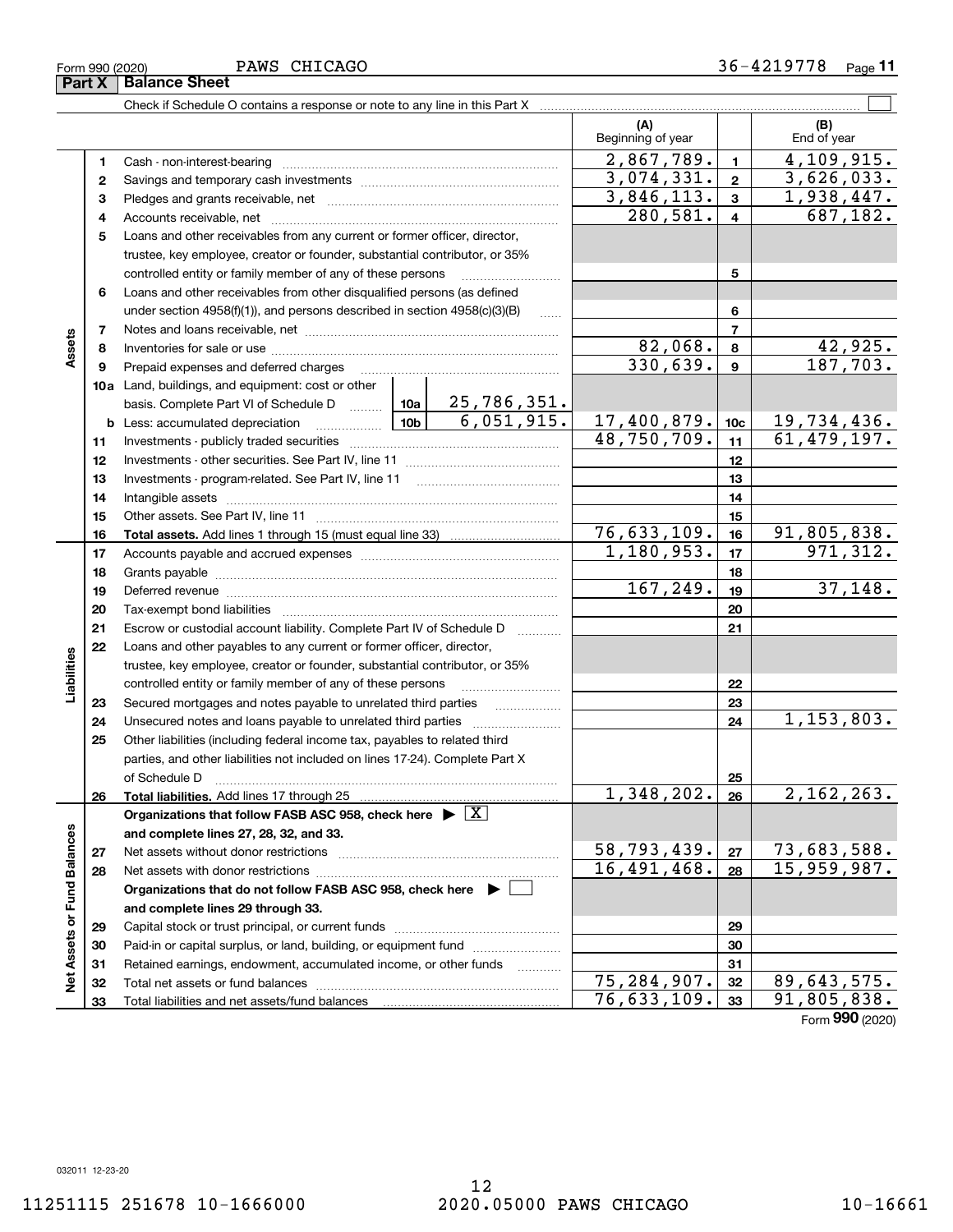|    | PAWS CHICAGO<br>Form 990 (2020)                                                                                                                                     |                | 36-4219778                |            | Page 12 |
|----|---------------------------------------------------------------------------------------------------------------------------------------------------------------------|----------------|---------------------------|------------|---------|
|    | <b>Part XI</b><br><b>Reconciliation of Net Assets</b>                                                                                                               |                |                           |            |         |
|    |                                                                                                                                                                     |                |                           |            |         |
|    |                                                                                                                                                                     |                |                           |            |         |
| 1  |                                                                                                                                                                     | $\mathbf{1}$   | 15,129,941.               |            |         |
| 2  |                                                                                                                                                                     | $\overline{2}$ | 11,327,828.               |            |         |
| 3  | Revenue less expenses. Subtract line 2 from line 1                                                                                                                  | 3              | 3,802,113.                |            |         |
| 4  |                                                                                                                                                                     | 4              | $\overline{75,284,907}$ . |            |         |
| 5  |                                                                                                                                                                     | 5              | 10,556,555.               |            |         |
| 6  |                                                                                                                                                                     | 6              |                           |            |         |
| 7  |                                                                                                                                                                     | $\overline{7}$ |                           |            |         |
| 8  | Prior period adjustments www.communication.communication.com/news/communication.com/news/communication.com/new                                                      | 8              |                           |            |         |
| 9  | Other changes in net assets or fund balances (explain on Schedule O)                                                                                                | 9              |                           |            | 0.      |
| 10 | Net assets or fund balances at end of year. Combine lines 3 through 9 (must equal Part X, line 32,                                                                  |                |                           |            |         |
|    | column (B))                                                                                                                                                         | 10             | 89,643,575.               |            |         |
|    | Part XII Financial Statements and Reporting                                                                                                                         |                |                           |            |         |
|    | Check if Schedule O contains a response or note to any line in this Part XII [11] [12] Check if Schedule O contains a response or note to any line in this Part XII |                |                           |            |         |
|    |                                                                                                                                                                     |                |                           | <b>Yes</b> | No      |
| 1  | $\boxed{\text{X}}$ Accrual<br>Accounting method used to prepare the Form 990: <u>[</u> Cash<br>Other                                                                |                |                           |            |         |
|    | If the organization changed its method of accounting from a prior year or checked "Other," explain in Schedule O.                                                   |                |                           |            |         |
|    | 2a Were the organization's financial statements compiled or reviewed by an independent accountant?                                                                  |                | 2a                        |            | х       |
|    | If "Yes," check a box below to indicate whether the financial statements for the year were compiled or reviewed on a                                                |                |                           |            |         |
|    | separate basis, consolidated basis, or both:                                                                                                                        |                |                           |            |         |
|    | Separate basis<br>Consolidated basis<br>Both consolidated and separate basis                                                                                        |                |                           |            |         |
|    | <b>b</b> Were the organization's financial statements audited by an independent accountant?                                                                         |                | 2 <sub>b</sub>            | х          |         |
|    | If "Yes," check a box below to indicate whether the financial statements for the year were audited on a separate basis,                                             |                |                           |            |         |
|    | consolidated basis, or both:                                                                                                                                        |                |                           |            |         |
|    | $ \mathbf{X} $ Separate basis<br><b>Consolidated basis</b><br>Both consolidated and separate basis                                                                  |                |                           |            |         |
|    | c If "Yes" to line 2a or 2b, does the organization have a committee that assumes responsibility for oversight of the audit,                                         |                |                           |            |         |
|    |                                                                                                                                                                     |                | 2c                        | x          |         |
|    | If the organization changed either its oversight process or selection process during the tax year, explain on Schedule O.                                           |                |                           |            |         |
|    | 3a As a result of a federal award, was the organization required to undergo an audit or audits as set forth in the Single Audit                                     |                |                           |            |         |
|    |                                                                                                                                                                     |                | Зa                        |            | x       |
|    | b If "Yes," did the organization undergo the required audit or audits? If the organization did not undergo the required audit                                       |                |                           |            |         |
|    |                                                                                                                                                                     |                | 3b                        | <b>000</b> |         |

Form (2020) **990**

032012 12-23-20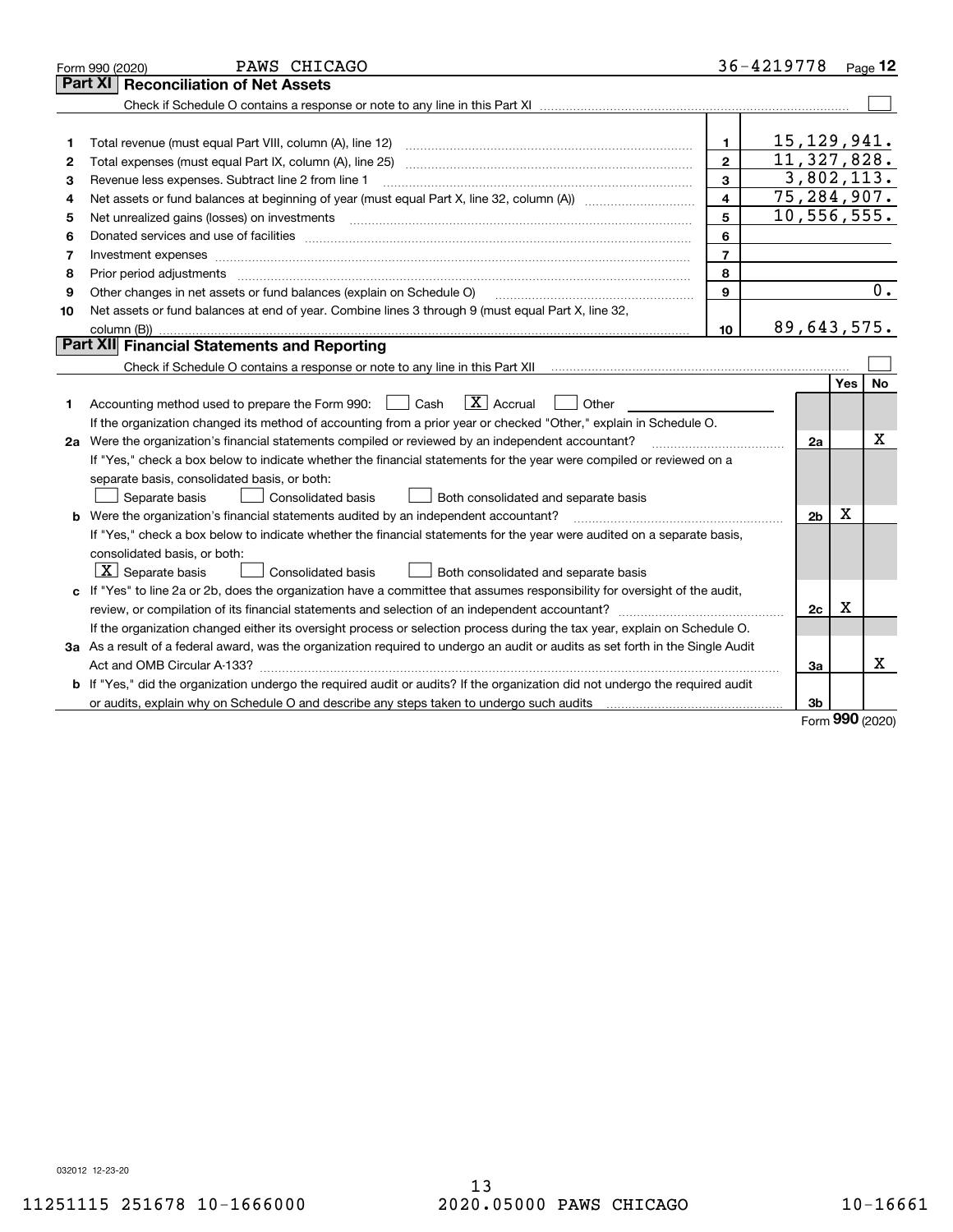| <b>SCHEDULE A</b> |  |
|-------------------|--|
|-------------------|--|

**(Form 990 or 990-EZ)**

# **Public Charity Status and Public Support**

**Complete if the organization is a section 501(c)(3) organization or a section 4947(a)(1) nonexempt charitable trust. | Attach to Form 990 or Form 990-EZ.** 

| OMB No 1545-0047                    |
|-------------------------------------|
| 2020                                |
| <b>Open to Public</b><br>Inspection |

|       |                   | Department of the Treasury<br>Internal Revenue Service | Attach to Form 990 or Form 990-EZ.<br>$\blacktriangleright$ Go to www.irs.gov/Form990 for instructions and the latest information. | <b>Open to Public</b><br>Inspection                                                                                                                                                                                              |                             |                                 |                            |  |                                       |  |
|-------|-------------------|--------------------------------------------------------|------------------------------------------------------------------------------------------------------------------------------------|----------------------------------------------------------------------------------------------------------------------------------------------------------------------------------------------------------------------------------|-----------------------------|---------------------------------|----------------------------|--|---------------------------------------|--|
|       |                   | Name of the organization                               |                                                                                                                                    |                                                                                                                                                                                                                                  |                             |                                 |                            |  | <b>Employer identification number</b> |  |
|       |                   |                                                        | PAWS CHICAGO                                                                                                                       |                                                                                                                                                                                                                                  |                             |                                 |                            |  | 36-4219778                            |  |
|       | Part I            |                                                        |                                                                                                                                    | Reason for Public Charity Status. (All organizations must complete this part.) See instructions.                                                                                                                                 |                             |                                 |                            |  |                                       |  |
|       |                   |                                                        |                                                                                                                                    | The organization is not a private foundation because it is: (For lines 1 through 12, check only one box.)                                                                                                                        |                             |                                 |                            |  |                                       |  |
| 1.    |                   |                                                        |                                                                                                                                    | A church, convention of churches, or association of churches described in section 170(b)(1)(A)(i).                                                                                                                               |                             |                                 |                            |  |                                       |  |
| 2     |                   |                                                        |                                                                                                                                    | A school described in section 170(b)(1)(A)(ii). (Attach Schedule E (Form 990 or 990-EZ).)                                                                                                                                        |                             |                                 |                            |  |                                       |  |
| 3     |                   |                                                        |                                                                                                                                    | A hospital or a cooperative hospital service organization described in section 170(b)(1)(A)(iii).                                                                                                                                |                             |                                 |                            |  |                                       |  |
| 4     |                   |                                                        |                                                                                                                                    | A medical research organization operated in conjunction with a hospital described in section 170(b)(1)(A)(iii). Enter the hospital's name,                                                                                       |                             |                                 |                            |  |                                       |  |
|       |                   | city, and state:                                       |                                                                                                                                    |                                                                                                                                                                                                                                  |                             |                                 |                            |  |                                       |  |
| 5.    |                   |                                                        | section 170(b)(1)(A)(iv). (Complete Part II.)                                                                                      | An organization operated for the benefit of a college or university owned or operated by a governmental unit described in                                                                                                        |                             |                                 |                            |  |                                       |  |
|       |                   |                                                        |                                                                                                                                    | A federal, state, or local government or governmental unit described in section 170(b)(1)(A)(v).                                                                                                                                 |                             |                                 |                            |  |                                       |  |
| 6     | $7 \vert X \vert$ |                                                        |                                                                                                                                    | An organization that normally receives a substantial part of its support from a governmental unit or from the general public described in                                                                                        |                             |                                 |                            |  |                                       |  |
|       |                   |                                                        | section 170(b)(1)(A)(vi). (Complete Part II.)                                                                                      |                                                                                                                                                                                                                                  |                             |                                 |                            |  |                                       |  |
| 8     |                   |                                                        |                                                                                                                                    | A community trust described in section 170(b)(1)(A)(vi). (Complete Part II.)                                                                                                                                                     |                             |                                 |                            |  |                                       |  |
| 9     |                   |                                                        |                                                                                                                                    | An agricultural research organization described in section 170(b)(1)(A)(ix) operated in conjunction with a land-grant college                                                                                                    |                             |                                 |                            |  |                                       |  |
|       |                   |                                                        |                                                                                                                                    | or university or a non-land-grant college of agriculture (see instructions). Enter the name, city, and state of the college or                                                                                                   |                             |                                 |                            |  |                                       |  |
|       |                   | university:                                            |                                                                                                                                    |                                                                                                                                                                                                                                  |                             |                                 |                            |  |                                       |  |
| 10    |                   |                                                        |                                                                                                                                    | An organization that normally receives (1) more than 33 1/3% of its support from contributions, membership fees, and gross receipts from                                                                                         |                             |                                 |                            |  |                                       |  |
|       |                   |                                                        |                                                                                                                                    | activities related to its exempt functions, subject to certain exceptions; and (2) no more than 33 1/3% of its support from gross investment                                                                                     |                             |                                 |                            |  |                                       |  |
|       |                   |                                                        |                                                                                                                                    | income and unrelated business taxable income (less section 511 tax) from businesses acquired by the organization after June 30, 1975.                                                                                            |                             |                                 |                            |  |                                       |  |
|       |                   |                                                        | See section 509(a)(2). (Complete Part III.)                                                                                        |                                                                                                                                                                                                                                  |                             |                                 |                            |  |                                       |  |
| 11    |                   |                                                        |                                                                                                                                    | An organization organized and operated exclusively to test for public safety. See section 509(a)(4).                                                                                                                             |                             |                                 |                            |  |                                       |  |
| 12    |                   |                                                        |                                                                                                                                    | An organization organized and operated exclusively for the benefit of, to perform the functions of, or to carry out the purposes of one or                                                                                       |                             |                                 |                            |  |                                       |  |
|       |                   |                                                        |                                                                                                                                    | more publicly supported organizations described in section 509(a)(1) or section 509(a)(2). See section 509(a)(3). Check the box in                                                                                               |                             |                                 |                            |  |                                       |  |
|       |                   |                                                        |                                                                                                                                    | lines 12a through 12d that describes the type of supporting organization and complete lines 12e, 12f, and 12g.                                                                                                                   |                             |                                 |                            |  |                                       |  |
| a     |                   |                                                        |                                                                                                                                    | Type I. A supporting organization operated, supervised, or controlled by its supported organization(s), typically by giving                                                                                                      |                             |                                 |                            |  |                                       |  |
|       |                   |                                                        |                                                                                                                                    | the supported organization(s) the power to regularly appoint or elect a majority of the directors or trustees of the supporting                                                                                                  |                             |                                 |                            |  |                                       |  |
|       |                   |                                                        | organization. You must complete Part IV, Sections A and B.                                                                         |                                                                                                                                                                                                                                  |                             |                                 |                            |  |                                       |  |
| b     |                   |                                                        |                                                                                                                                    | Type II. A supporting organization supervised or controlled in connection with its supported organization(s), by having                                                                                                          |                             |                                 |                            |  |                                       |  |
|       |                   |                                                        |                                                                                                                                    | control or management of the supporting organization vested in the same persons that control or manage the supported                                                                                                             |                             |                                 |                            |  |                                       |  |
|       |                   |                                                        | organization(s). You must complete Part IV, Sections A and C.                                                                      |                                                                                                                                                                                                                                  |                             |                                 |                            |  |                                       |  |
| с     |                   |                                                        |                                                                                                                                    | Type III functionally integrated. A supporting organization operated in connection with, and functionally integrated with,<br>its supported organization(s) (see instructions). You must complete Part IV, Sections A, D, and E. |                             |                                 |                            |  |                                       |  |
| d     |                   |                                                        |                                                                                                                                    | Type III non-functionally integrated. A supporting organization operated in connection with its supported organization(s)                                                                                                        |                             |                                 |                            |  |                                       |  |
|       |                   |                                                        |                                                                                                                                    | that is not functionally integrated. The organization generally must satisfy a distribution requirement and an attentiveness                                                                                                     |                             |                                 |                            |  |                                       |  |
|       |                   |                                                        |                                                                                                                                    | requirement (see instructions). You must complete Part IV, Sections A and D, and Part V.                                                                                                                                         |                             |                                 |                            |  |                                       |  |
| е     |                   |                                                        |                                                                                                                                    | Check this box if the organization received a written determination from the IRS that it is a Type I, Type II, Type III                                                                                                          |                             |                                 |                            |  |                                       |  |
|       |                   |                                                        |                                                                                                                                    | functionally integrated, or Type III non-functionally integrated supporting organization.                                                                                                                                        |                             |                                 |                            |  |                                       |  |
| f     |                   | Enter the number of supported organizations            |                                                                                                                                    |                                                                                                                                                                                                                                  |                             |                                 |                            |  |                                       |  |
|       |                   |                                                        | Provide the following information about the supported organization(s).                                                             |                                                                                                                                                                                                                                  |                             |                                 |                            |  |                                       |  |
|       |                   | (i) Name of supported                                  | (ii) EIN                                                                                                                           | (iii) Type of organization<br>(described on lines 1-10                                                                                                                                                                           | in your governing document? | (iv) Is the organization listed | (v) Amount of monetary     |  | (vi) Amount of other                  |  |
|       |                   | organization                                           |                                                                                                                                    | above (see instructions))                                                                                                                                                                                                        | Yes                         | No                              | support (see instructions) |  | support (see instructions)            |  |
|       |                   |                                                        |                                                                                                                                    |                                                                                                                                                                                                                                  |                             |                                 |                            |  |                                       |  |
|       |                   |                                                        |                                                                                                                                    |                                                                                                                                                                                                                                  |                             |                                 |                            |  |                                       |  |
|       |                   |                                                        |                                                                                                                                    |                                                                                                                                                                                                                                  |                             |                                 |                            |  |                                       |  |
|       |                   |                                                        |                                                                                                                                    |                                                                                                                                                                                                                                  |                             |                                 |                            |  |                                       |  |
|       |                   |                                                        |                                                                                                                                    |                                                                                                                                                                                                                                  |                             |                                 |                            |  |                                       |  |
|       |                   |                                                        |                                                                                                                                    |                                                                                                                                                                                                                                  |                             |                                 |                            |  |                                       |  |
|       |                   |                                                        |                                                                                                                                    |                                                                                                                                                                                                                                  |                             |                                 |                            |  |                                       |  |
|       |                   |                                                        |                                                                                                                                    |                                                                                                                                                                                                                                  |                             |                                 |                            |  |                                       |  |
|       |                   |                                                        |                                                                                                                                    |                                                                                                                                                                                                                                  |                             |                                 |                            |  |                                       |  |
| Total |                   |                                                        |                                                                                                                                    |                                                                                                                                                                                                                                  |                             |                                 |                            |  |                                       |  |

LHA For Paperwork Reduction Act Notice, see the Instructions for Form 990 or 990-EZ. <sub>032021</sub> o1-25-21 Schedule A (Form 990 or 990-EZ) 2020 14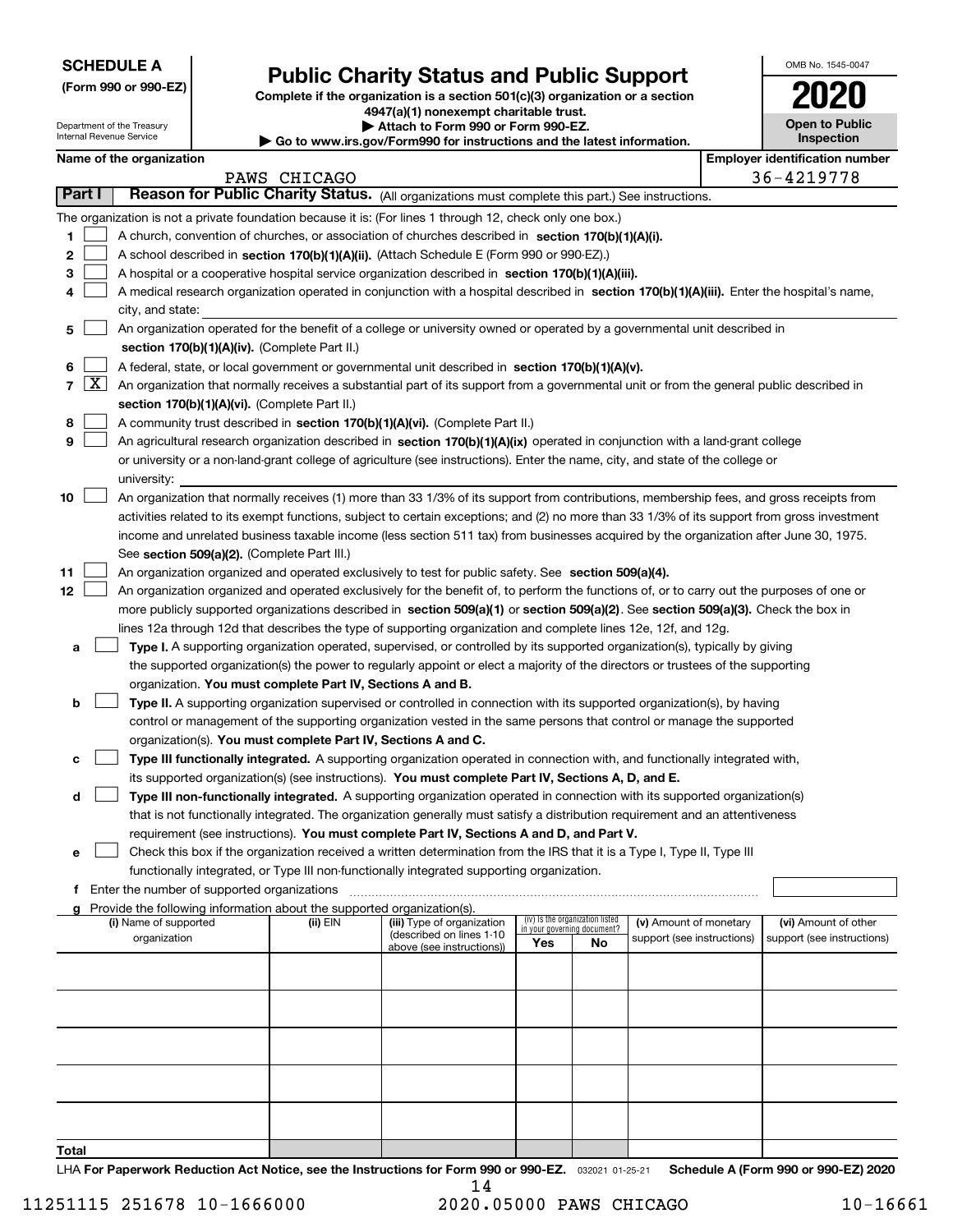#### Schedule A (Form 990 or 990-EZ) 2020 Page PAWS CHICAGO 36-4219778

**Part II** | Support Schedule for Organizations Described in Sections 170(b)(1)(A)(iv) and 170(b)(1)(A)(vi)

(Complete only if you checked the box on line 5, 7, or 8 of Part I or if the organization failed to qualify under Part III. If the organization fails to qualify under the tests listed below, please complete Part III.)

|    | <b>Section A. Public Support</b>                                                                                                               |                                                        |          |                                                           |            |                                      |                                          |
|----|------------------------------------------------------------------------------------------------------------------------------------------------|--------------------------------------------------------|----------|-----------------------------------------------------------|------------|--------------------------------------|------------------------------------------|
|    | Calendar year (or fiscal year beginning in)                                                                                                    | (a) 2016                                               | (b) 2017 | $(c)$ 2018                                                | $(d)$ 2019 | (e) 2020                             | (f) Total                                |
|    | 1 Gifts, grants, contributions, and                                                                                                            |                                                        |          |                                                           |            |                                      |                                          |
|    | membership fees received. (Do not                                                                                                              |                                                        |          |                                                           |            |                                      |                                          |
|    | include any "unusual grants.")                                                                                                                 | 10334265.12759996.15158087.15990281.13912387.68155016. |          |                                                           |            |                                      |                                          |
|    | 2 Tax revenues levied for the organ-                                                                                                           |                                                        |          |                                                           |            |                                      |                                          |
|    | ization's benefit and either paid to                                                                                                           |                                                        |          |                                                           |            |                                      |                                          |
|    | or expended on its behalf                                                                                                                      |                                                        |          |                                                           |            |                                      |                                          |
|    | 3 The value of services or facilities                                                                                                          |                                                        |          |                                                           |            |                                      |                                          |
|    | furnished by a governmental unit to                                                                                                            |                                                        |          |                                                           |            |                                      |                                          |
|    | the organization without charge                                                                                                                |                                                        |          |                                                           |            |                                      |                                          |
|    | 4 Total. Add lines 1 through 3                                                                                                                 |                                                        |          | $10334265$ .12759996.15158087.15990281.13912387.68155016. |            |                                      |                                          |
|    | 5 The portion of total contributions                                                                                                           |                                                        |          |                                                           |            |                                      |                                          |
|    | by each person (other than a                                                                                                                   |                                                        |          |                                                           |            |                                      |                                          |
|    | governmental unit or publicly                                                                                                                  |                                                        |          |                                                           |            |                                      |                                          |
|    |                                                                                                                                                |                                                        |          |                                                           |            |                                      |                                          |
|    | supported organization) included                                                                                                               |                                                        |          |                                                           |            |                                      |                                          |
|    | on line 1 that exceeds 2% of the                                                                                                               |                                                        |          |                                                           |            |                                      |                                          |
|    | amount shown on line 11,                                                                                                                       |                                                        |          |                                                           |            |                                      |                                          |
|    | column (f)                                                                                                                                     |                                                        |          |                                                           |            |                                      | 8250733.                                 |
|    | 6 Public support. Subtract line 5 from line 4.                                                                                                 |                                                        |          |                                                           |            |                                      | 59904283.                                |
|    | <b>Section B. Total Support</b>                                                                                                                |                                                        |          |                                                           |            |                                      |                                          |
|    | Calendar year (or fiscal year beginning in)                                                                                                    | (a) 2016                                               | (b) 2017 | $(c)$ 2018                                                | $(d)$ 2019 | (e) 2020                             | (f) Total                                |
|    | <b>7</b> Amounts from line 4                                                                                                                   |                                                        |          | 10334265.12759996.15158087.15990281.13912387.68155016.    |            |                                      |                                          |
|    | 8 Gross income from interest,                                                                                                                  |                                                        |          |                                                           |            |                                      |                                          |
|    | dividends, payments received on                                                                                                                |                                                        |          |                                                           |            |                                      |                                          |
|    | securities loans, rents, royalties,                                                                                                            |                                                        |          |                                                           |            |                                      |                                          |
|    | and income from similar sources                                                                                                                | 605, 225.                                              | 1194814. | 1637804.                                                  | 1712253.   | 2152381.                             | 7302477.                                 |
|    | <b>9</b> Net income from unrelated business                                                                                                    |                                                        |          |                                                           |            |                                      |                                          |
|    | activities, whether or not the                                                                                                                 |                                                        |          |                                                           |            |                                      |                                          |
|    | business is regularly carried on                                                                                                               |                                                        |          |                                                           |            |                                      |                                          |
|    | <b>10</b> Other income. Do not include gain                                                                                                    |                                                        |          |                                                           |            |                                      |                                          |
|    | or loss from the sale of capital                                                                                                               |                                                        |          |                                                           |            |                                      |                                          |
|    | assets (Explain in Part VI.) <b>Constant</b>                                                                                                   |                                                        |          | 70, 223.                                                  | 38,230.    |                                      | $5,544.$ 113,997.                        |
|    | 11 Total support. Add lines 7 through 10                                                                                                       |                                                        |          |                                                           |            |                                      | 75571490.                                |
|    | 12 Gross receipts from related activities, etc. (see instructions)                                                                             |                                                        |          |                                                           |            | 12                                   | 9,815,707.                               |
|    | 13 First 5 years. If the Form 990 is for the organization's first, second, third, fourth, or fifth tax year as a section 501(c)(3)             |                                                        |          |                                                           |            |                                      |                                          |
|    | organization, check this box and stop here                                                                                                     |                                                        |          |                                                           |            |                                      |                                          |
|    | <b>Section C. Computation of Public Support Percentage</b>                                                                                     |                                                        |          |                                                           |            |                                      |                                          |
|    |                                                                                                                                                |                                                        |          |                                                           |            | 14                                   | 79.27<br>%                               |
|    |                                                                                                                                                |                                                        |          |                                                           |            | 15                                   | 82.40<br>$\%$                            |
|    | 16a 33 1/3% support test - 2020. If the organization did not check the box on line 13, and line 14 is 33 1/3% or more, check this box and      |                                                        |          |                                                           |            |                                      |                                          |
|    | stop here. The organization qualifies as a publicly supported organization                                                                     |                                                        |          |                                                           |            |                                      | $\blacktriangleright$ $\boxed{\text{X}}$ |
|    | b 33 1/3% support test - 2019. If the organization did not check a box on line 13 or 16a, and line 15 is 33 1/3% or more, check this box       |                                                        |          |                                                           |            |                                      |                                          |
|    | and stop here. The organization qualifies as a publicly supported organization                                                                 |                                                        |          |                                                           |            |                                      |                                          |
|    | 17a 10% -facts-and-circumstances test - 2020. If the organization did not check a box on line 13, 16a, or 16b, and line 14 is 10% or more,     |                                                        |          |                                                           |            |                                      |                                          |
|    | and if the organization meets the facts-and-circumstances test, check this box and stop here. Explain in Part VI how the organization          |                                                        |          |                                                           |            |                                      |                                          |
|    | meets the facts-and-circumstances test. The organization qualifies as a publicly supported organization                                        |                                                        |          |                                                           |            |                                      |                                          |
|    |                                                                                                                                                |                                                        |          |                                                           |            |                                      |                                          |
|    | <b>b 10% -facts-and-circumstances test - 2019.</b> If the organization did not check a box on line 13, 16a, 16b, or 17a, and line 15 is 10% or |                                                        |          |                                                           |            |                                      |                                          |
|    | more, and if the organization meets the facts-and-circumstances test, check this box and stop here. Explain in Part VI how the                 |                                                        |          |                                                           |            |                                      |                                          |
|    | organization meets the facts-and-circumstances test. The organization qualifies as a publicly supported organization                           |                                                        |          |                                                           |            |                                      |                                          |
| 18 | Private foundation. If the organization did not check a box on line 13, 16a, 16b, 17a, or 17b, check this box and see instructions             |                                                        |          |                                                           |            | Schedule A (Form 990 or 990-F7) 2020 |                                          |

**Schedule A (Form 990 or 990-EZ) 2020**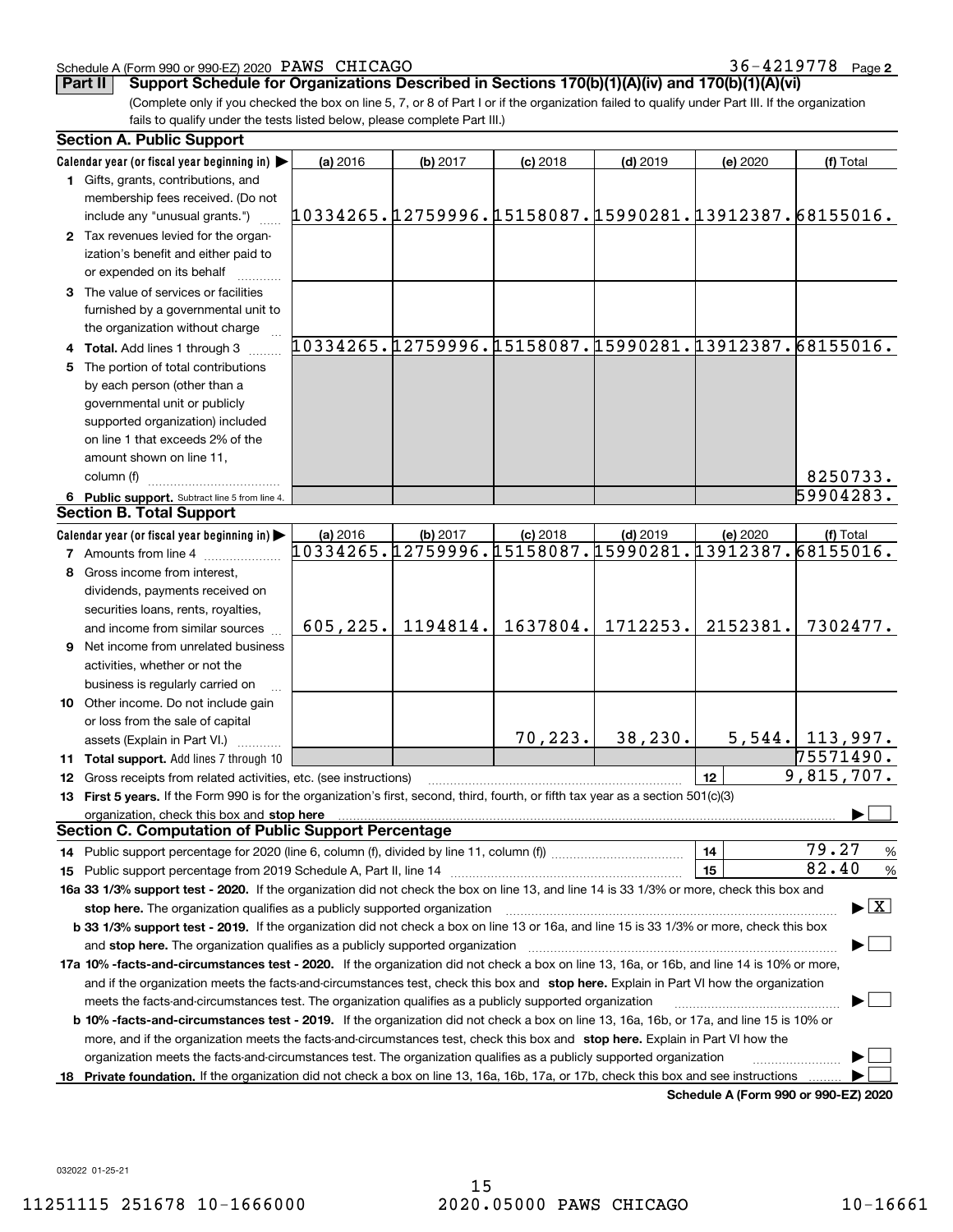#### Schedule A (Form 990 or 990-EZ) 2020 Page PAWS CHICAGO 36-4219778

#### **Part III** | Support Schedule for Organizations Described in Section 509(a)(2)

(Complete only if you checked the box on line 10 of Part I or if the organization failed to qualify under Part II. If the organization fails to qualify under the tests listed below, please complete Part II.)

|    | <b>Section A. Public Support</b>                                                                                                                                                                                               |          |          |                 |            |          |                                      |
|----|--------------------------------------------------------------------------------------------------------------------------------------------------------------------------------------------------------------------------------|----------|----------|-----------------|------------|----------|--------------------------------------|
|    | Calendar year (or fiscal year beginning in) $\blacktriangleright$                                                                                                                                                              | (a) 2016 | (b) 2017 | <b>(c)</b> 2018 | $(d)$ 2019 | (e) 2020 | (f) Total                            |
|    | 1 Gifts, grants, contributions, and                                                                                                                                                                                            |          |          |                 |            |          |                                      |
|    | membership fees received. (Do not                                                                                                                                                                                              |          |          |                 |            |          |                                      |
|    | include any "unusual grants.")                                                                                                                                                                                                 |          |          |                 |            |          |                                      |
|    | <b>2</b> Gross receipts from admissions,<br>merchandise sold or services per-<br>formed, or facilities furnished in<br>any activity that is related to the<br>organization's tax-exempt purpose                                |          |          |                 |            |          |                                      |
|    | 3 Gross receipts from activities that<br>are not an unrelated trade or bus-                                                                                                                                                    |          |          |                 |            |          |                                      |
|    | iness under section 513                                                                                                                                                                                                        |          |          |                 |            |          |                                      |
|    | 4 Tax revenues levied for the organ-<br>ization's benefit and either paid to                                                                                                                                                   |          |          |                 |            |          |                                      |
|    | or expended on its behalf<br>.                                                                                                                                                                                                 |          |          |                 |            |          |                                      |
|    | 5 The value of services or facilities<br>furnished by a governmental unit to<br>the organization without charge                                                                                                                |          |          |                 |            |          |                                      |
|    | <b>6 Total.</b> Add lines 1 through 5 $\dots$                                                                                                                                                                                  |          |          |                 |            |          |                                      |
|    | 7a Amounts included on lines 1, 2, and<br>3 received from disqualified persons                                                                                                                                                 |          |          |                 |            |          |                                      |
|    | <b>b</b> Amounts included on lines 2 and 3 received<br>from other than disqualified persons that<br>exceed the greater of \$5,000 or 1% of the<br>amount on line 13 for the year                                               |          |          |                 |            |          |                                      |
|    | c Add lines 7a and 7b                                                                                                                                                                                                          |          |          |                 |            |          |                                      |
|    | 8 Public support. (Subtract line 7c from line 6.)<br><b>Section B. Total Support</b>                                                                                                                                           |          |          |                 |            |          |                                      |
|    | Calendar year (or fiscal year beginning in)                                                                                                                                                                                    | (a) 2016 | (b) 2017 | <b>(c)</b> 2018 | $(d)$ 2019 | (e) 2020 | (f) Total                            |
|    | 9 Amounts from line 6                                                                                                                                                                                                          |          |          |                 |            |          |                                      |
|    | 10a Gross income from interest,<br>dividends, payments received on<br>securities loans, rents, royalties,<br>and income from similar sources                                                                                   |          |          |                 |            |          |                                      |
|    | <b>b</b> Unrelated business taxable income<br>(less section 511 taxes) from businesses<br>acquired after June 30, 1975 [10001]                                                                                                 |          |          |                 |            |          |                                      |
|    | c Add lines 10a and 10b                                                                                                                                                                                                        |          |          |                 |            |          |                                      |
|    | 11 Net income from unrelated business<br>activities not included in line 10b,<br>whether or not the business is<br>regularly carried on                                                                                        |          |          |                 |            |          |                                      |
|    | <b>12</b> Other income. Do not include gain<br>or loss from the sale of capital<br>assets (Explain in Part VI.)                                                                                                                |          |          |                 |            |          |                                      |
|    | 13 Total support. (Add lines 9, 10c, 11, and 12.)                                                                                                                                                                              |          |          |                 |            |          |                                      |
|    | 14 First 5 years. If the Form 990 is for the organization's first, second, third, fourth, or fifth tax year as a section 501(c)(3) organization,                                                                               |          |          |                 |            |          |                                      |
|    | check this box and stop here measurement content to the state of the state of the state of the state of the state of the state of the state of the state of the state of the state of the state of the state of the state of t |          |          |                 |            |          |                                      |
|    | <b>Section C. Computation of Public Support Percentage</b>                                                                                                                                                                     |          |          |                 |            |          |                                      |
|    |                                                                                                                                                                                                                                |          |          |                 |            | 15       | %                                    |
| 16 | Public support percentage from 2019 Schedule A, Part III, line 15                                                                                                                                                              |          |          |                 |            | 16       | %                                    |
|    | <b>Section D. Computation of Investment Income Percentage</b>                                                                                                                                                                  |          |          |                 |            |          |                                      |
|    | 17 Investment income percentage for 2020 (line 10c, column (f), divided by line 13, column (f))                                                                                                                                |          |          |                 |            | 17       | %                                    |
|    | 18 Investment income percentage from 2019 Schedule A, Part III, line 17                                                                                                                                                        |          |          |                 |            | 18       | %                                    |
|    | 19a 33 1/3% support tests - 2020. If the organization did not check the box on line 14, and line 15 is more than 33 1/3%, and line 17 is not                                                                                   |          |          |                 |            |          |                                      |
|    | more than 33 1/3%, check this box and stop here. The organization qualifies as a publicly supported organization                                                                                                               |          |          |                 |            |          | $\sim$ 1                             |
|    | b 33 1/3% support tests - 2019. If the organization did not check a box on line 14 or line 19a, and line 16 is more than 33 1/3%, and                                                                                          |          |          |                 |            |          |                                      |
|    | line 18 is not more than 33 1/3%, check this box and stop here. The organization qualifies as a publicly supported organization                                                                                                |          |          |                 |            |          |                                      |
| 20 | Private foundation. If the organization did not check a box on line 14, 19a, or 19b, check this box and see instructions                                                                                                       |          |          |                 |            |          |                                      |
|    | 032023 01-25-21                                                                                                                                                                                                                |          | 16       |                 |            |          | Schedule A (Form 990 or 990-EZ) 2020 |

## 11251115 251678 10-1666000 2020.05000 PAWS CHICAGO 10-16661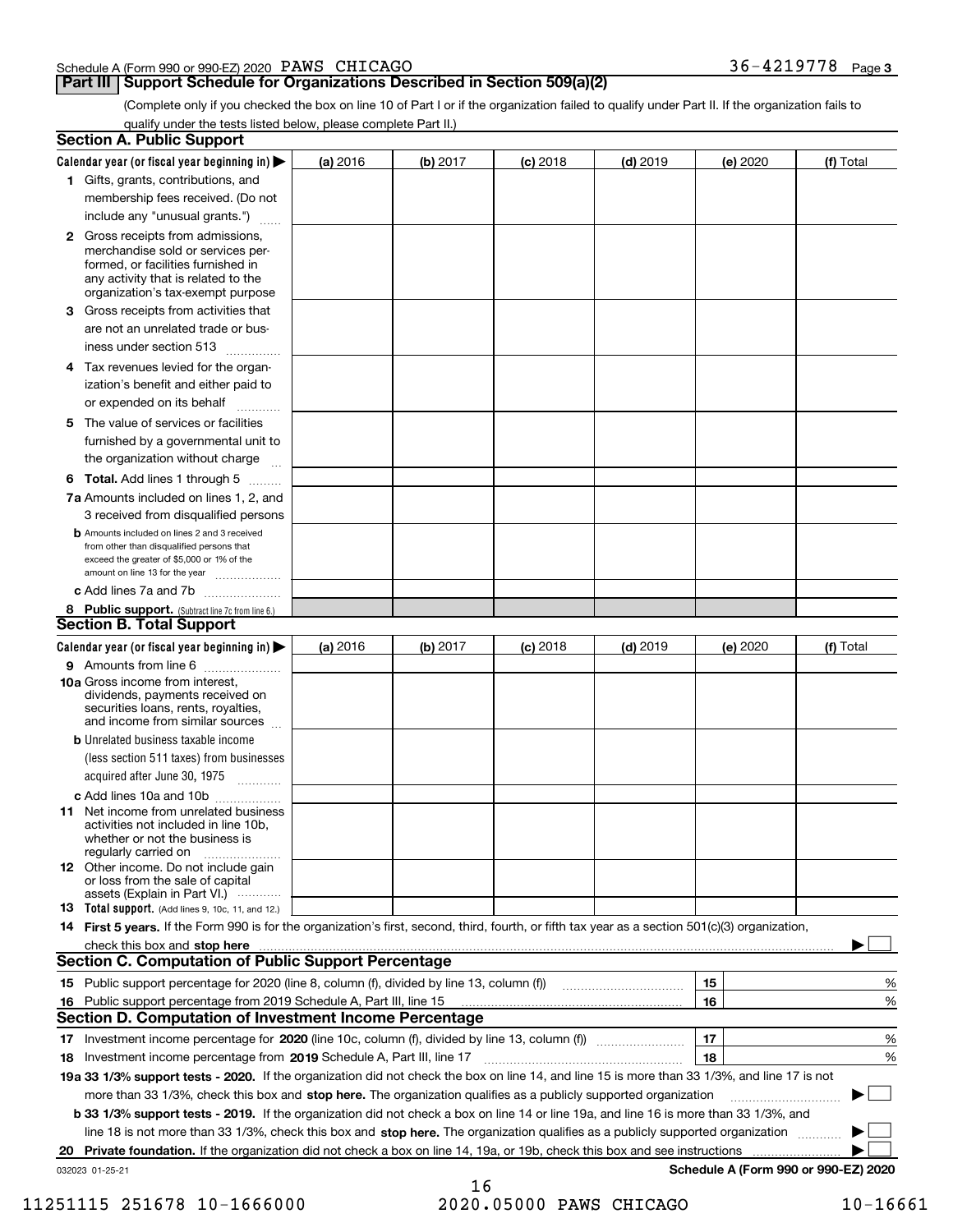**1**

**2**

**3a**

**3b**

**3c**

**4a**

**4b**

**4c**

**5a**

**5b5c**

**6**

**7**

**8**

**9a**

**9b**

**9c**

**10b**

**Yes No**

## **Part IV Supporting Organizations**

(Complete only if you checked a box in line 12 on Part I. If you checked box 12a, Part I, complete Sections A and B. If you checked box 12b, Part I, complete Sections A and C. If you checked box 12c, Part I, complete Sections A, D, and E. If you checked box 12d, Part I, complete Sections A and D, and complete Part V.)

#### **Section A. All Supporting Organizations**

- **1** Are all of the organization's supported organizations listed by name in the organization's governing documents? If "No," describe in **Part VI** how the supported organizations are designated. If designated by *class or purpose, describe the designation. If historic and continuing relationship, explain.*
- **2** Did the organization have any supported organization that does not have an IRS determination of status under section 509(a)(1) or (2)? If "Yes," explain in Part VI how the organization determined that the supported *organization was described in section 509(a)(1) or (2).*
- **3a** Did the organization have a supported organization described in section 501(c)(4), (5), or (6)? If "Yes," answer *lines 3b and 3c below.*
- **b** Did the organization confirm that each supported organization qualified under section 501(c)(4), (5), or (6) and satisfied the public support tests under section 509(a)(2)? If "Yes," describe in **Part VI** when and how the *organization made the determination.*
- **c**Did the organization ensure that all support to such organizations was used exclusively for section 170(c)(2)(B) purposes? If "Yes," explain in **Part VI** what controls the organization put in place to ensure such use.
- **4a***If* Was any supported organization not organized in the United States ("foreign supported organization")? *"Yes," and if you checked box 12a or 12b in Part I, answer lines 4b and 4c below.*
- **b** Did the organization have ultimate control and discretion in deciding whether to make grants to the foreign supported organization? If "Yes," describe in **Part VI** how the organization had such control and discretion *despite being controlled or supervised by or in connection with its supported organizations.*
- **c** Did the organization support any foreign supported organization that does not have an IRS determination under sections 501(c)(3) and 509(a)(1) or (2)? If "Yes," explain in **Part VI** what controls the organization used *to ensure that all support to the foreign supported organization was used exclusively for section 170(c)(2)(B) purposes.*
- **5a** Did the organization add, substitute, or remove any supported organizations during the tax year? If "Yes," answer lines 5b and 5c below (if applicable). Also, provide detail in **Part VI,** including (i) the names and EIN *numbers of the supported organizations added, substituted, or removed; (ii) the reasons for each such action; (iii) the authority under the organization's organizing document authorizing such action; and (iv) how the action was accomplished (such as by amendment to the organizing document).*
- **b** Type I or Type II only. Was any added or substituted supported organization part of a class already designated in the organization's organizing document?
- **cSubstitutions only.**  Was the substitution the result of an event beyond the organization's control?
- **6** Did the organization provide support (whether in the form of grants or the provision of services or facilities) to **Part VI.** *If "Yes," provide detail in* support or benefit one or more of the filing organization's supported organizations? anyone other than (i) its supported organizations, (ii) individuals that are part of the charitable class benefited by one or more of its supported organizations, or (iii) other supporting organizations that also
- **7**Did the organization provide a grant, loan, compensation, or other similar payment to a substantial contributor *If "Yes," complete Part I of Schedule L (Form 990 or 990-EZ).* regard to a substantial contributor? (as defined in section 4958(c)(3)(C)), a family member of a substantial contributor, or a 35% controlled entity with
- **8** Did the organization make a loan to a disqualified person (as defined in section 4958) not described in line 7? *If "Yes," complete Part I of Schedule L (Form 990 or 990-EZ).*
- **9a** Was the organization controlled directly or indirectly at any time during the tax year by one or more in section 509(a)(1) or (2))? If "Yes," *provide detail in* <code>Part VI.</code> disqualified persons, as defined in section 4946 (other than foundation managers and organizations described
- **b** Did one or more disqualified persons (as defined in line 9a) hold a controlling interest in any entity in which the supporting organization had an interest? If "Yes," provide detail in P**art VI**.
- **c**Did a disqualified person (as defined in line 9a) have an ownership interest in, or derive any personal benefit from, assets in which the supporting organization also had an interest? If "Yes," provide detail in P**art VI.**
- **10a** Was the organization subject to the excess business holdings rules of section 4943 because of section supporting organizations)? If "Yes," answer line 10b below. 4943(f) (regarding certain Type II supporting organizations, and all Type III non-functionally integrated
- **b** Did the organization have any excess business holdings in the tax year? (Use Schedule C, Form 4720, to *determine whether the organization had excess business holdings.)*

032024 01-25-21

17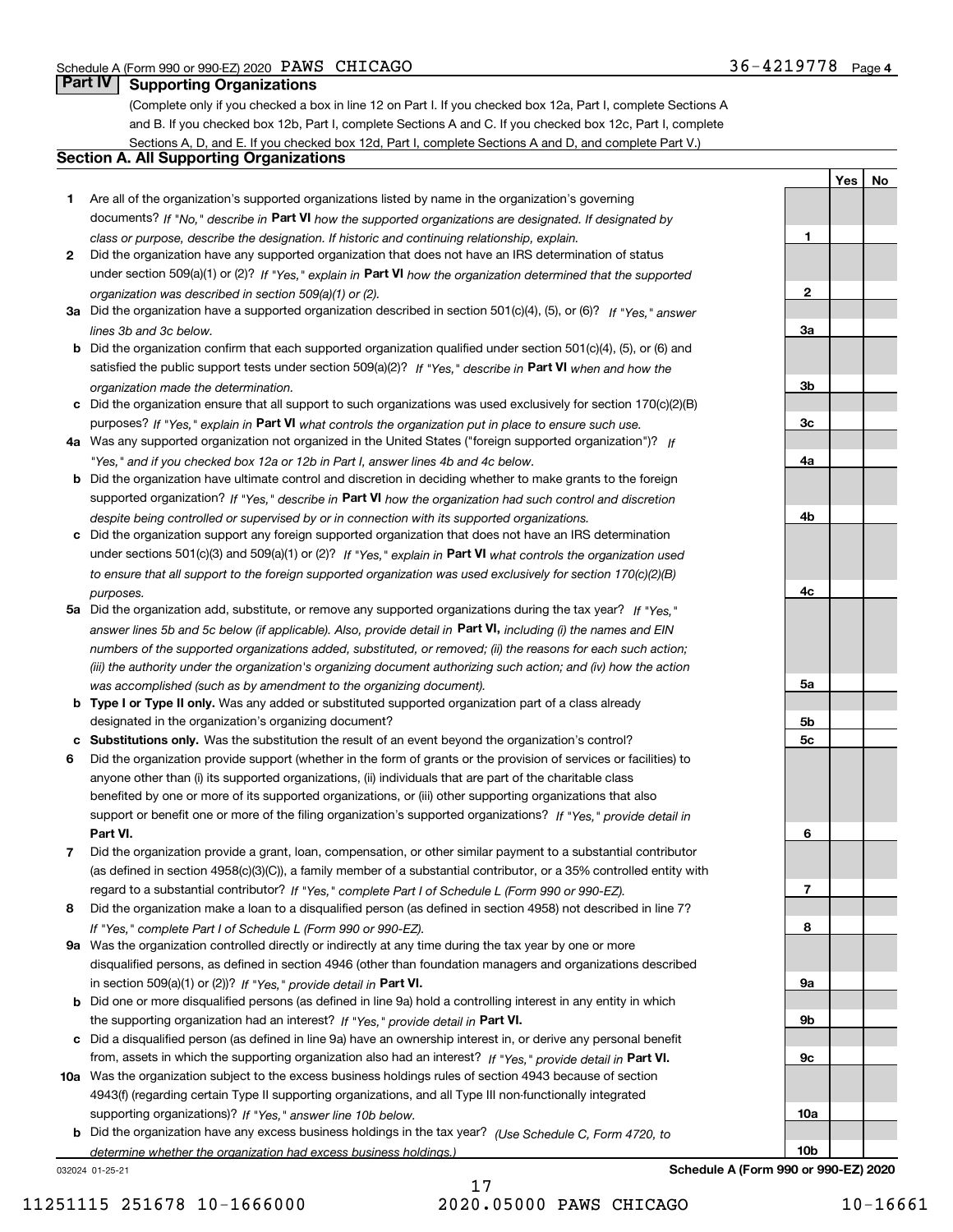|    |                                                                                                                                                                                                                                              |                 | Yes | No |
|----|----------------------------------------------------------------------------------------------------------------------------------------------------------------------------------------------------------------------------------------------|-----------------|-----|----|
| 11 | Has the organization accepted a gift or contribution from any of the following persons?                                                                                                                                                      |                 |     |    |
|    | a A person who directly or indirectly controls, either alone or together with persons described in lines 11b and                                                                                                                             |                 |     |    |
|    | 11c below, the governing body of a supported organization?                                                                                                                                                                                   | 11a             |     |    |
|    | <b>b</b> A family member of a person described in line 11a above?                                                                                                                                                                            | 11 <sub>b</sub> |     |    |
|    | c A 35% controlled entity of a person described in line 11a or 11b above? If "Yes" to line 11a, 11b, or 11c, provide<br>detail in Part VI.                                                                                                   | 11c             |     |    |
|    | <b>Section B. Type I Supporting Organizations</b>                                                                                                                                                                                            |                 |     |    |
|    |                                                                                                                                                                                                                                              |                 | Yes | No |
| 1  | Did the governing body, members of the governing body, officers acting in their official capacity, or membership of one or                                                                                                                   |                 |     |    |
|    | more supported organizations have the power to regularly appoint or elect at least a majority of the organization's officers,                                                                                                                |                 |     |    |
|    | directors, or trustees at all times during the tax year? If "No," describe in Part VI how the supported organization(s)                                                                                                                      |                 |     |    |
|    | effectively operated, supervised, or controlled the organization's activities. If the organization had more than one supported                                                                                                               |                 |     |    |
|    | organization, describe how the powers to appoint and/or remove officers, directors, or trustees were allocated among the<br>supported organizations and what conditions or restrictions, if any, applied to such powers during the tax year. | 1               |     |    |
| 2  | Did the organization operate for the benefit of any supported organization other than the supported                                                                                                                                          |                 |     |    |
|    | organization(s) that operated, supervised, or controlled the supporting organization? If "Yes," explain in                                                                                                                                   |                 |     |    |
|    | <b>Part VI</b> how providing such benefit carried out the purposes of the supported organization(s) that operated,                                                                                                                           |                 |     |    |
|    | supervised, or controlled the supporting organization.                                                                                                                                                                                       | $\mathbf{2}$    |     |    |
|    | <b>Section C. Type II Supporting Organizations</b>                                                                                                                                                                                           |                 |     |    |
|    |                                                                                                                                                                                                                                              |                 | Yes | No |
| 1. | Were a majority of the organization's directors or trustees during the tax year also a majority of the directors                                                                                                                             |                 |     |    |
|    | or trustees of each of the organization's supported organization(s)? If "No," describe in Part VI how control                                                                                                                                |                 |     |    |
|    | or management of the supporting organization was vested in the same persons that controlled or managed                                                                                                                                       |                 |     |    |
|    | the supported organization(s).<br><b>Section D. All Type III Supporting Organizations</b>                                                                                                                                                    | 1               |     |    |
|    |                                                                                                                                                                                                                                              |                 |     |    |
|    |                                                                                                                                                                                                                                              |                 | Yes | No |
| 1  | Did the organization provide to each of its supported organizations, by the last day of the fifth month of the<br>organization's tax year, (i) a written notice describing the type and amount of support provided during the prior tax      |                 |     |    |
|    | year, (ii) a copy of the Form 990 that was most recently filed as of the date of notification, and (iii) copies of the                                                                                                                       |                 |     |    |
|    | organization's governing documents in effect on the date of notification, to the extent not previously provided?                                                                                                                             | 1               |     |    |
| 2  | Were any of the organization's officers, directors, or trustees either (i) appointed or elected by the supported                                                                                                                             |                 |     |    |
|    | organization(s) or (ii) serving on the governing body of a supported organization? If "No," explain in Part VI how                                                                                                                           |                 |     |    |
|    | the organization maintained a close and continuous working relationship with the supported organization(s).                                                                                                                                  | $\mathbf{2}$    |     |    |
| 3  | By reason of the relationship described in line 2, above, did the organization's supported organizations have a                                                                                                                              |                 |     |    |
|    | significant voice in the organization's investment policies and in directing the use of the organization's                                                                                                                                   |                 |     |    |
|    | income or assets at all times during the tax year? If "Yes," describe in Part VI the role the organization's                                                                                                                                 |                 |     |    |
|    | supported organizations played in this regard.                                                                                                                                                                                               | 3               |     |    |
|    | Section E. Type III Functionally Integrated Supporting Organizations                                                                                                                                                                         |                 |     |    |
| 1  | Check the box next to the method that the organization used to satisfy the Integral Part Test during the year (see instructions).                                                                                                            |                 |     |    |
| a  | The organization satisfied the Activities Test. Complete line 2 below.                                                                                                                                                                       |                 |     |    |
| b  | The organization is the parent of each of its supported organizations. Complete line 3 below.                                                                                                                                                |                 |     |    |
| c  | The organization supported a governmental entity. Describe in Part VI how you supported a governmental entity (see instructions).                                                                                                            |                 |     |    |
| 2  | Activities Test. Answer lines 2a and 2b below.                                                                                                                                                                                               |                 | Yes | No |
| a  | Did substantially all of the organization's activities during the tax year directly further the exempt purposes of                                                                                                                           |                 |     |    |
|    | the supported organization(s) to which the organization was responsive? If "Yes," then in Part VI identify                                                                                                                                   |                 |     |    |
|    | those supported organizations and explain how these activities directly furthered their exempt purposes,                                                                                                                                     |                 |     |    |
|    | how the organization was responsive to those supported organizations, and how the organization determined                                                                                                                                    | 2a              |     |    |
| b  | that these activities constituted substantially all of its activities.<br>Did the activities described in line 2a, above, constitute activities that, but for the organization's involvement,                                                |                 |     |    |
|    | one or more of the organization's supported organization(s) would have been engaged in? If "Yes," explain in                                                                                                                                 |                 |     |    |
|    | Part VI the reasons for the organization's position that its supported organization(s) would have engaged in                                                                                                                                 |                 |     |    |
|    | these activities but for the organization's involvement.                                                                                                                                                                                     | 2 <sub>b</sub>  |     |    |
| з  | Parent of Supported Organizations. Answer lines 3a and 3b below.                                                                                                                                                                             |                 |     |    |
| а  | Did the organization have the power to regularly appoint or elect a majority of the officers, directors, or                                                                                                                                  |                 |     |    |
|    | trustees of each of the supported organizations? If "Yes" or "No" provide details in Part VI.                                                                                                                                                | За              |     |    |
|    | <b>b</b> Did the organization exercise a substantial degree of direction over the policies, programs, and activities of each                                                                                                                 |                 |     |    |

**Part VI**  *If "Yes," describe in the role played by the organization in this regard.* of its supported organizations?

**Schedule A (Form 990 or 990-EZ) 2020**

**3b**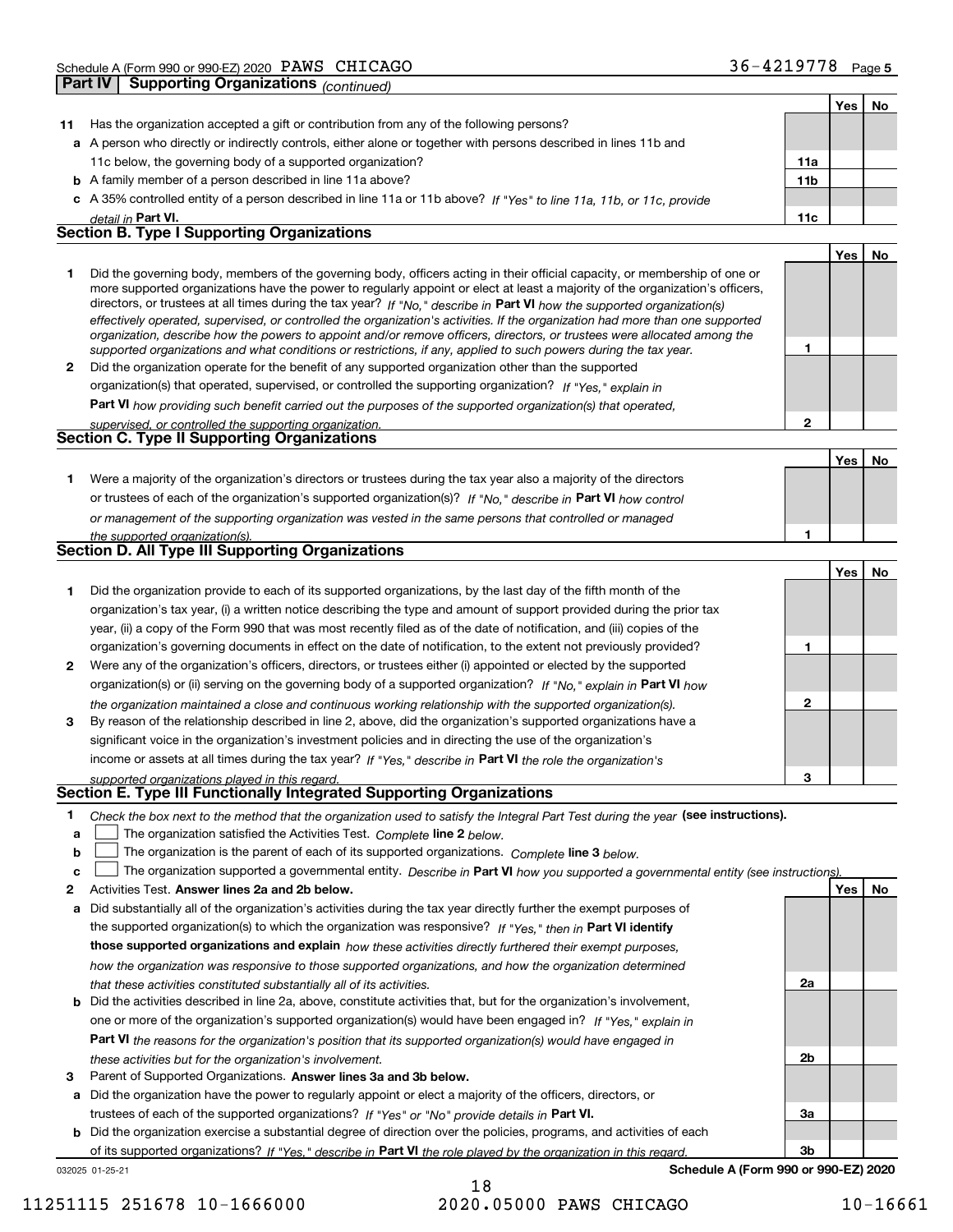| 4 (Form 990 or 990-EZ) 2020<br>Schedule A<br>Page |
|---------------------------------------------------|
|---------------------------------------------------|

|  | Part V   Type III Non-Functionally Integrated 509(a)(3) Supporting Organizations                                                                      |  |  |
|--|-------------------------------------------------------------------------------------------------------------------------------------------------------|--|--|
|  | $\Box$ Check here if the organization satisfied the Integral Part Test as a qualifying trust on Nov. 20, 1970 (explain in Part VI). See instructions. |  |  |
|  | All other Type III non-functionally integrated supporting organizations must complete Sections A through E.                                           |  |  |

| Section A - Adjusted Net Income         |                                                                             |                | (A) Prior Year | (B) Current Year<br>(optional) |
|-----------------------------------------|-----------------------------------------------------------------------------|----------------|----------------|--------------------------------|
| 1                                       | Net short-term capital gain                                                 | 1              |                |                                |
| $\overline{2}$                          | Recoveries of prior-year distributions                                      | $\mathbf{2}$   |                |                                |
| 3                                       | Other gross income (see instructions)                                       | 3              |                |                                |
| 4                                       | Add lines 1 through 3.                                                      | 4              |                |                                |
| 5                                       | Depreciation and depletion                                                  | 5              |                |                                |
| 6                                       | Portion of operating expenses paid or incurred for production or            |                |                |                                |
|                                         | collection of gross income or for management, conservation, or              |                |                |                                |
|                                         | maintenance of property held for production of income (see instructions)    | 6              |                |                                |
| 7                                       | Other expenses (see instructions)                                           | $\overline{7}$ |                |                                |
| 8                                       | Adjusted Net Income (subtract lines 5, 6, and 7 from line 4)                | 8              |                |                                |
|                                         | Section B - Minimum Asset Amount                                            |                | (A) Prior Year | (B) Current Year<br>(optional) |
| 1                                       | Aggregate fair market value of all non-exempt-use assets (see               |                |                |                                |
|                                         | instructions for short tax year or assets held for part of year):           |                |                |                                |
|                                         | <b>a</b> Average monthly value of securities                                | 1a             |                |                                |
|                                         | <b>b</b> Average monthly cash balances                                      | 1b             |                |                                |
|                                         | c Fair market value of other non-exempt-use assets                          | 1c             |                |                                |
|                                         | d Total (add lines 1a, 1b, and 1c)                                          | 1d             |                |                                |
|                                         | e Discount claimed for blockage or other factors                            |                |                |                                |
|                                         | (explain in detail in Part VI):                                             |                |                |                                |
| 2                                       | Acquisition indebtedness applicable to non-exempt-use assets                | $\mathbf{2}$   |                |                                |
| 3                                       | Subtract line 2 from line 1d.                                               | 3              |                |                                |
| 4                                       | Cash deemed held for exempt use. Enter 0.015 of line 3 (for greater amount, |                |                |                                |
|                                         | see instructions).                                                          | 4              |                |                                |
| 5                                       | Net value of non-exempt-use assets (subtract line 4 from line 3)            | 5              |                |                                |
| 6                                       | Multiply line 5 by 0.035.                                                   | 6              |                |                                |
| 7                                       | Recoveries of prior-year distributions                                      | $\overline{7}$ |                |                                |
| 8                                       | <b>Minimum Asset Amount</b> (add line 7 to line 6)                          | 8              |                |                                |
| <b>Section C - Distributable Amount</b> |                                                                             |                |                | <b>Current Year</b>            |
| 1                                       | Adjusted net income for prior year (from Section A, line 8, column A)       | 1              |                |                                |
| 2                                       | Enter 0.85 of line 1.                                                       | $\mathbf{2}$   |                |                                |
| 3                                       | Minimum asset amount for prior year (from Section B, line 8, column A)      | 3              |                |                                |
| 4                                       | Enter greater of line 2 or line 3.                                          | 4              |                |                                |
| 5                                       | Income tax imposed in prior year                                            | 5              |                |                                |
| 6                                       | <b>Distributable Amount.</b> Subtract line 5 from line 4, unless subject to |                |                |                                |
|                                         | emergency temporary reduction (see instructions).                           | 6              |                |                                |
|                                         |                                                                             |                |                |                                |

**7**Check here if the current year is the organization's first as a non-functionally integrated Type III supporting organization (see instructions).

**Schedule A (Form 990 or 990-EZ) 2020**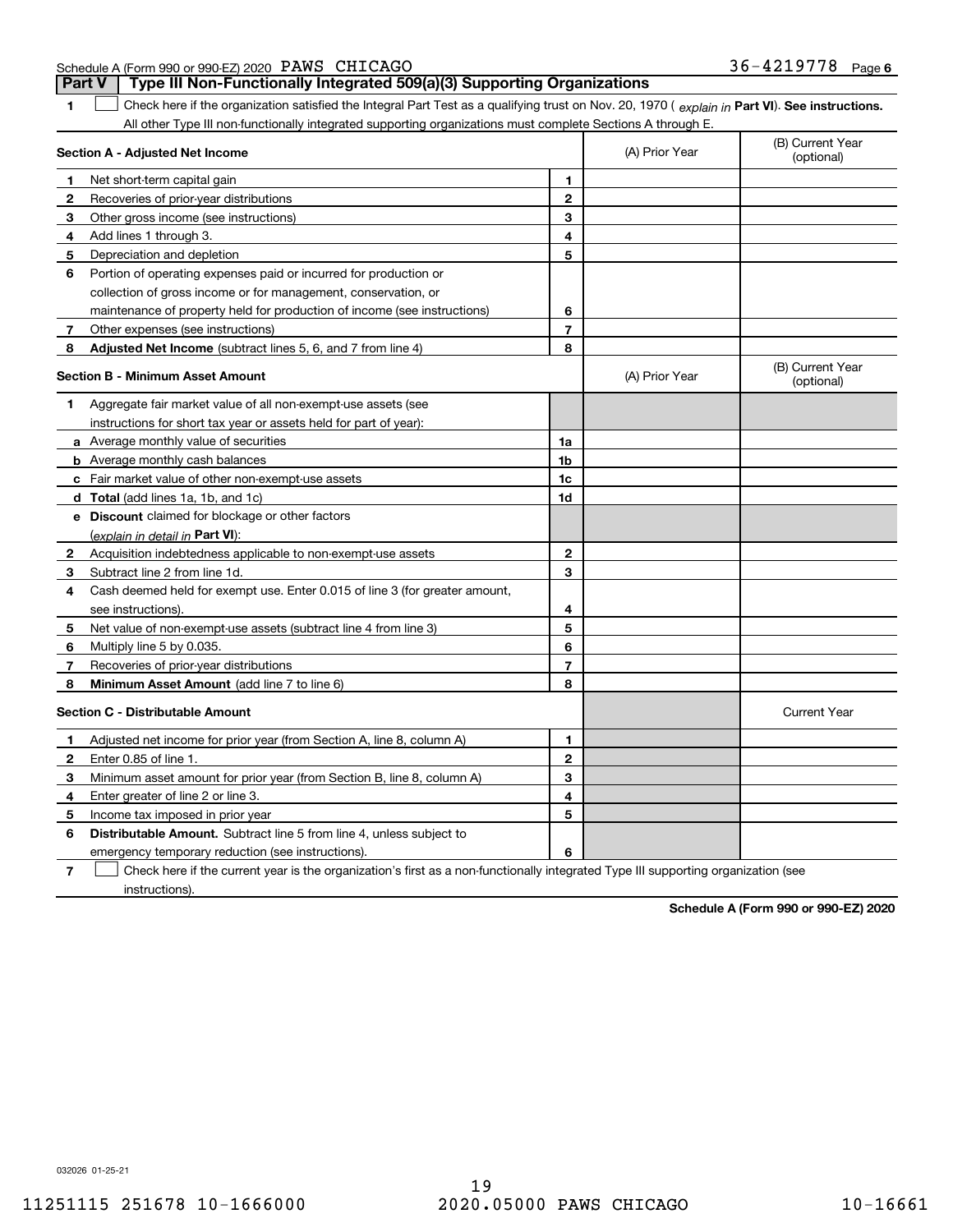Schedule A (Form 990 or 990-EZ) 2020 Page PAWS CHICAGO 36-4219778

|    | Type III Non-Functionally Integrated 509(a)(3) Supporting Organizations<br><b>Part V</b><br>(continued) |                             |                                       |                                         |  |  |
|----|---------------------------------------------------------------------------------------------------------|-----------------------------|---------------------------------------|-----------------------------------------|--|--|
|    | <b>Section D - Distributions</b><br><b>Current Year</b>                                                 |                             |                                       |                                         |  |  |
| 1  | 1<br>Amounts paid to supported organizations to accomplish exempt purposes                              |                             |                                       |                                         |  |  |
| 2  | Amounts paid to perform activity that directly furthers exempt purposes of supported                    |                             |                                       |                                         |  |  |
|    | organizations, in excess of income from activity                                                        |                             | 2                                     |                                         |  |  |
| 3  | Administrative expenses paid to accomplish exempt purposes of supported organizations                   |                             | 3                                     |                                         |  |  |
| 4  | Amounts paid to acquire exempt-use assets                                                               |                             | 4                                     |                                         |  |  |
| 5  | Qualified set-aside amounts (prior IRS approval required - provide details in Part VI)                  |                             | 5                                     |                                         |  |  |
| 6  | Other distributions ( <i>describe in</i> Part VI). See instructions.                                    |                             | 6                                     |                                         |  |  |
| 7  | Total annual distributions. Add lines 1 through 6.                                                      |                             | 7                                     |                                         |  |  |
| 8  | Distributions to attentive supported organizations to which the organization is responsive              |                             |                                       |                                         |  |  |
|    | (provide details in Part VI). See instructions.                                                         |                             | 8                                     |                                         |  |  |
| 9  | Distributable amount for 2020 from Section C, line 6                                                    |                             | 9                                     |                                         |  |  |
| 10 | Line 8 amount divided by line 9 amount                                                                  |                             | 10                                    |                                         |  |  |
|    |                                                                                                         | (i)                         | (ii)                                  | (iii)                                   |  |  |
|    | <b>Section E - Distribution Allocations</b> (see instructions)                                          | <b>Excess Distributions</b> | <b>Underdistributions</b><br>Pre-2020 | <b>Distributable</b><br>Amount for 2020 |  |  |
| 1  | Distributable amount for 2020 from Section C, line 6                                                    |                             |                                       |                                         |  |  |
| 2  | Underdistributions, if any, for years prior to 2020 (reason-                                            |                             |                                       |                                         |  |  |
|    | able cause required - explain in Part VI). See instructions.                                            |                             |                                       |                                         |  |  |
| 3  | Excess distributions carryover, if any, to 2020                                                         |                             |                                       |                                         |  |  |
|    | <b>a</b> From 2015                                                                                      |                             |                                       |                                         |  |  |
|    | <b>b</b> From 2016                                                                                      |                             |                                       |                                         |  |  |
|    | $c$ From 2017                                                                                           |                             |                                       |                                         |  |  |
|    | d From 2018                                                                                             |                             |                                       |                                         |  |  |
|    | e From 2019                                                                                             |                             |                                       |                                         |  |  |
|    | f Total of lines 3a through 3e                                                                          |                             |                                       |                                         |  |  |
|    | g Applied to underdistributions of prior years                                                          |                             |                                       |                                         |  |  |
|    | <b>h</b> Applied to 2020 distributable amount                                                           |                             |                                       |                                         |  |  |
|    | Carryover from 2015 not applied (see instructions)                                                      |                             |                                       |                                         |  |  |
|    | Remainder. Subtract lines 3g, 3h, and 3i from line 3f.                                                  |                             |                                       |                                         |  |  |
| 4  | Distributions for 2020 from Section D,                                                                  |                             |                                       |                                         |  |  |
|    | line $7:$                                                                                               |                             |                                       |                                         |  |  |
|    | a Applied to underdistributions of prior years                                                          |                             |                                       |                                         |  |  |
|    | <b>b</b> Applied to 2020 distributable amount                                                           |                             |                                       |                                         |  |  |
|    | c Remainder. Subtract lines 4a and 4b from line 4.                                                      |                             |                                       |                                         |  |  |
| 5. | Remaining underdistributions for years prior to 2020, if                                                |                             |                                       |                                         |  |  |
|    | any. Subtract lines 3g and 4a from line 2. For result greater                                           |                             |                                       |                                         |  |  |
|    | than zero, explain in Part VI. See instructions.                                                        |                             |                                       |                                         |  |  |
| 6  | Remaining underdistributions for 2020. Subtract lines 3h                                                |                             |                                       |                                         |  |  |
|    | and 4b from line 1. For result greater than zero, explain in                                            |                             |                                       |                                         |  |  |
|    | Part VI. See instructions.                                                                              |                             |                                       |                                         |  |  |
| 7  | Excess distributions carryover to 2021. Add lines 3j                                                    |                             |                                       |                                         |  |  |
|    | and 4c.                                                                                                 |                             |                                       |                                         |  |  |
| 8  | Breakdown of line 7:                                                                                    |                             |                                       |                                         |  |  |
|    | a Excess from 2016                                                                                      |                             |                                       |                                         |  |  |
|    | <b>b</b> Excess from 2017                                                                               |                             |                                       |                                         |  |  |
|    | c Excess from 2018                                                                                      |                             |                                       |                                         |  |  |
|    | d Excess from 2019                                                                                      |                             |                                       |                                         |  |  |
|    | e Excess from 2020                                                                                      |                             |                                       |                                         |  |  |

**Schedule A (Form 990 or 990-EZ) 2020**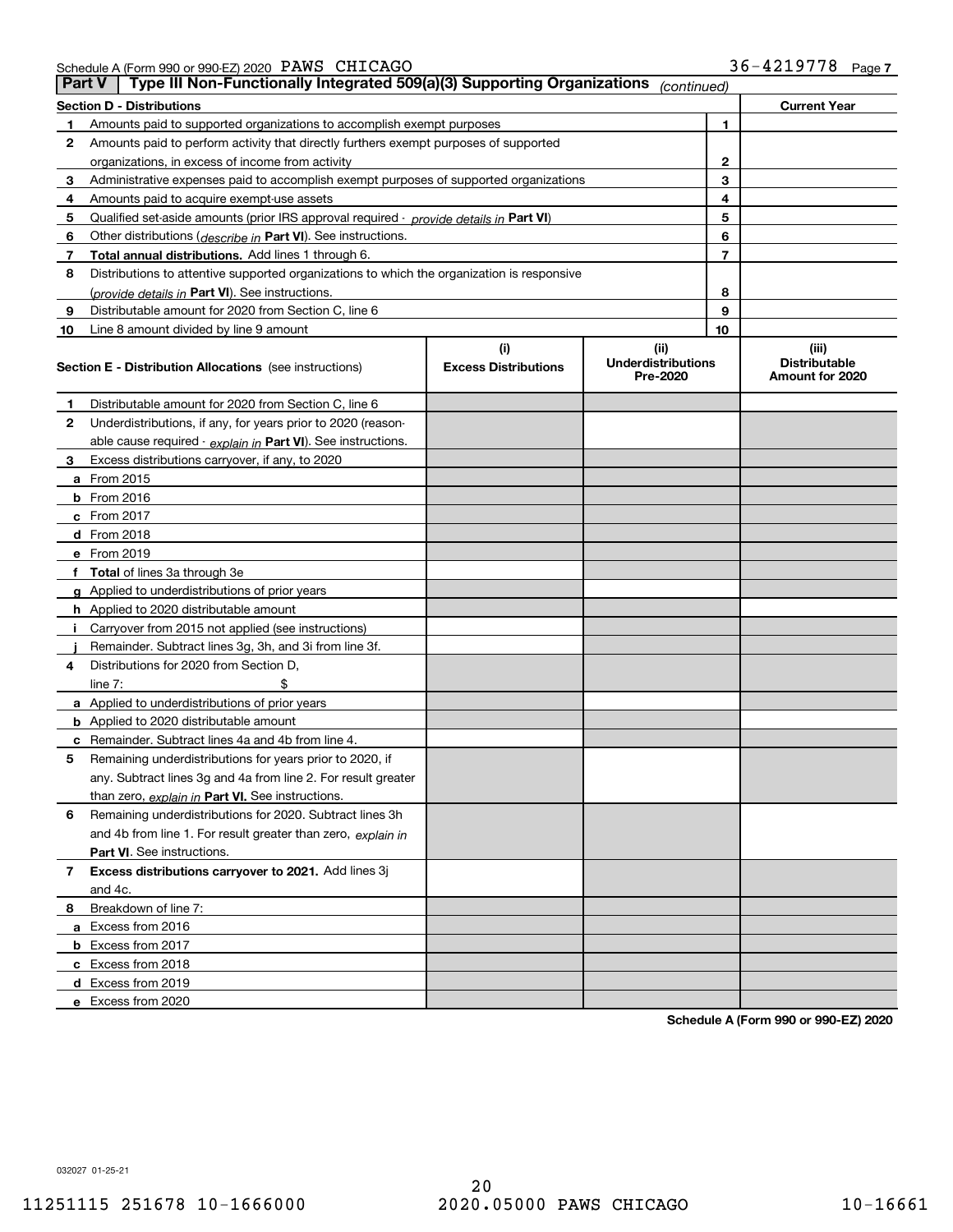#### Schedule A (Form 990 or 990-EZ) 2020 Page PAWS CHICAGO 36-4219778

| Part VI         | Supplemental Information. Provide the explanations required by Part II, line 10; Part II, line 17a or 17b; Part III, line 12;<br>Part IV, Section A, lines 1, 2, 3b, 3c, 4b, 4c, 5a, 6, 9a, 9b, 9c, 11a, 11b, and 11c; Part IV, Section B, lines 1 and 2; Part IV, Section C,<br>line 1; Part IV, Section D, lines 2 and 3; Part IV, Section E, lines 1c, 2a, 2b, 3a, and 3b; Part V, line 1; Part V, Section B, line 1e; Part V,<br>Section D, lines 5, 6, and 8; and Part V, Section E, lines 2, 5, and 6. Also complete this part for any additional information. |
|-----------------|----------------------------------------------------------------------------------------------------------------------------------------------------------------------------------------------------------------------------------------------------------------------------------------------------------------------------------------------------------------------------------------------------------------------------------------------------------------------------------------------------------------------------------------------------------------------|
|                 | (See instructions.)                                                                                                                                                                                                                                                                                                                                                                                                                                                                                                                                                  |
|                 |                                                                                                                                                                                                                                                                                                                                                                                                                                                                                                                                                                      |
|                 |                                                                                                                                                                                                                                                                                                                                                                                                                                                                                                                                                                      |
|                 |                                                                                                                                                                                                                                                                                                                                                                                                                                                                                                                                                                      |
|                 |                                                                                                                                                                                                                                                                                                                                                                                                                                                                                                                                                                      |
|                 |                                                                                                                                                                                                                                                                                                                                                                                                                                                                                                                                                                      |
|                 |                                                                                                                                                                                                                                                                                                                                                                                                                                                                                                                                                                      |
|                 |                                                                                                                                                                                                                                                                                                                                                                                                                                                                                                                                                                      |
|                 |                                                                                                                                                                                                                                                                                                                                                                                                                                                                                                                                                                      |
|                 |                                                                                                                                                                                                                                                                                                                                                                                                                                                                                                                                                                      |
|                 |                                                                                                                                                                                                                                                                                                                                                                                                                                                                                                                                                                      |
|                 |                                                                                                                                                                                                                                                                                                                                                                                                                                                                                                                                                                      |
|                 |                                                                                                                                                                                                                                                                                                                                                                                                                                                                                                                                                                      |
|                 |                                                                                                                                                                                                                                                                                                                                                                                                                                                                                                                                                                      |
|                 |                                                                                                                                                                                                                                                                                                                                                                                                                                                                                                                                                                      |
|                 |                                                                                                                                                                                                                                                                                                                                                                                                                                                                                                                                                                      |
|                 |                                                                                                                                                                                                                                                                                                                                                                                                                                                                                                                                                                      |
|                 |                                                                                                                                                                                                                                                                                                                                                                                                                                                                                                                                                                      |
|                 |                                                                                                                                                                                                                                                                                                                                                                                                                                                                                                                                                                      |
|                 |                                                                                                                                                                                                                                                                                                                                                                                                                                                                                                                                                                      |
|                 |                                                                                                                                                                                                                                                                                                                                                                                                                                                                                                                                                                      |
|                 |                                                                                                                                                                                                                                                                                                                                                                                                                                                                                                                                                                      |
|                 |                                                                                                                                                                                                                                                                                                                                                                                                                                                                                                                                                                      |
|                 |                                                                                                                                                                                                                                                                                                                                                                                                                                                                                                                                                                      |
|                 |                                                                                                                                                                                                                                                                                                                                                                                                                                                                                                                                                                      |
|                 |                                                                                                                                                                                                                                                                                                                                                                                                                                                                                                                                                                      |
|                 |                                                                                                                                                                                                                                                                                                                                                                                                                                                                                                                                                                      |
|                 |                                                                                                                                                                                                                                                                                                                                                                                                                                                                                                                                                                      |
|                 |                                                                                                                                                                                                                                                                                                                                                                                                                                                                                                                                                                      |
|                 |                                                                                                                                                                                                                                                                                                                                                                                                                                                                                                                                                                      |
|                 |                                                                                                                                                                                                                                                                                                                                                                                                                                                                                                                                                                      |
|                 |                                                                                                                                                                                                                                                                                                                                                                                                                                                                                                                                                                      |
|                 |                                                                                                                                                                                                                                                                                                                                                                                                                                                                                                                                                                      |
|                 |                                                                                                                                                                                                                                                                                                                                                                                                                                                                                                                                                                      |
|                 |                                                                                                                                                                                                                                                                                                                                                                                                                                                                                                                                                                      |
|                 |                                                                                                                                                                                                                                                                                                                                                                                                                                                                                                                                                                      |
| 032028 01-25-21 | Schedule A (Form 990 or 990-EZ) 2020                                                                                                                                                                                                                                                                                                                                                                                                                                                                                                                                 |
|                 | 21                                                                                                                                                                                                                                                                                                                                                                                                                                                                                                                                                                   |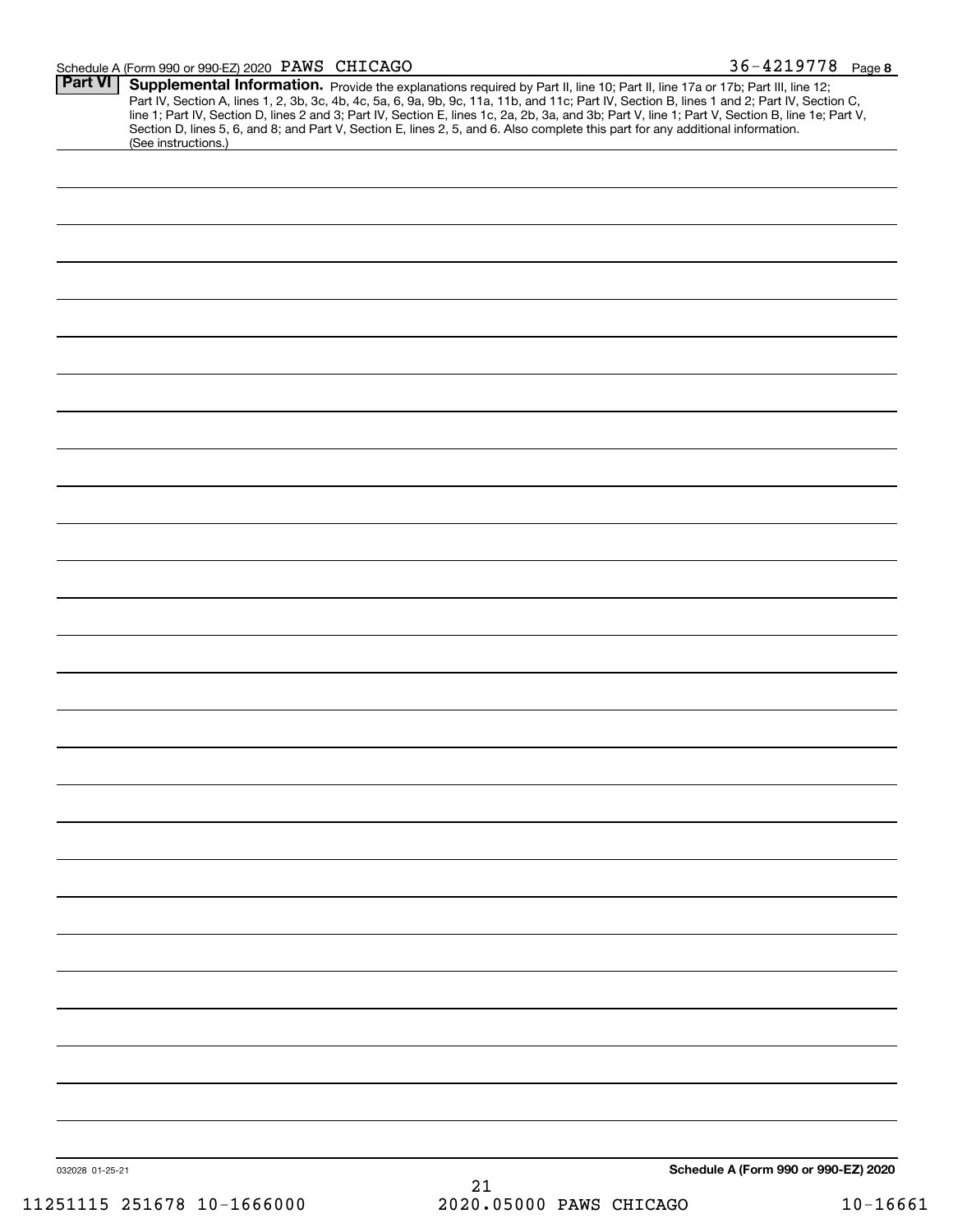Department of the Treasury Internal Revenue Service **(Form 990, 990-EZ, or 990-PF)**

Name of the organization

# **Schedule B Schedule of Contributors**

**| Attach to Form 990, Form 990-EZ, or Form 990-PF. | Go to www.irs.gov/Form990 for the latest information.** OMB No. 1545-0047

# **2020**

**Employer identification number**

| 6-4219778 |  |
|-----------|--|
|           |  |

#### PAWS CHICAGO 3

| <b>Organization type (check one):</b> |                                                                           |  |  |
|---------------------------------------|---------------------------------------------------------------------------|--|--|
| Filers of:                            | Section:                                                                  |  |  |
| Form 990 or 990-EZ                    | $\lfloor x \rfloor$ 501(c)( 3) (enter number) organization                |  |  |
|                                       | 4947(a)(1) nonexempt charitable trust not treated as a private foundation |  |  |
|                                       | 527 political organization                                                |  |  |
| Form 990-PF                           | 501(c)(3) exempt private foundation                                       |  |  |
|                                       | 4947(a)(1) nonexempt charitable trust treated as a private foundation     |  |  |
|                                       | 501(c)(3) taxable private foundation                                      |  |  |
|                                       |                                                                           |  |  |

Check if your organization is covered by the **General Rule** or a **Special Rule.**<br>Nota: Only a section 501(c)(7), (8), or (10) erganization can chock boxes for be **Note:**  Only a section 501(c)(7), (8), or (10) organization can check boxes for both the General Rule and a Special Rule. See instructions.

#### **General Rule**

 $\mathcal{L}^{\text{max}}$ 

For an organization filing Form 990, 990-EZ, or 990-PF that received, during the year, contributions totaling \$5,000 or more (in money or property) from any one contributor. Complete Parts I and II. See instructions for determining a contributor's total contributions.

#### **Special Rules**

any one contributor, during the year, total contributions of the greater of  $\,$  (1) \$5,000; or **(2)** 2% of the amount on (i) Form 990, Part VIII, line 1h;  $\boxed{\textbf{X}}$  For an organization described in section 501(c)(3) filing Form 990 or 990-EZ that met the 33 1/3% support test of the regulations under sections 509(a)(1) and 170(b)(1)(A)(vi), that checked Schedule A (Form 990 or 990-EZ), Part II, line 13, 16a, or 16b, and that received from or (ii) Form 990-EZ, line 1. Complete Parts I and II.

For an organization described in section 501(c)(7), (8), or (10) filing Form 990 or 990-EZ that received from any one contributor, during the year, total contributions of more than \$1,000 exclusively for religious, charitable, scientific, literary, or educational purposes, or for the prevention of cruelty to children or animals. Complete Parts I (entering "N/A" in column (b) instead of the contributor name and address), II, and III.  $\mathcal{L}^{\text{max}}$ 

purpose. Don't complete any of the parts unless the **General Rule** applies to this organization because it received *nonexclusively* year, contributions <sub>exclusively</sub> for religious, charitable, etc., purposes, but no such contributions totaled more than \$1,000. If this box is checked, enter here the total contributions that were received during the year for an  $\;$ exclusively religious, charitable, etc., For an organization described in section 501(c)(7), (8), or (10) filing Form 990 or 990-EZ that received from any one contributor, during the religious, charitable, etc., contributions totaling \$5,000 or more during the year  $\Box$ — $\Box$   $\Box$   $\Box$  $\mathcal{L}^{\text{max}}$ 

**Caution:**  An organization that isn't covered by the General Rule and/or the Special Rules doesn't file Schedule B (Form 990, 990-EZ, or 990-PF), but it **must** answer "No" on Part IV, line 2, of its Form 990; or check the box on line H of its Form 990-EZ or on its Form 990-PF, Part I, line 2, to<br>cortify that it doesn't meet the filipe requirements of Schodule B (Fer certify that it doesn't meet the filing requirements of Schedule B (Form 990, 990-EZ, or 990-PF).

**For Paperwork Reduction Act Notice, see the instructions for Form 990, 990-EZ, or 990-PF. Schedule B (Form 990, 990-EZ, or 990-PF) (2020)** LHA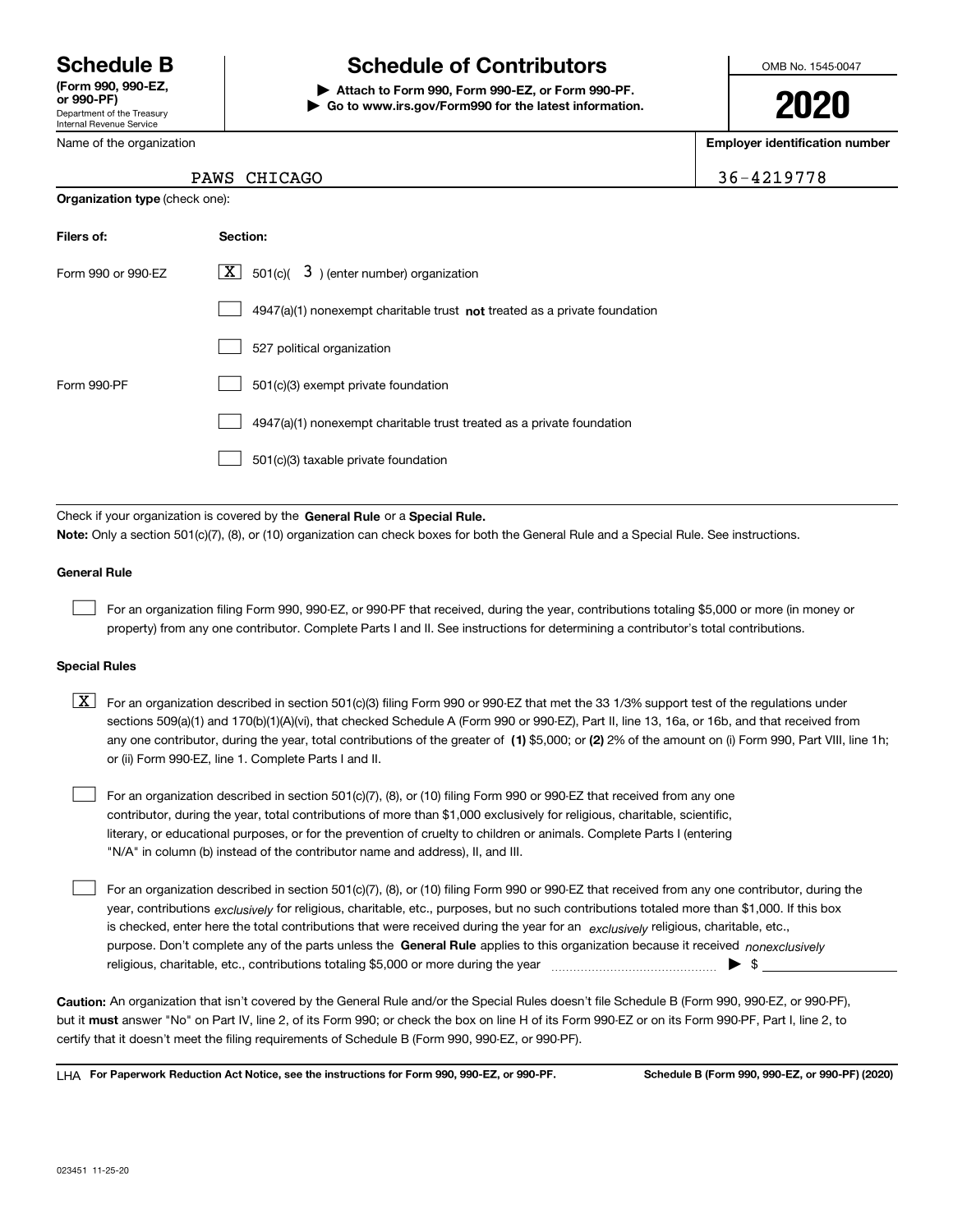|                  | Schedule B (Form 990, 990-EZ, or 990-PF) (2020)<br>Name of organization                        |                                   | Page 2<br><b>Employer identification number</b>                                                                                     |
|------------------|------------------------------------------------------------------------------------------------|-----------------------------------|-------------------------------------------------------------------------------------------------------------------------------------|
|                  |                                                                                                |                                   |                                                                                                                                     |
| PAWS             | CHICAGO                                                                                        |                                   | 36-4219778                                                                                                                          |
| Part I           | Contributors (see instructions). Use duplicate copies of Part I if additional space is needed. |                                   |                                                                                                                                     |
| (a)<br>No.       | (b)<br>Name, address, and ZIP + 4                                                              | (c)<br><b>Total contributions</b> | (d)<br>Type of contribution                                                                                                         |
| 1                |                                                                                                | 1,944,355.<br>\$                  | $\mathbf{X}$<br>Person<br>Payroll<br>Noncash<br>(Complete Part II for<br>noncash contributions.)                                    |
| (a)<br>No.       | (b)<br>Name, address, and ZIP + 4                                                              | (c)<br><b>Total contributions</b> | (d)<br>Type of contribution                                                                                                         |
| $\boldsymbol{2}$ |                                                                                                | 317,500.<br>\$                    | $\overline{\mathbf{X}}$<br>Person<br>Payroll<br>Noncash<br>(Complete Part II for<br>noncash contributions.)                         |
| (a)<br>No.       | (b)<br>Name, address, and ZIP + 4                                                              | (c)<br><b>Total contributions</b> | (d)<br>Type of contribution                                                                                                         |
| 3                |                                                                                                | 551,629.<br>\$                    | Person<br>Payroll<br>$\overline{\mathbf{X}}$<br>Noncash<br>(Complete Part II for<br>noncash contributions.)                         |
| (a)<br>No.       | (b)<br>Name, address, and ZIP + 4                                                              | (c)<br><b>Total contributions</b> | (d)<br>Type of contribution                                                                                                         |
| 4                |                                                                                                | 489,335.<br>\$                    | $\mathbf{X}$<br>Person<br>Payroll<br>Noncash<br>(Complete Part II for<br>noncash contributions.)                                    |
| (a)<br>No.       | (b)<br>Name, address, and ZIP + 4                                                              | (c)<br><b>Total contributions</b> | (d)<br>Type of contribution                                                                                                         |
|                  |                                                                                                | \$                                | Person<br>Payroll<br>Noncash<br>(Complete Part II for<br>noncash contributions.)                                                    |
| (a)<br>No.       | (b)<br>Name, address, and ZIP + 4                                                              | (c)<br><b>Total contributions</b> | (d)<br>Type of contribution                                                                                                         |
|                  | 023452 11-25-20                                                                                | \$                                | Person<br>Payroll<br>Noncash<br>(Complete Part II for<br>noncash contributions.)<br>Schedule B (Form 990, 990-EZ, or 990-PF) (2020) |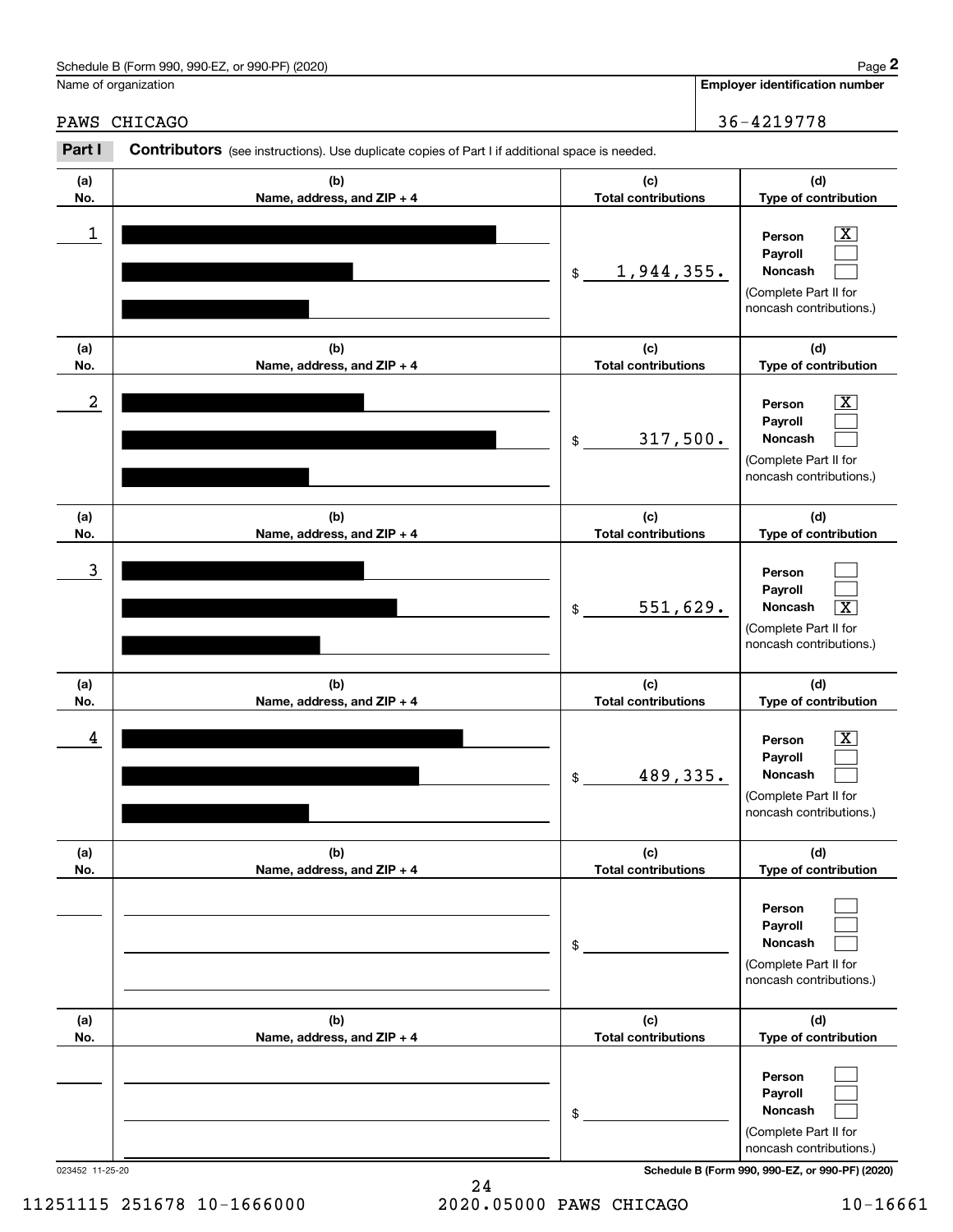|                              | Schedule B (Form 990, 990-EZ, or 990-PF) (2020)                                                     |                                                 | Page 3                                          |
|------------------------------|-----------------------------------------------------------------------------------------------------|-------------------------------------------------|-------------------------------------------------|
|                              | Name of organization                                                                                |                                                 | <b>Employer identification number</b>           |
| PAWS CHICAGO                 |                                                                                                     |                                                 | 36-4219778                                      |
| Part II                      | Noncash Property (see instructions). Use duplicate copies of Part II if additional space is needed. |                                                 |                                                 |
| (a)<br>No.<br>from<br>Part I | (b)<br>Description of noncash property given                                                        | (c)<br>FMV (or estimate)<br>(See instructions.) | (d)<br>Date received                            |
| 3                            | PET FOOD SUPPLIES                                                                                   |                                                 |                                                 |
|                              |                                                                                                     | 551,629.<br>$\frac{1}{2}$                       | 12/31/20                                        |
| (a)<br>No.<br>from<br>Part I | (b)<br>Description of noncash property given                                                        | (c)<br>FMV (or estimate)<br>(See instructions.) | (d)<br>Date received                            |
|                              |                                                                                                     | \$                                              |                                                 |
| (a)<br>No.<br>from<br>Part I | (b)<br>Description of noncash property given                                                        | (c)<br>FMV (or estimate)<br>(See instructions.) | (d)<br>Date received                            |
|                              |                                                                                                     | \$                                              |                                                 |
| (a)<br>No.<br>from<br>Part I | (b)<br>Description of noncash property given                                                        | (c)<br>FMV (or estimate)<br>(See instructions.) | (d)<br>Date received                            |
|                              |                                                                                                     | \$                                              |                                                 |
| (a)<br>No.<br>from<br>Part I | (b)<br>Description of noncash property given                                                        | (c)<br>FMV (or estimate)<br>(See instructions.) | (d)<br>Date received                            |
|                              |                                                                                                     | \$                                              |                                                 |
| (a)<br>No.<br>from<br>Part I | (b)<br>Description of noncash property given                                                        | (c)<br>FMV (or estimate)<br>(See instructions.) | (d)<br>Date received                            |
|                              |                                                                                                     | \$                                              |                                                 |
| 023453 11-25-20              |                                                                                                     |                                                 | Schedule B (Form 990, 990-EZ, or 990-PF) (2020) |

11251115 251678 10-1666000 2020.05000 PAWS CHICAGO 10-16661

25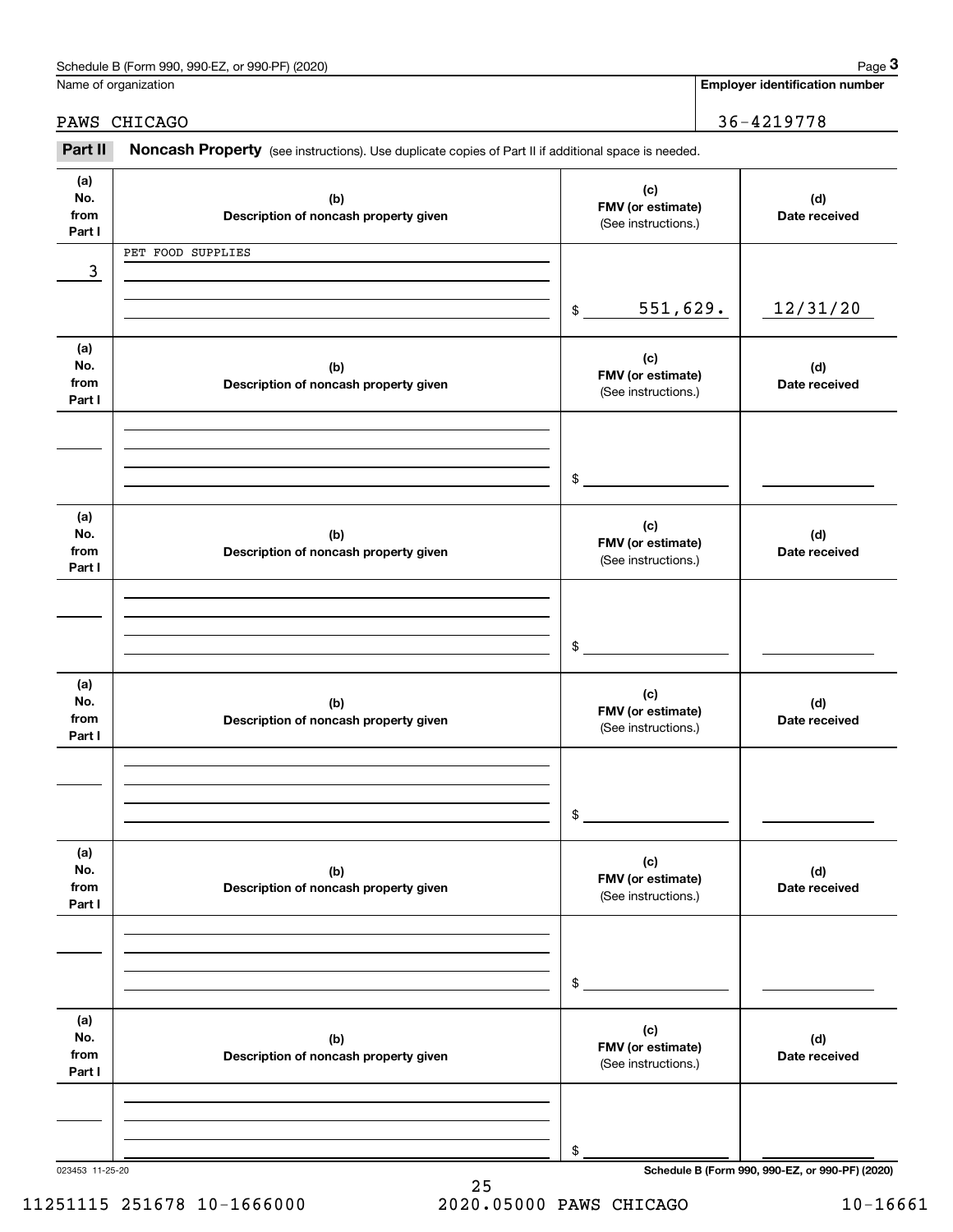|                 | Schedule B (Form 990, 990-EZ, or 990-PF) (2020)                                                                                                                                                                                                                                                 |                      |  | Page 4                                          |  |  |
|-----------------|-------------------------------------------------------------------------------------------------------------------------------------------------------------------------------------------------------------------------------------------------------------------------------------------------|----------------------|--|-------------------------------------------------|--|--|
|                 | Name of organization                                                                                                                                                                                                                                                                            |                      |  | <b>Employer identification number</b>           |  |  |
|                 | PAWS CHICAGO                                                                                                                                                                                                                                                                                    |                      |  | 36-4219778                                      |  |  |
| Part III        | Exclusively religious, charitable, etc., contributions to organizations described in section 501(c)(7), (8), or (10) that total more than \$1,000 for the year                                                                                                                                  |                      |  |                                                 |  |  |
|                 | from any one contributor. Complete columns (a) through (e) and the following line entry. For organizations<br>completing Part III, enter the total of exclusively religious, charitable, etc., contributions of \$1,000 or less for the year. (Enter this info. once.) $\blacktriangleright$ \$ |                      |  |                                                 |  |  |
|                 | Use duplicate copies of Part III if additional space is needed.                                                                                                                                                                                                                                 |                      |  |                                                 |  |  |
| (a) No.         |                                                                                                                                                                                                                                                                                                 |                      |  |                                                 |  |  |
| from<br>Part I  | (b) Purpose of gift                                                                                                                                                                                                                                                                             | (c) Use of gift      |  | (d) Description of how gift is held             |  |  |
|                 |                                                                                                                                                                                                                                                                                                 |                      |  |                                                 |  |  |
|                 |                                                                                                                                                                                                                                                                                                 |                      |  |                                                 |  |  |
|                 |                                                                                                                                                                                                                                                                                                 |                      |  |                                                 |  |  |
|                 |                                                                                                                                                                                                                                                                                                 |                      |  |                                                 |  |  |
|                 |                                                                                                                                                                                                                                                                                                 |                      |  |                                                 |  |  |
|                 | (e) Transfer of gift                                                                                                                                                                                                                                                                            |                      |  |                                                 |  |  |
|                 | Transferee's name, address, and ZIP + 4                                                                                                                                                                                                                                                         |                      |  | Relationship of transferor to transferee        |  |  |
|                 |                                                                                                                                                                                                                                                                                                 |                      |  |                                                 |  |  |
|                 |                                                                                                                                                                                                                                                                                                 |                      |  |                                                 |  |  |
|                 |                                                                                                                                                                                                                                                                                                 |                      |  |                                                 |  |  |
|                 |                                                                                                                                                                                                                                                                                                 |                      |  |                                                 |  |  |
| (a) No.<br>from |                                                                                                                                                                                                                                                                                                 |                      |  |                                                 |  |  |
| Part I          | (b) Purpose of gift                                                                                                                                                                                                                                                                             | (c) Use of gift      |  | (d) Description of how gift is held             |  |  |
|                 |                                                                                                                                                                                                                                                                                                 |                      |  |                                                 |  |  |
|                 |                                                                                                                                                                                                                                                                                                 |                      |  |                                                 |  |  |
|                 |                                                                                                                                                                                                                                                                                                 |                      |  |                                                 |  |  |
|                 |                                                                                                                                                                                                                                                                                                 |                      |  |                                                 |  |  |
|                 | (e) Transfer of gift                                                                                                                                                                                                                                                                            |                      |  |                                                 |  |  |
|                 |                                                                                                                                                                                                                                                                                                 |                      |  |                                                 |  |  |
|                 | Transferee's name, address, and ZIP + 4                                                                                                                                                                                                                                                         |                      |  | Relationship of transferor to transferee        |  |  |
|                 |                                                                                                                                                                                                                                                                                                 |                      |  |                                                 |  |  |
|                 |                                                                                                                                                                                                                                                                                                 |                      |  |                                                 |  |  |
|                 |                                                                                                                                                                                                                                                                                                 |                      |  |                                                 |  |  |
|                 |                                                                                                                                                                                                                                                                                                 |                      |  |                                                 |  |  |
| (a) No.<br>from | (b) Purpose of gift                                                                                                                                                                                                                                                                             | (c) Use of gift      |  | (d) Description of how gift is held             |  |  |
| Part I          |                                                                                                                                                                                                                                                                                                 |                      |  |                                                 |  |  |
|                 |                                                                                                                                                                                                                                                                                                 |                      |  |                                                 |  |  |
|                 |                                                                                                                                                                                                                                                                                                 |                      |  |                                                 |  |  |
|                 |                                                                                                                                                                                                                                                                                                 |                      |  |                                                 |  |  |
|                 |                                                                                                                                                                                                                                                                                                 | (e) Transfer of gift |  |                                                 |  |  |
|                 |                                                                                                                                                                                                                                                                                                 |                      |  |                                                 |  |  |
|                 | Transferee's name, address, and $ZIP + 4$                                                                                                                                                                                                                                                       |                      |  | Relationship of transferor to transferee        |  |  |
|                 |                                                                                                                                                                                                                                                                                                 |                      |  |                                                 |  |  |
|                 |                                                                                                                                                                                                                                                                                                 |                      |  |                                                 |  |  |
|                 |                                                                                                                                                                                                                                                                                                 |                      |  |                                                 |  |  |
|                 |                                                                                                                                                                                                                                                                                                 |                      |  |                                                 |  |  |
| (a) No.<br>from |                                                                                                                                                                                                                                                                                                 |                      |  |                                                 |  |  |
| Part I          | (b) Purpose of gift                                                                                                                                                                                                                                                                             | (c) Use of gift      |  | (d) Description of how gift is held             |  |  |
|                 |                                                                                                                                                                                                                                                                                                 |                      |  |                                                 |  |  |
|                 |                                                                                                                                                                                                                                                                                                 |                      |  |                                                 |  |  |
|                 |                                                                                                                                                                                                                                                                                                 |                      |  |                                                 |  |  |
|                 |                                                                                                                                                                                                                                                                                                 |                      |  |                                                 |  |  |
|                 | (e) Transfer of gift                                                                                                                                                                                                                                                                            |                      |  |                                                 |  |  |
|                 |                                                                                                                                                                                                                                                                                                 |                      |  |                                                 |  |  |
|                 | Transferee's name, address, and $ZIP + 4$                                                                                                                                                                                                                                                       |                      |  | Relationship of transferor to transferee        |  |  |
|                 |                                                                                                                                                                                                                                                                                                 |                      |  |                                                 |  |  |
|                 |                                                                                                                                                                                                                                                                                                 |                      |  |                                                 |  |  |
|                 |                                                                                                                                                                                                                                                                                                 |                      |  |                                                 |  |  |
|                 |                                                                                                                                                                                                                                                                                                 |                      |  |                                                 |  |  |
| 023454 11-25-20 |                                                                                                                                                                                                                                                                                                 |                      |  | Schedule B (Form 990, 990-EZ, or 990-PF) (2020) |  |  |

11251115 251678 10-1666000 2020.05000 PAWS CHICAGO 10-16661

26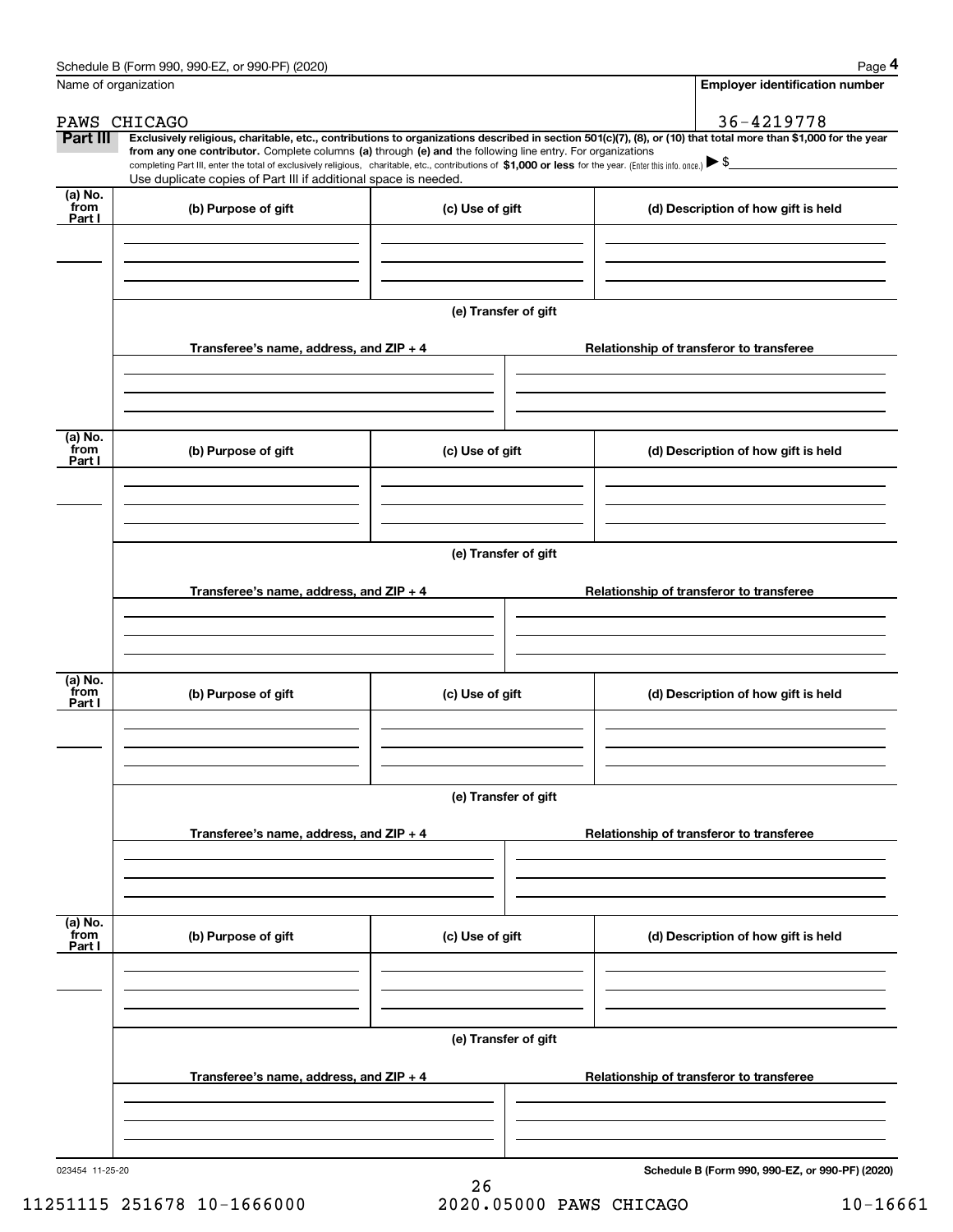| <b>SCHEDULE D</b> |  |
|-------------------|--|
|-------------------|--|

Department of the Treasury Internal Revenue Service

| (Form 990) |  |
|------------|--|
|------------|--|

# **SCHEDULE D Supplemental Financial Statements**

(Form 990)<br>
Pepartment of the Treasury<br>
Department of the Treasury<br>
Department of the Treasury<br>
Department of the Treasury<br> **Co to www.irs.gov/Form990 for instructions and the latest information.**<br> **Co to www.irs.gov/Form9** 



| Name of the organization |  |
|--------------------------|--|

|         | Name of the organization<br>PAWS CHICAGO                                                                                                       |                         |    | <b>Employer identification number</b><br>36-4219778                                                  |
|---------|------------------------------------------------------------------------------------------------------------------------------------------------|-------------------------|----|------------------------------------------------------------------------------------------------------|
| Part I  | Organizations Maintaining Donor Advised Funds or Other Similar Funds or Accounts. Complete if the                                              |                         |    |                                                                                                      |
|         | organization answered "Yes" on Form 990, Part IV, line 6.                                                                                      |                         |    |                                                                                                      |
|         |                                                                                                                                                | (a) Donor advised funds |    | (b) Funds and other accounts                                                                         |
|         |                                                                                                                                                |                         |    |                                                                                                      |
| 1.      |                                                                                                                                                |                         |    |                                                                                                      |
| 2       | Aggregate value of contributions to (during year)                                                                                              |                         |    |                                                                                                      |
| 3       | Aggregate value of grants from (during year)                                                                                                   |                         |    |                                                                                                      |
| 4       |                                                                                                                                                |                         |    |                                                                                                      |
| 5       | Did the organization inform all donors and donor advisors in writing that the assets held in donor advised funds                               |                         |    |                                                                                                      |
|         |                                                                                                                                                |                         |    | Yes<br>No                                                                                            |
| 6       | Did the organization inform all grantees, donors, and donor advisors in writing that grant funds can be used only                              |                         |    |                                                                                                      |
|         | for charitable purposes and not for the benefit of the donor or donor advisor, or for any other purpose conferring                             |                         |    |                                                                                                      |
| Part II | Conservation Easements. Complete if the organization answered "Yes" on Form 990, Part IV, line 7.                                              |                         |    | Yes<br>No                                                                                            |
|         |                                                                                                                                                |                         |    |                                                                                                      |
| 1       | Purpose(s) of conservation easements held by the organization (check all that apply).                                                          |                         |    |                                                                                                      |
|         | Preservation of land for public use (for example, recreation or education)<br>Protection of natural habitat                                    |                         |    | Preservation of a historically important land area<br>Preservation of a certified historic structure |
|         | Preservation of open space                                                                                                                     |                         |    |                                                                                                      |
|         |                                                                                                                                                |                         |    |                                                                                                      |
| 2       | Complete lines 2a through 2d if the organization held a qualified conservation contribution in the form of a conservation easement on the last |                         |    | Held at the End of the Tax Year                                                                      |
|         | day of the tax year.<br>Total number of conservation easements                                                                                 |                         |    | 2a                                                                                                   |
| a       | <b>b</b> Total acreage restricted by conservation easements                                                                                    |                         |    | 2 <sub>b</sub>                                                                                       |
|         |                                                                                                                                                |                         | 2c |                                                                                                      |
|         | d Number of conservation easements included in (c) acquired after 7/25/06, and not on a historic structure                                     |                         |    |                                                                                                      |
|         |                                                                                                                                                |                         |    | 2d                                                                                                   |
| з       | Number of conservation easements modified, transferred, released, extinguished, or terminated by the organization during the tax               |                         |    |                                                                                                      |
|         | $year \blacktriangleright$                                                                                                                     |                         |    |                                                                                                      |
| 4       | Number of states where property subject to conservation easement is located >                                                                  |                         |    |                                                                                                      |
| 5       | Does the organization have a written policy regarding the periodic monitoring, inspection, handling of                                         |                         |    |                                                                                                      |
|         | violations, and enforcement of the conservation easements it holds?                                                                            |                         |    | Yes<br><b>No</b>                                                                                     |
| 6       | Staff and volunteer hours devoted to monitoring, inspecting, handling of violations, and enforcing conservation easements during the year      |                         |    |                                                                                                      |
|         |                                                                                                                                                |                         |    |                                                                                                      |
| 7.      | Amount of expenses incurred in monitoring, inspecting, handling of violations, and enforcing conservation easements during the year            |                         |    |                                                                                                      |
|         | ▶ \$                                                                                                                                           |                         |    |                                                                                                      |
| 8       | Does each conservation easement reported on line 2(d) above satisfy the requirements of section 170(h)(4)(B)(i)                                |                         |    |                                                                                                      |
|         |                                                                                                                                                |                         |    | Yes<br>No                                                                                            |
|         | In Part XIII, describe how the organization reports conservation easements in its revenue and expense statement and                            |                         |    |                                                                                                      |
|         | balance sheet, and include, if applicable, the text of the footnote to the organization's financial statements that describes the              |                         |    |                                                                                                      |
|         | organization's accounting for conservation easements.                                                                                          |                         |    |                                                                                                      |
|         | Organizations Maintaining Collections of Art, Historical Treasures, or Other Similar Assets.<br><b>Part III</b>                                |                         |    |                                                                                                      |
|         | Complete if the organization answered "Yes" on Form 990, Part IV, line 8.                                                                      |                         |    |                                                                                                      |
|         | 1a If the organization elected, as permitted under FASB ASC 958, not to report in its revenue statement and balance sheet works                |                         |    |                                                                                                      |
|         | of art, historical treasures, or other similar assets held for public exhibition, education, or research in furtherance of public              |                         |    |                                                                                                      |
|         | service, provide in Part XIII the text of the footnote to its financial statements that describes these items.                                 |                         |    |                                                                                                      |
|         | <b>b</b> If the organization elected, as permitted under FASB ASC 958, to report in its revenue statement and balance sheet works of           |                         |    |                                                                                                      |
|         | art, historical treasures, or other similar assets held for public exhibition, education, or research in furtherance of public service,        |                         |    |                                                                                                      |
|         | provide the following amounts relating to these items:                                                                                         |                         |    |                                                                                                      |
|         |                                                                                                                                                |                         |    | $\blacktriangleright$ \$                                                                             |
|         | (ii) Assets included in Form 990, Part X                                                                                                       |                         |    | $\blacktriangleright$ \$                                                                             |
| 2       | If the organization received or held works of art, historical treasures, or other similar assets for financial gain, provide                   |                         |    |                                                                                                      |
|         | the following amounts required to be reported under FASB ASC 958 relating to these items:                                                      |                         |    |                                                                                                      |
|         |                                                                                                                                                |                         |    | - \$                                                                                                 |
|         |                                                                                                                                                |                         |    | $\blacktriangleright$ \$                                                                             |
|         | LHA For Paperwork Reduction Act Notice, see the Instructions for Form 990.                                                                     |                         |    | Schedule D (Form 990) 2020                                                                           |

032051 12-01-20

| 27                      |  |
|-------------------------|--|
| 2020.05000 PAWS CHICAGO |  |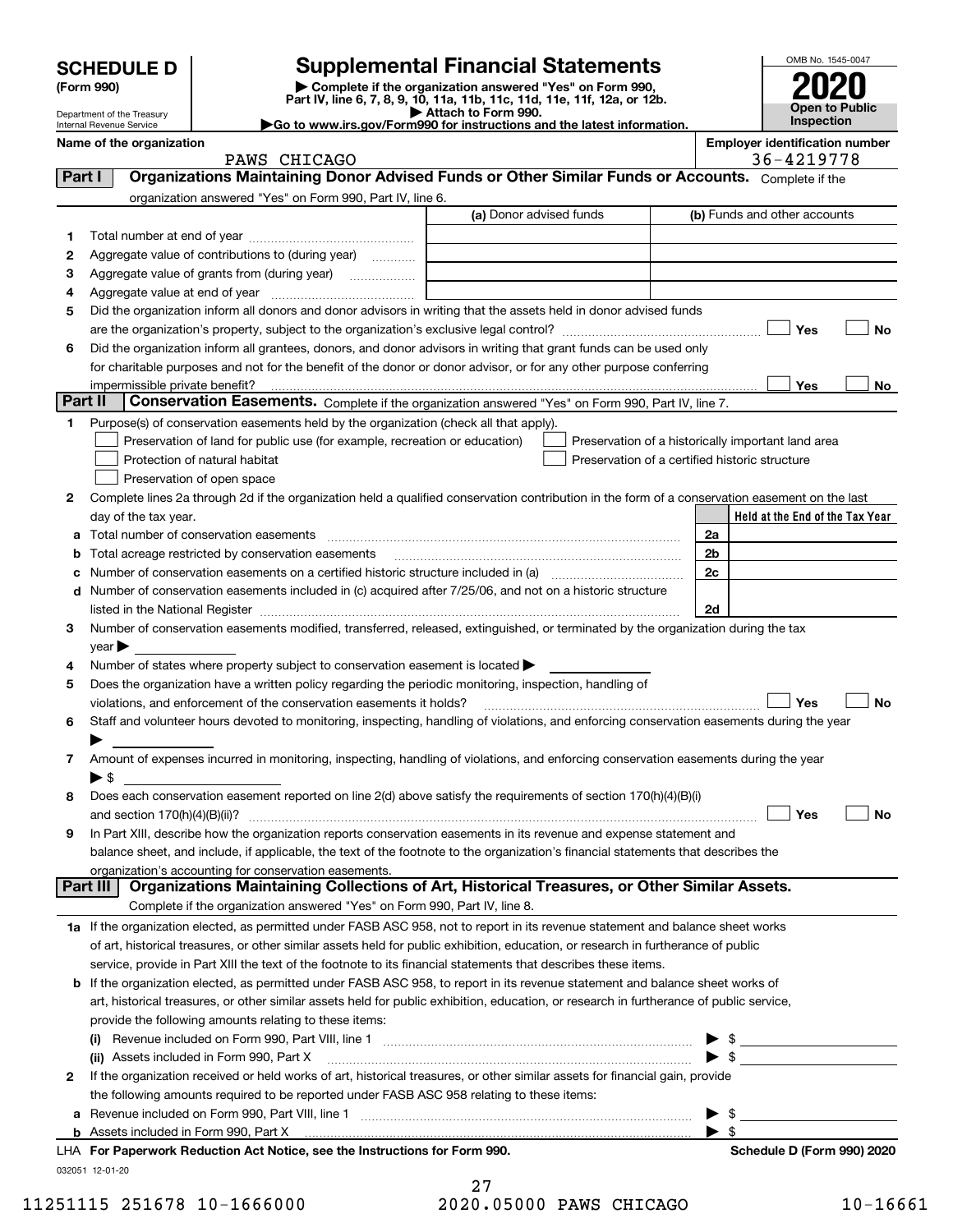|                                                                                                                                           | PAWS CHICAGO<br>Schedule D (Form 990) 2020                                                                                                                                                                                     |                    |                |                                                                                                                                                                                                                                |            |                         | 36-4219778 Page 2          |                     |               |             |
|-------------------------------------------------------------------------------------------------------------------------------------------|--------------------------------------------------------------------------------------------------------------------------------------------------------------------------------------------------------------------------------|--------------------|----------------|--------------------------------------------------------------------------------------------------------------------------------------------------------------------------------------------------------------------------------|------------|-------------------------|----------------------------|---------------------|---------------|-------------|
|                                                                                                                                           | Part III<br>Organizations Maintaining Collections of Art, Historical Treasures, or Other Similar Assets (continued)                                                                                                            |                    |                |                                                                                                                                                                                                                                |            |                         |                            |                     |               |             |
| з                                                                                                                                         | Using the organization's acquisition, accession, and other records, check any of the following that make significant use of its                                                                                                |                    |                |                                                                                                                                                                                                                                |            |                         |                            |                     |               |             |
|                                                                                                                                           | collection items (check all that apply):                                                                                                                                                                                       |                    |                |                                                                                                                                                                                                                                |            |                         |                            |                     |               |             |
| a                                                                                                                                         | Public exhibition                                                                                                                                                                                                              |                    |                | Loan or exchange program                                                                                                                                                                                                       |            |                         |                            |                     |               |             |
| b                                                                                                                                         | Scholarly research                                                                                                                                                                                                             |                    |                | Other and the control of the control of the control of the control of the control of the control of the control of the control of the control of the control of the control of the control of the control of the control of th |            |                         |                            |                     |               |             |
| c                                                                                                                                         | Preservation for future generations                                                                                                                                                                                            |                    |                |                                                                                                                                                                                                                                |            |                         |                            |                     |               |             |
| Provide a description of the organization's collections and explain how they further the organization's exempt purpose in Part XIII.<br>4 |                                                                                                                                                                                                                                |                    |                |                                                                                                                                                                                                                                |            |                         |                            |                     |               |             |
| During the year, did the organization solicit or receive donations of art, historical treasures, or other similar assets<br>5             |                                                                                                                                                                                                                                |                    |                |                                                                                                                                                                                                                                |            |                         |                            |                     |               |             |
|                                                                                                                                           | to be sold to raise funds rather than to be maintained as part of the organization's collection?                                                                                                                               |                    |                |                                                                                                                                                                                                                                |            |                         |                            | Yes                 |               | No          |
|                                                                                                                                           | <b>Part IV</b><br>Escrow and Custodial Arrangements. Complete if the organization answered "Yes" on Form 990, Part IV, line 9, or                                                                                              |                    |                |                                                                                                                                                                                                                                |            |                         |                            |                     |               |             |
|                                                                                                                                           | reported an amount on Form 990, Part X, line 21.                                                                                                                                                                               |                    |                |                                                                                                                                                                                                                                |            |                         |                            |                     |               |             |
|                                                                                                                                           | 1a Is the organization an agent, trustee, custodian or other intermediary for contributions or other assets not included                                                                                                       |                    |                |                                                                                                                                                                                                                                |            |                         |                            |                     |               |             |
|                                                                                                                                           |                                                                                                                                                                                                                                |                    |                |                                                                                                                                                                                                                                |            |                         |                            | Yes                 |               | No          |
|                                                                                                                                           | b If "Yes," explain the arrangement in Part XIII and complete the following table:                                                                                                                                             |                    |                |                                                                                                                                                                                                                                |            |                         |                            |                     |               |             |
|                                                                                                                                           |                                                                                                                                                                                                                                |                    |                |                                                                                                                                                                                                                                |            | 1c                      |                            | Amount              |               |             |
| c                                                                                                                                         |                                                                                                                                                                                                                                |                    |                |                                                                                                                                                                                                                                |            | 1d                      |                            |                     |               |             |
| е                                                                                                                                         | Distributions during the year manufactured and an account of the state of the state of the state of the state o                                                                                                                |                    |                |                                                                                                                                                                                                                                |            | 1e                      |                            |                     |               |             |
| Ť.                                                                                                                                        | Ending balance manufactured and contact the contract of the contract of the contract of the contract of the contract of the contract of the contract of the contract of the contract of the contract of the contract of the co |                    |                |                                                                                                                                                                                                                                |            | 1f                      |                            |                     |               |             |
|                                                                                                                                           | 2a Did the organization include an amount on Form 990, Part X, line 21, for escrow or custodial account liability?                                                                                                             |                    |                |                                                                                                                                                                                                                                |            |                         |                            | Yes                 |               | No          |
|                                                                                                                                           | <b>b</b> If "Yes," explain the arrangement in Part XIII. Check here if the explanation has been provided on Part XIII                                                                                                          |                    |                |                                                                                                                                                                                                                                |            |                         |                            |                     |               |             |
| Part V                                                                                                                                    | Endowment Funds. Complete if the organization answered "Yes" on Form 990, Part IV, line 10.                                                                                                                                    |                    |                |                                                                                                                                                                                                                                |            |                         |                            |                     |               |             |
|                                                                                                                                           |                                                                                                                                                                                                                                | (a) Current year   | (b) Prior year | (c) Two years back                                                                                                                                                                                                             |            | (d) Three years back    |                            | (e) Four years back |               |             |
| 1a                                                                                                                                        | Beginning of year balance                                                                                                                                                                                                      | 41,810,232.        | 38,076,519.    | 33,021,011.                                                                                                                                                                                                                    |            |                         | 25,296,830.                |                     | 17,510,716.   |             |
| b                                                                                                                                         |                                                                                                                                                                                                                                | 8,639,232.         | 3,733,713.     |                                                                                                                                                                                                                                | 5,055,508. |                         | 7,724,181.                 |                     | 7,786,114.    |             |
|                                                                                                                                           | Net investment earnings, gains, and losses                                                                                                                                                                                     |                    |                |                                                                                                                                                                                                                                |            |                         |                            |                     |               |             |
| d                                                                                                                                         | Grants or scholarships                                                                                                                                                                                                         |                    |                |                                                                                                                                                                                                                                |            |                         |                            |                     |               |             |
|                                                                                                                                           | e Other expenditures for facilities                                                                                                                                                                                            |                    |                |                                                                                                                                                                                                                                |            |                         |                            |                     |               |             |
|                                                                                                                                           | and programs                                                                                                                                                                                                                   |                    |                |                                                                                                                                                                                                                                |            |                         |                            |                     |               |             |
|                                                                                                                                           | f Administrative expenses                                                                                                                                                                                                      |                    |                |                                                                                                                                                                                                                                |            |                         |                            |                     |               |             |
| g                                                                                                                                         | End of year balance                                                                                                                                                                                                            | 50,449,464.        | 41,810,232.    | 38,076,519.                                                                                                                                                                                                                    |            |                         | 33,021,011.                |                     | 25, 296, 830. |             |
| 2                                                                                                                                         | Provide the estimated percentage of the current year end balance (line 1g, column (a)) held as:                                                                                                                                |                    |                |                                                                                                                                                                                                                                |            |                         |                            |                     |               |             |
| а                                                                                                                                         | Board designated or quasi-endowment                                                                                                                                                                                            | 75.0000            | %              |                                                                                                                                                                                                                                |            |                         |                            |                     |               |             |
|                                                                                                                                           | Permanent endowment $\triangleright$ 25.0000                                                                                                                                                                                   | $\%$               |                |                                                                                                                                                                                                                                |            |                         |                            |                     |               |             |
|                                                                                                                                           | Term endowment $\blacktriangleright$                                                                                                                                                                                           | %                  |                |                                                                                                                                                                                                                                |            |                         |                            |                     |               |             |
|                                                                                                                                           | The percentages on lines 2a, 2b, and 2c should equal 100%.                                                                                                                                                                     |                    |                |                                                                                                                                                                                                                                |            |                         |                            |                     |               |             |
|                                                                                                                                           | 3a Are there endowment funds not in the possession of the organization that are held and administered for the organization                                                                                                     |                    |                |                                                                                                                                                                                                                                |            |                         |                            |                     | Yes           |             |
|                                                                                                                                           | by:<br>(i)                                                                                                                                                                                                                     |                    |                |                                                                                                                                                                                                                                |            |                         |                            | 3a(i)               |               | No<br>X     |
|                                                                                                                                           |                                                                                                                                                                                                                                |                    |                |                                                                                                                                                                                                                                |            |                         |                            | 3a(ii)              |               | $\mathbf X$ |
|                                                                                                                                           |                                                                                                                                                                                                                                |                    |                |                                                                                                                                                                                                                                |            |                         |                            | 3b                  |               |             |
| 4                                                                                                                                         | Describe in Part XIII the intended uses of the organization's endowment funds.                                                                                                                                                 |                    |                |                                                                                                                                                                                                                                |            |                         |                            |                     |               |             |
|                                                                                                                                           | Land, Buildings, and Equipment.<br>Part VI                                                                                                                                                                                     |                    |                |                                                                                                                                                                                                                                |            |                         |                            |                     |               |             |
|                                                                                                                                           | Complete if the organization answered "Yes" on Form 990, Part IV, line 11a. See Form 990, Part X, line 10.                                                                                                                     |                    |                |                                                                                                                                                                                                                                |            |                         |                            |                     |               |             |
|                                                                                                                                           | Description of property                                                                                                                                                                                                        | (a) Cost or other  |                | (b) Cost or other                                                                                                                                                                                                              |            | (c) Accumulated         |                            | (d) Book value      |               |             |
|                                                                                                                                           |                                                                                                                                                                                                                                | basis (investment) |                | basis (other)                                                                                                                                                                                                                  |            | depreciation            |                            |                     |               |             |
|                                                                                                                                           |                                                                                                                                                                                                                                |                    |                | 3,874,619.                                                                                                                                                                                                                     |            |                         |                            | 3,874,619.          |               |             |
| b                                                                                                                                         |                                                                                                                                                                                                                                |                    |                | 9,832,875.                                                                                                                                                                                                                     |            | 3,188,304.              |                            | 6,644,571.          |               |             |
|                                                                                                                                           |                                                                                                                                                                                                                                |                    |                | 10, 141, 798.                                                                                                                                                                                                                  |            | $\overline{1,}161,230.$ |                            | 8,980,568.          |               |             |
|                                                                                                                                           |                                                                                                                                                                                                                                |                    |                | $\overline{1}$ , 103, 270.                                                                                                                                                                                                     |            | 958,629.                |                            |                     | 144,641.      |             |
|                                                                                                                                           |                                                                                                                                                                                                                                |                    |                | 833,789.                                                                                                                                                                                                                       |            | 743, 752.               |                            |                     | 90,037.       |             |
|                                                                                                                                           |                                                                                                                                                                                                                                |                    |                |                                                                                                                                                                                                                                |            |                         |                            | 19,734,436.         |               |             |
|                                                                                                                                           |                                                                                                                                                                                                                                |                    |                |                                                                                                                                                                                                                                |            |                         | Cahadula D (Faum 000) 0000 |                     |               |             |

**Schedule D (Form 990) 2020**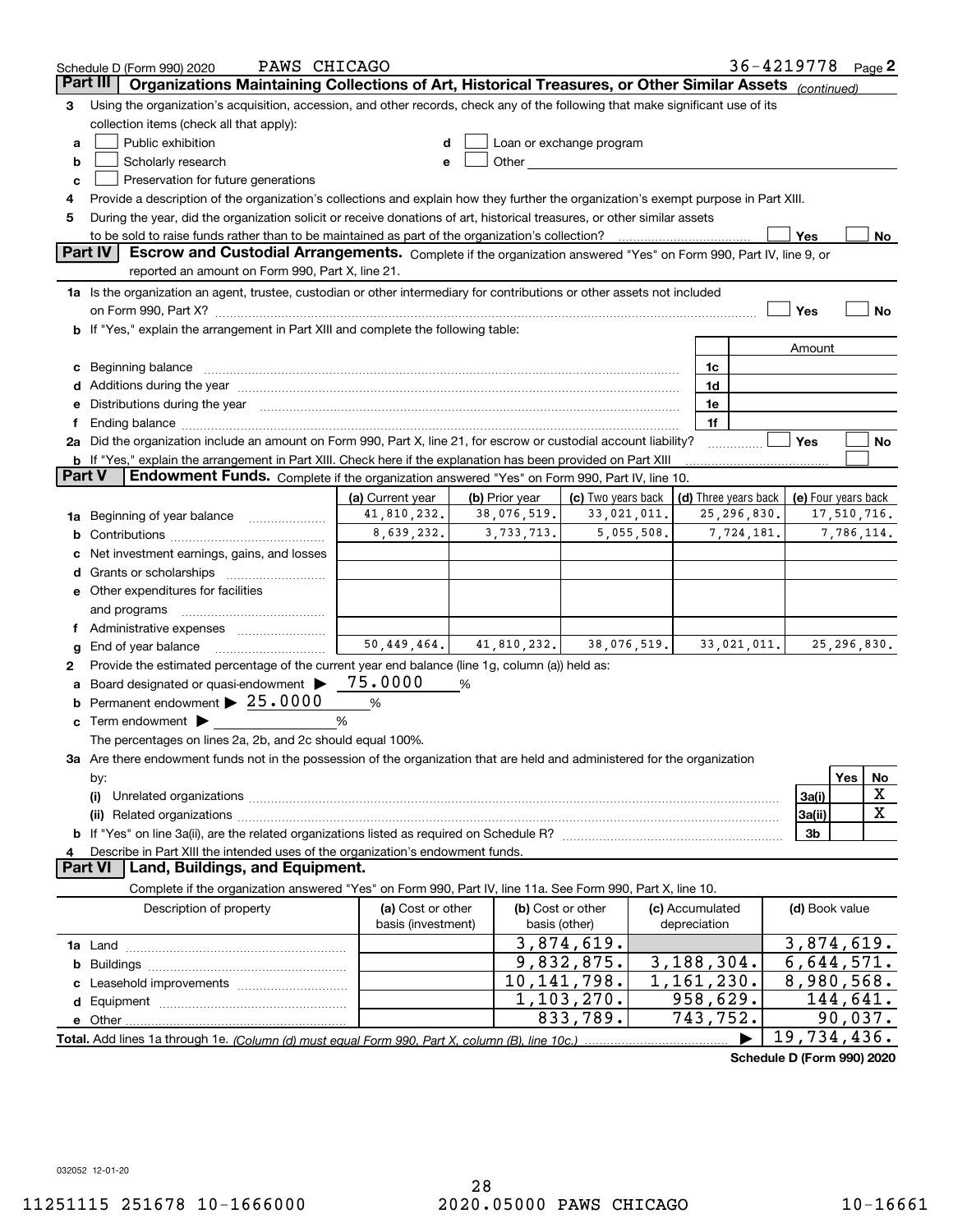PAWS CHICAGO

| PAWS CHICAGO<br>Schedule D (Form 990) 2020                                                                                                                                         |                 |                                                           | 36-4219778<br>Page $3$ |
|------------------------------------------------------------------------------------------------------------------------------------------------------------------------------------|-----------------|-----------------------------------------------------------|------------------------|
| Part VII Investments - Other Securities.                                                                                                                                           |                 |                                                           |                        |
| Complete if the organization answered "Yes" on Form 990, Part IV, line 11b. See Form 990, Part X, line 12.<br>(a) Description of security or category (including name of security) | (b) Book value  | (c) Method of valuation: Cost or end-of-year market value |                        |
|                                                                                                                                                                                    |                 |                                                           |                        |
|                                                                                                                                                                                    |                 |                                                           |                        |
| (3) Other                                                                                                                                                                          |                 |                                                           |                        |
| (A)                                                                                                                                                                                |                 |                                                           |                        |
| (B)                                                                                                                                                                                |                 |                                                           |                        |
| (C)                                                                                                                                                                                |                 |                                                           |                        |
| (D)                                                                                                                                                                                |                 |                                                           |                        |
| (E)                                                                                                                                                                                |                 |                                                           |                        |
| (F)                                                                                                                                                                                |                 |                                                           |                        |
| (G)                                                                                                                                                                                |                 |                                                           |                        |
| (H)                                                                                                                                                                                |                 |                                                           |                        |
| Total. (Col. (b) must equal Form 990, Part X, col. (B) line 12.)                                                                                                                   |                 |                                                           |                        |
| Part VIII Investments - Program Related.                                                                                                                                           |                 |                                                           |                        |
| Complete if the organization answered "Yes" on Form 990, Part IV, line 11c. See Form 990, Part X, line 13.                                                                         |                 |                                                           |                        |
| (a) Description of investment                                                                                                                                                      | (b) Book value  | (c) Method of valuation: Cost or end-of-year market value |                        |
| (1)                                                                                                                                                                                |                 |                                                           |                        |
| (2)                                                                                                                                                                                |                 |                                                           |                        |
| (3)                                                                                                                                                                                |                 |                                                           |                        |
| (4)                                                                                                                                                                                |                 |                                                           |                        |
| (5)                                                                                                                                                                                |                 |                                                           |                        |
| (6)                                                                                                                                                                                |                 |                                                           |                        |
| (7)                                                                                                                                                                                |                 |                                                           |                        |
| (8)                                                                                                                                                                                |                 |                                                           |                        |
| (9)                                                                                                                                                                                |                 |                                                           |                        |
| Total. (Col. (b) must equal Form 990, Part X, col. (B) line 13.)<br><b>Other Assets.</b><br>Part IX                                                                                |                 |                                                           |                        |
|                                                                                                                                                                                    |                 |                                                           |                        |
| Complete if the organization answered "Yes" on Form 990, Part IV, line 11d. See Form 990, Part X, line 15.                                                                         | (a) Description |                                                           | (b) Book value         |
| (1)                                                                                                                                                                                |                 |                                                           |                        |
| (2)                                                                                                                                                                                |                 |                                                           |                        |
| (3)                                                                                                                                                                                |                 |                                                           |                        |
| (4)                                                                                                                                                                                |                 |                                                           |                        |
| (5)                                                                                                                                                                                |                 |                                                           |                        |
| (6)                                                                                                                                                                                |                 |                                                           |                        |
| (7)                                                                                                                                                                                |                 |                                                           |                        |
| (8)                                                                                                                                                                                |                 |                                                           |                        |
| (9)                                                                                                                                                                                |                 |                                                           |                        |
|                                                                                                                                                                                    |                 |                                                           |                        |
| <b>Other Liabilities.</b><br>Part X                                                                                                                                                |                 |                                                           |                        |
| Complete if the organization answered "Yes" on Form 990, Part IV, line 11e or 11f. See Form 990, Part X, line 25.                                                                  |                 |                                                           |                        |
| (a) Description of liability<br>1.                                                                                                                                                 |                 |                                                           | (b) Book value         |
| (1)<br>Federal income taxes                                                                                                                                                        |                 |                                                           |                        |
| (2)                                                                                                                                                                                |                 |                                                           |                        |
| (3)                                                                                                                                                                                |                 |                                                           |                        |
| (4)                                                                                                                                                                                |                 |                                                           |                        |
| (5)                                                                                                                                                                                |                 |                                                           |                        |
| (6)                                                                                                                                                                                |                 |                                                           |                        |
| (7)                                                                                                                                                                                |                 |                                                           |                        |
| (8)                                                                                                                                                                                |                 |                                                           |                        |
| (9)                                                                                                                                                                                |                 |                                                           |                        |
| Total. (Column (b) must equal Form 990, Part X, col. (B) line 25.)                                                                                                                 |                 |                                                           |                        |
| 2. Liability for uncertain tax positions. In Part XIII, provide the text of the footnote to the organization's financial statements that reports the                               |                 |                                                           |                        |

organization's liability for uncertain tax positions under FASB ASC 740. Check here if the text of the footnote has been provided in Part XIII  $\boxed{\text{X}}$ 

**Schedule D (Form 990) 2020**

032053 12-01-20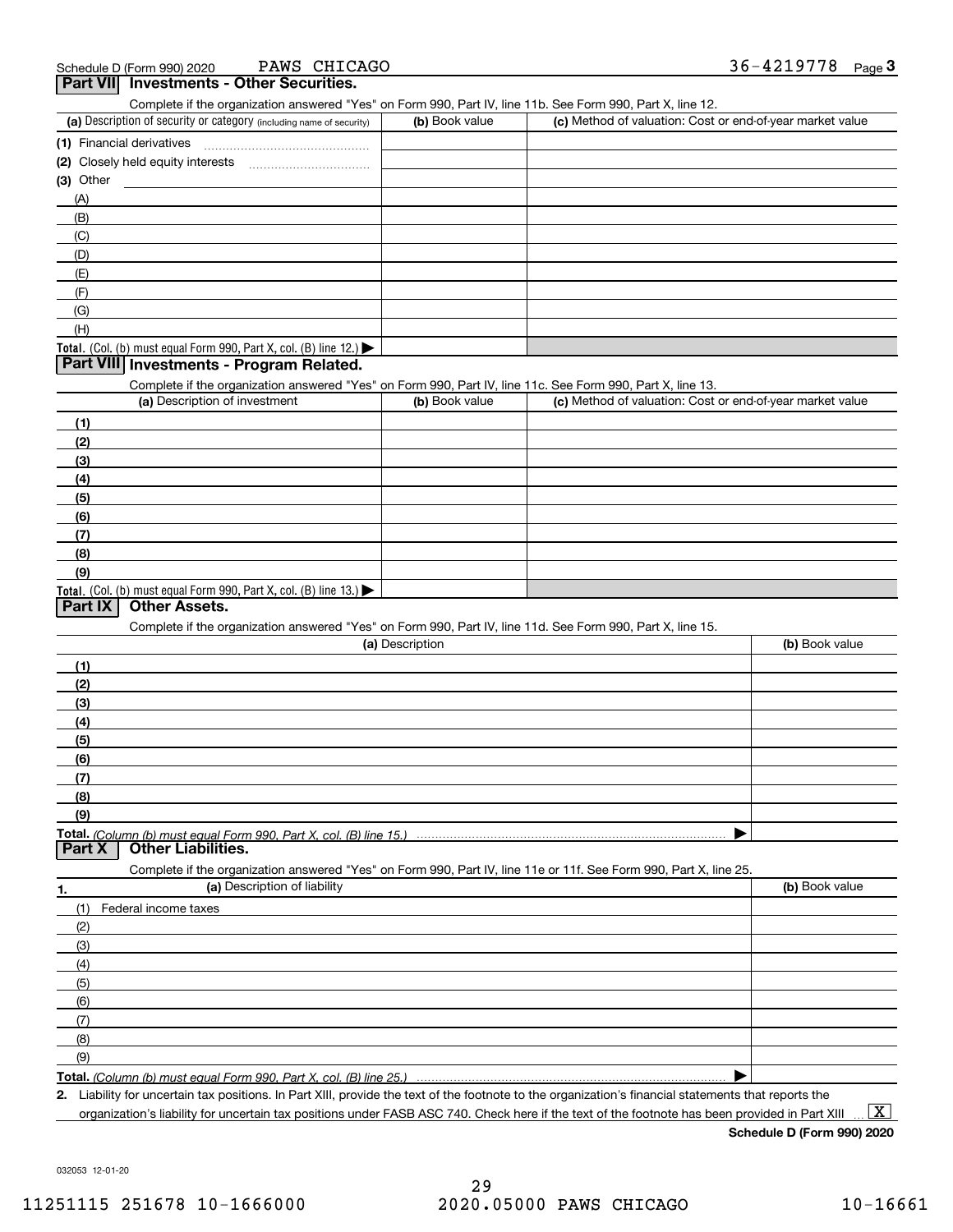|   | PAWS CHICAGO<br>Schedule D (Form 990) 2020                                                                                                                                                                                           |                |                 |                | 36-4219778<br>Page 4        |
|---|--------------------------------------------------------------------------------------------------------------------------------------------------------------------------------------------------------------------------------------|----------------|-----------------|----------------|-----------------------------|
|   | Reconciliation of Revenue per Audited Financial Statements With Revenue per Return.<br>Part XI                                                                                                                                       |                |                 |                |                             |
|   | Complete if the organization answered "Yes" on Form 990, Part IV, line 12a.                                                                                                                                                          |                |                 |                |                             |
| 1 | Total revenue, gains, and other support per audited financial statements                                                                                                                                                             |                |                 | $\blacksquare$ | 26,971,467.                 |
| 2 | Amounts included on line 1 but not on Form 990, Part VIII, line 12:                                                                                                                                                                  |                |                 |                |                             |
| a | Net unrealized gains (losses) on investments [11] matter contracts and the unrealized gains (losses) on investments                                                                                                                  | 2a             | 10,556,555.     |                |                             |
| b |                                                                                                                                                                                                                                      | 2 <sub>b</sub> |                 |                |                             |
| с | Recoveries of prior year grants [11,111] Recoveries of prior year grants [11,111] Recoveries of prior year grants                                                                                                                    | 2c             |                 |                |                             |
| d |                                                                                                                                                                                                                                      | 2d             |                 |                |                             |
|   | e Add lines 2a through 2d                                                                                                                                                                                                            |                |                 | 2e             | 10,556,555.                 |
| 3 |                                                                                                                                                                                                                                      |                |                 | $\mathbf{3}$   | 16, 414, 912.               |
| 4 | Amounts included on Form 990, Part VIII, line 12, but not on line 1:                                                                                                                                                                 |                |                 |                |                             |
| a |                                                                                                                                                                                                                                      | 4a             |                 |                |                             |
| b |                                                                                                                                                                                                                                      | 4 <sub>b</sub> | $-1, 284, 971.$ |                |                             |
|   | Add lines 4a and 4b                                                                                                                                                                                                                  |                |                 | 4c             | $-1,284,971.$               |
|   |                                                                                                                                                                                                                                      |                |                 | 5              | 15, 129, 941.               |
|   | Part XII   Reconciliation of Expenses per Audited Financial Statements With Expenses per Return.                                                                                                                                     |                |                 |                |                             |
|   | Complete if the organization answered "Yes" on Form 990, Part IV, line 12a.                                                                                                                                                          |                |                 |                |                             |
| 1 | Total expenses and losses per audited financial statements                                                                                                                                                                           |                |                 | $\blacksquare$ | 12,612,799.                 |
| 2 | Amounts included on line 1 but not on Form 990, Part IX, line 25:                                                                                                                                                                    |                |                 |                |                             |
| a |                                                                                                                                                                                                                                      | 2a             |                 |                |                             |
| b |                                                                                                                                                                                                                                      | 2 <sub>b</sub> |                 |                |                             |
|   |                                                                                                                                                                                                                                      | 2c             |                 |                |                             |
| d |                                                                                                                                                                                                                                      | 2d             | 1,284,971.      |                |                             |
| е | Add lines 2a through 2d <b>continuum contract and all contract and all contract and all contract and all contract and all contract and all contract and all contract and all contract and all contract and all contract and all </b> |                |                 | 2e             | 1,284,971.                  |
| з |                                                                                                                                                                                                                                      |                |                 | $\mathbf{3}$   | $\overline{11}$ , 327, 828. |
| 4 | Amounts included on Form 990, Part IX, line 25, but not on line 1:                                                                                                                                                                   |                |                 |                |                             |
| a | Investment expenses not included on Form 990, Part VIII, line 7b [1000000000000000000000000000000000                                                                                                                                 | 4a             |                 |                |                             |
| b | Other (Describe in Part XIII.) <b>2006</b> 2007 2010 2010 2010 2010 2011 2012 2013 2014 2014 2015 2016 2017 2018 2019 2016 2017 2018 2019 2016 2017 2018 2019 2016 2017 2018 2019 2018 2019 2019 2016 2017 2018 2019 2018 2019 2019  | 4 <sub>h</sub> |                 |                |                             |
|   | Add lines 4a and 4b                                                                                                                                                                                                                  |                |                 | 4c             | 0.                          |
| 5 |                                                                                                                                                                                                                                      |                |                 | 5              | 11,327,828.                 |
|   | Part XIII Supplemental Information.                                                                                                                                                                                                  |                |                 |                |                             |
|   | Provide the descriptions required for Part II, lines 3, 5, and 9; Part III, lines 1a and 4; Part IV, lines 1b and 2b; Part V, line 4; Part X, line 2; Part XI,                                                                       |                |                 |                |                             |

lines 2d and 4b; and Part XII, lines 2d and 4b. Also complete this part to provide any additional information.

#### PART V, LINE 4:

#### THE BOARD HAS DESIGNATED FUNDS FOR LONG-TERM SUSTAINABILITY.

PART X, LINE 2:

THE ORGANIZATION IS A NOT-FOR-PROFIT CORPORATION EXEMPT FROM INCOME TAXES

UNDER SECTION 501(C)(3) OF THE INTERNAL REVENUE CODE EXCEPT FOR INCOME

DERIVED FROM UNRELATED BUSINESS ACTIVITIES, AS DEFINED UNDER THE INTERNAL

REVENUE CODE. THERE WAS NO PROVISION FOR INCOME TAX REQUIRED FOR 2020 OR

2019. THE ORGANIZATION'S FEDERAL FORMS 990 AND 990-T FOR 2020, 2019, AND

2018 ARE SUBJECT TO EXAMINATION BY THE INTERNAL REVENUE SERVICE, GENERALLY

FOR THREE YEARS AFTER THEY ARE FILED. IN ADDITION, THE ORGANIZATION'S

#### **Schedule D (Form 990) 2020** STATE FORMS AG990-IL AND IL990-T ARE SUBJECT TO EXAMINATION BY THE STATE

30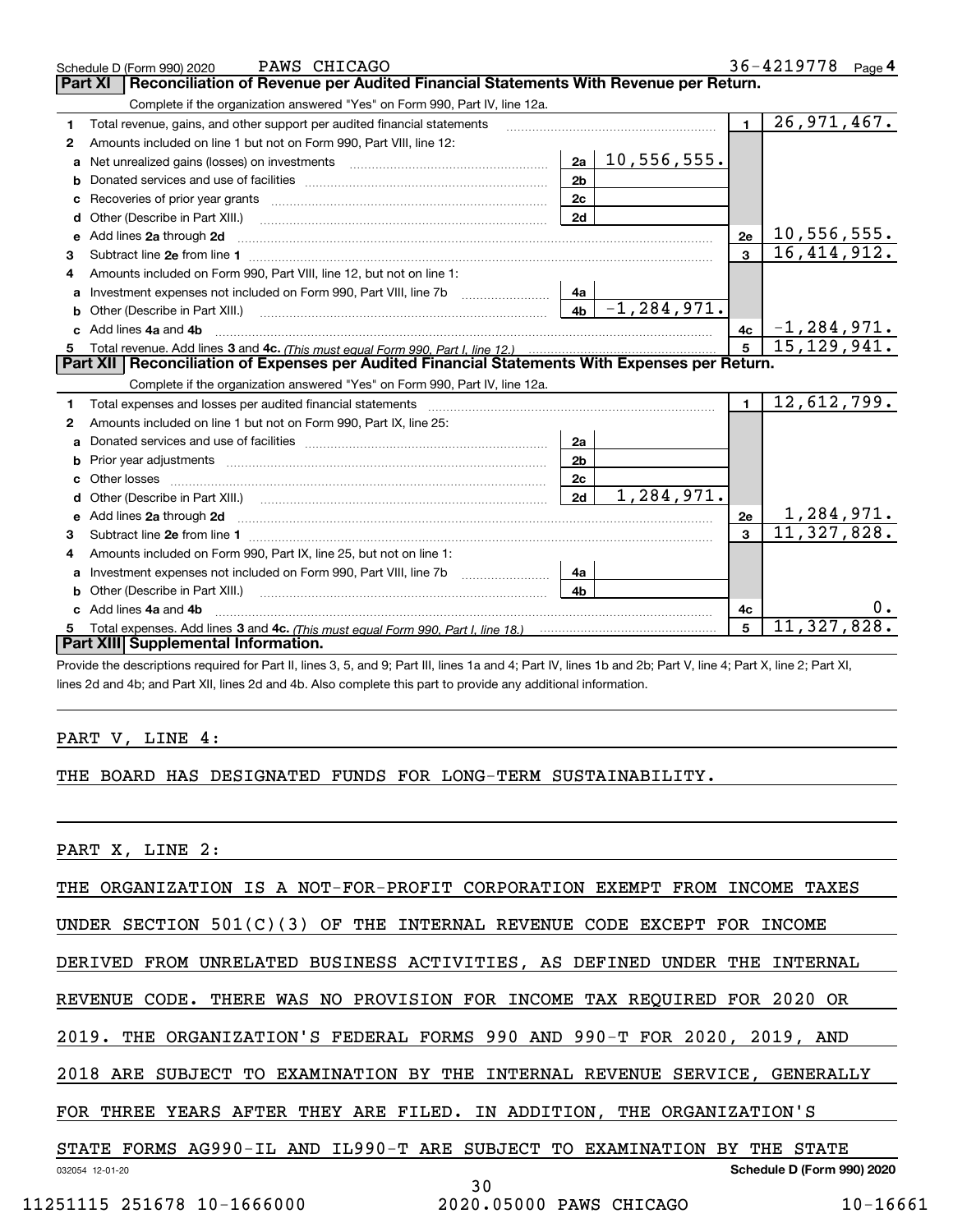| PART XI, LINE 4B - OTHER ADJUSTMENTS:  |                            |
|----------------------------------------|----------------------------|
| SPECIAL EVENT EXPENSES                 | $-1, 234, 190.$            |
| COST OF GOODS SOLD                     | $-50,781$ .                |
| TOTAL TO SCHEDULE D, PART XI, LINE 4B  | $-1, 284, 971.$            |
|                                        |                            |
| PART XII, LINE 2D - OTHER ADJUSTMENTS: |                            |
| SPECIAL EVENTS EXPENSES                | 1,234,190.                 |
| COST OF GOODS SOLD                     | 50,781.                    |
| TOTAL TO SCHEDULE D, PART XII, LINE 2D | 1,284,971.                 |
|                                        |                            |
|                                        |                            |
|                                        |                            |
|                                        |                            |
|                                        |                            |
|                                        |                            |
|                                        |                            |
|                                        |                            |
|                                        |                            |
|                                        |                            |
|                                        |                            |
|                                        |                            |
|                                        |                            |
|                                        |                            |
|                                        |                            |
|                                        |                            |
|                                        | Schedule D (Form 990) 2020 |

Schedule D (Form 990) 2020 PAWS CHICAGO 3 6-4 219 778 Page

032055 12-01-20

**5**

*(continued)* **Part XIII Supplemental Information** 

TAX AUTHORITY FOR SIMILAR YEARS.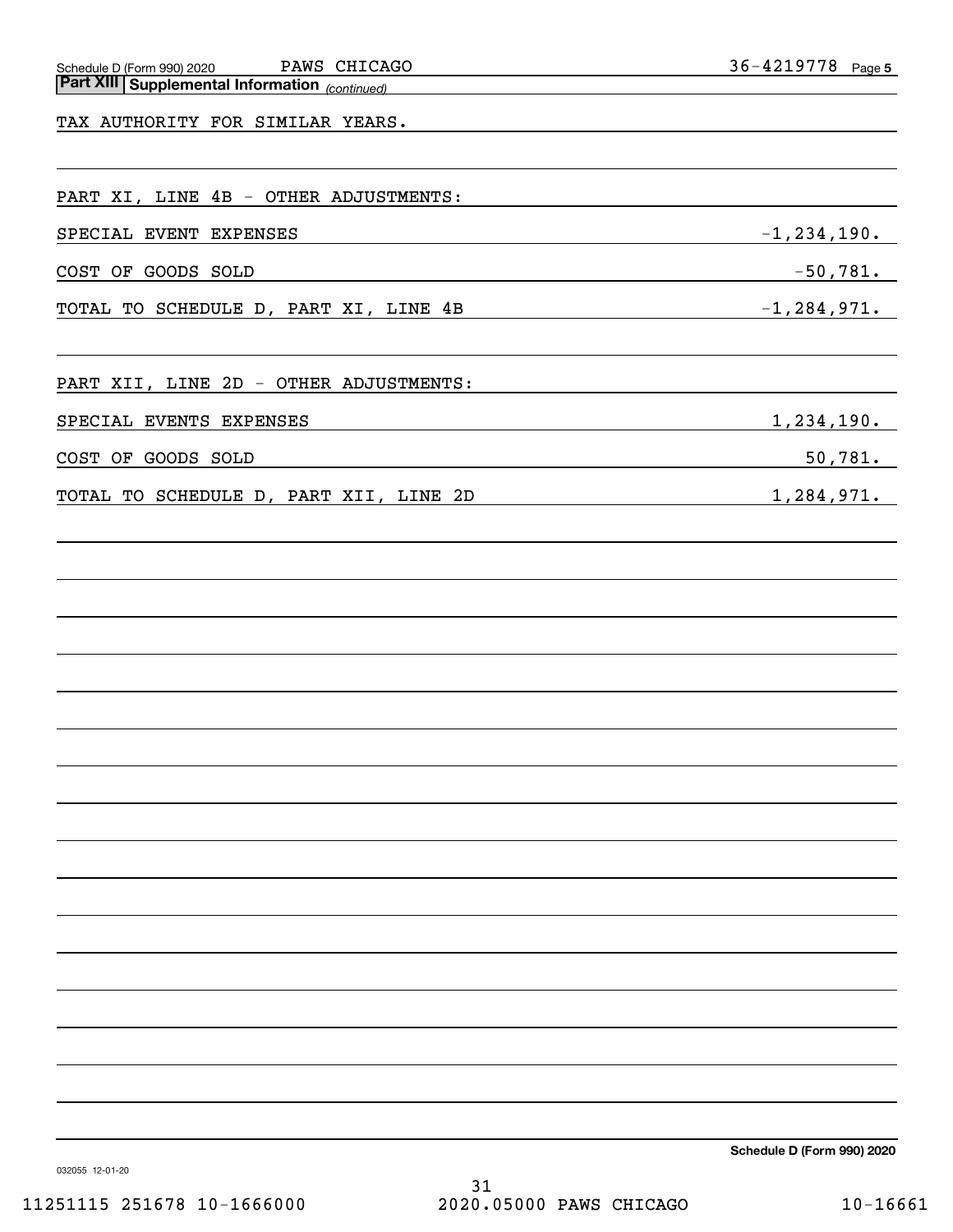| <b>Supplemental Information Regarding Fundraising or Gaming Activities</b><br><b>SCHEDULE G</b>                                                                          |                                                                                                                                                                     |                                                                                                                                                                                                                                                                                                                                                                                                                                                                                                                                                    |                                                                            |           |                                                                            |  | OMB No. 1545-0047                                                          |                                                         |  |
|--------------------------------------------------------------------------------------------------------------------------------------------------------------------------|---------------------------------------------------------------------------------------------------------------------------------------------------------------------|----------------------------------------------------------------------------------------------------------------------------------------------------------------------------------------------------------------------------------------------------------------------------------------------------------------------------------------------------------------------------------------------------------------------------------------------------------------------------------------------------------------------------------------------------|----------------------------------------------------------------------------|-----------|----------------------------------------------------------------------------|--|----------------------------------------------------------------------------|---------------------------------------------------------|--|
| (Form 990 or 990-EZ)                                                                                                                                                     | Complete if the organization answered "Yes" on Form 990, Part IV, line 17, 18, or 19, or if the<br>organization entered more than \$15,000 on Form 990-EZ, line 6a. |                                                                                                                                                                                                                                                                                                                                                                                                                                                                                                                                                    |                                                                            |           |                                                                            |  |                                                                            |                                                         |  |
| Attach to Form 990 or Form 990-EZ.<br>Department of the Treasury<br>Internal Revenue Service<br>► Go to www.irs.gov/Form990 for instructions and the latest information. |                                                                                                                                                                     |                                                                                                                                                                                                                                                                                                                                                                                                                                                                                                                                                    |                                                                            |           |                                                                            |  |                                                                            | <b>Open to Public</b><br>Inspection                     |  |
| Name of the organization                                                                                                                                                 |                                                                                                                                                                     |                                                                                                                                                                                                                                                                                                                                                                                                                                                                                                                                                    |                                                                            |           |                                                                            |  |                                                                            | <b>Employer identification number</b>                   |  |
|                                                                                                                                                                          | PAWS CHICAGO                                                                                                                                                        |                                                                                                                                                                                                                                                                                                                                                                                                                                                                                                                                                    |                                                                            |           |                                                                            |  | 36-4219778                                                                 |                                                         |  |
| Part I                                                                                                                                                                   | required to complete this part.                                                                                                                                     | Fundraising Activities. Complete if the organization answered "Yes" on Form 990, Part IV, line 17. Form 990-EZ filers are not                                                                                                                                                                                                                                                                                                                                                                                                                      |                                                                            |           |                                                                            |  |                                                                            |                                                         |  |
| Mail solicitations<br>a<br>b<br>Phone solicitations<br>с<br>In-person solicitations<br>d<br>compensated at least \$5,000 by the organization.                            | Internet and email solicitations                                                                                                                                    | 1 Indicate whether the organization raised funds through any of the following activities. Check all that apply.<br>е<br>f<br>Special fundraising events<br>g<br>2 a Did the organization have a written or oral agreement with any individual (including officers, directors, trustees, or<br>key employees listed in Form 990, Part VII) or entity in connection with professional fundraising services?<br>b If "Yes," list the 10 highest paid individuals or entities (fundraisers) pursuant to agreements under which the fundraiser is to be |                                                                            |           | Solicitation of non-government grants<br>Solicitation of government grants |  | Yes                                                                        | <b>No</b>                                               |  |
| (i) Name and address of individual<br>or entity (fundraiser)                                                                                                             |                                                                                                                                                                     | (ii) Activity                                                                                                                                                                                                                                                                                                                                                                                                                                                                                                                                      | (iii) Did<br>fundraiser<br>have custody<br>or control of<br>contributions? |           | (iv) Gross receipts<br>from activity                                       |  | (v) Amount paid<br>to (or retained by)<br>fundraiser<br>listed in col. (i) | (vi) Amount paid<br>to (or retained by)<br>organization |  |
|                                                                                                                                                                          |                                                                                                                                                                     |                                                                                                                                                                                                                                                                                                                                                                                                                                                                                                                                                    | Yes                                                                        | <b>No</b> |                                                                            |  |                                                                            |                                                         |  |
|                                                                                                                                                                          |                                                                                                                                                                     |                                                                                                                                                                                                                                                                                                                                                                                                                                                                                                                                                    |                                                                            |           |                                                                            |  |                                                                            |                                                         |  |
|                                                                                                                                                                          |                                                                                                                                                                     |                                                                                                                                                                                                                                                                                                                                                                                                                                                                                                                                                    |                                                                            |           |                                                                            |  |                                                                            |                                                         |  |
|                                                                                                                                                                          |                                                                                                                                                                     |                                                                                                                                                                                                                                                                                                                                                                                                                                                                                                                                                    |                                                                            |           |                                                                            |  |                                                                            |                                                         |  |
|                                                                                                                                                                          |                                                                                                                                                                     |                                                                                                                                                                                                                                                                                                                                                                                                                                                                                                                                                    |                                                                            |           |                                                                            |  |                                                                            |                                                         |  |
|                                                                                                                                                                          |                                                                                                                                                                     |                                                                                                                                                                                                                                                                                                                                                                                                                                                                                                                                                    |                                                                            |           |                                                                            |  |                                                                            |                                                         |  |
|                                                                                                                                                                          |                                                                                                                                                                     |                                                                                                                                                                                                                                                                                                                                                                                                                                                                                                                                                    |                                                                            |           |                                                                            |  |                                                                            |                                                         |  |
|                                                                                                                                                                          |                                                                                                                                                                     |                                                                                                                                                                                                                                                                                                                                                                                                                                                                                                                                                    |                                                                            |           |                                                                            |  |                                                                            |                                                         |  |
|                                                                                                                                                                          |                                                                                                                                                                     |                                                                                                                                                                                                                                                                                                                                                                                                                                                                                                                                                    |                                                                            |           |                                                                            |  |                                                                            |                                                         |  |
|                                                                                                                                                                          |                                                                                                                                                                     |                                                                                                                                                                                                                                                                                                                                                                                                                                                                                                                                                    |                                                                            |           |                                                                            |  |                                                                            |                                                         |  |
|                                                                                                                                                                          |                                                                                                                                                                     |                                                                                                                                                                                                                                                                                                                                                                                                                                                                                                                                                    |                                                                            |           |                                                                            |  |                                                                            |                                                         |  |
|                                                                                                                                                                          |                                                                                                                                                                     |                                                                                                                                                                                                                                                                                                                                                                                                                                                                                                                                                    |                                                                            |           |                                                                            |  |                                                                            |                                                         |  |
| Total<br>or licensing.                                                                                                                                                   |                                                                                                                                                                     | 3 List all states in which the organization is registered or licensed to solicit contributions or has been notified it is exempt from registration                                                                                                                                                                                                                                                                                                                                                                                                 |                                                                            |           |                                                                            |  |                                                                            |                                                         |  |
|                                                                                                                                                                          |                                                                                                                                                                     |                                                                                                                                                                                                                                                                                                                                                                                                                                                                                                                                                    |                                                                            |           |                                                                            |  |                                                                            |                                                         |  |
|                                                                                                                                                                          |                                                                                                                                                                     |                                                                                                                                                                                                                                                                                                                                                                                                                                                                                                                                                    |                                                                            |           |                                                                            |  |                                                                            |                                                         |  |
|                                                                                                                                                                          |                                                                                                                                                                     |                                                                                                                                                                                                                                                                                                                                                                                                                                                                                                                                                    |                                                                            |           |                                                                            |  |                                                                            |                                                         |  |
|                                                                                                                                                                          |                                                                                                                                                                     |                                                                                                                                                                                                                                                                                                                                                                                                                                                                                                                                                    |                                                                            |           |                                                                            |  |                                                                            |                                                         |  |
|                                                                                                                                                                          |                                                                                                                                                                     |                                                                                                                                                                                                                                                                                                                                                                                                                                                                                                                                                    |                                                                            |           |                                                                            |  |                                                                            |                                                         |  |
|                                                                                                                                                                          |                                                                                                                                                                     |                                                                                                                                                                                                                                                                                                                                                                                                                                                                                                                                                    |                                                                            |           |                                                                            |  |                                                                            |                                                         |  |
|                                                                                                                                                                          |                                                                                                                                                                     |                                                                                                                                                                                                                                                                                                                                                                                                                                                                                                                                                    |                                                                            |           |                                                                            |  |                                                                            |                                                         |  |
|                                                                                                                                                                          |                                                                                                                                                                     | LHA For Paperwork Reduction Act Notice, see the Instructions for Form 990 or 990-EZ.                                                                                                                                                                                                                                                                                                                                                                                                                                                               |                                                                            |           |                                                                            |  |                                                                            | Schedule G (Form 990 or 990-EZ) 2020                    |  |

032081 11-25-20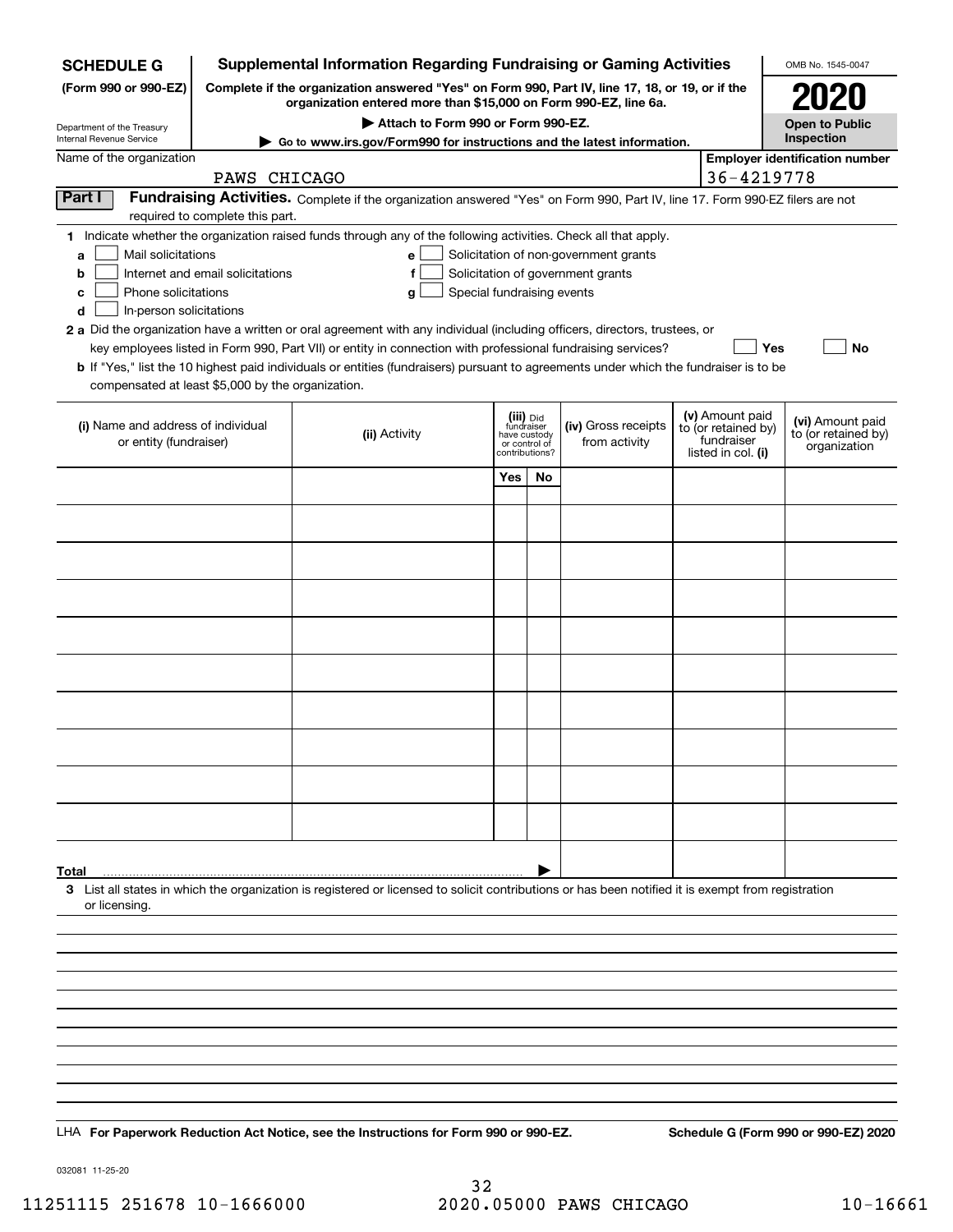#### Schedule G (Form 990 or 990-EZ) 2020 Page PAWS CHICAGO 36-4219778

**Part II Fundraising Events.** Complete if the organization answered "Yes" on Form 990, Part IV, line 18, or reported more than \$15,000<br>15.000 of fundraising event contributions and gross income on Form 990-EZ. lines 1 an

|                 |          | of fundraising event contributions and gross income on Form 990-EZ, lines 1 and 6b. List events with gross receipts greater than \$5,000. |                 |                         |                       |                              |
|-----------------|----------|-------------------------------------------------------------------------------------------------------------------------------------------|-----------------|-------------------------|-----------------------|------------------------------|
|                 |          |                                                                                                                                           | (a) Event #1    | $(b)$ Event #2          | (c) Other events      | (d) Total events             |
|                 |          |                                                                                                                                           |                 | TEAM PAWS               |                       |                              |
|                 |          |                                                                                                                                           | FUR BALL        | <b>CHICAGO</b>          | 4                     | (add col. (a) through        |
|                 |          |                                                                                                                                           | (event type)    | (event type)            | (total number)        | col. (c)                     |
|                 |          |                                                                                                                                           |                 |                         |                       |                              |
| Revenue         |          |                                                                                                                                           | 1,004,894.      | 553,750.                | 793,191.              | <u>2,351,835.</u>            |
|                 |          |                                                                                                                                           |                 |                         |                       |                              |
|                 |          |                                                                                                                                           |                 |                         |                       |                              |
|                 |          |                                                                                                                                           | 946,363.        | 522,148.                | 1,092,460.            | 2,560,971.                   |
|                 |          |                                                                                                                                           |                 |                         |                       |                              |
|                 | 3        | Gross income (line 1 minus line 2)                                                                                                        | 58,531.         | 31,602.                 | $-299, 269.$          | $-209, 136.$                 |
|                 |          |                                                                                                                                           |                 |                         |                       |                              |
|                 |          |                                                                                                                                           |                 |                         |                       |                              |
|                 |          |                                                                                                                                           |                 |                         |                       |                              |
|                 | 5        |                                                                                                                                           |                 |                         |                       |                              |
| Direct Expenses |          |                                                                                                                                           |                 |                         |                       |                              |
|                 |          |                                                                                                                                           |                 |                         |                       |                              |
|                 |          |                                                                                                                                           |                 |                         |                       |                              |
|                 |          | 7 Food and beverages                                                                                                                      |                 |                         |                       |                              |
|                 |          |                                                                                                                                           |                 |                         |                       |                              |
|                 | 8        |                                                                                                                                           |                 |                         |                       |                              |
|                 | 9        |                                                                                                                                           | 57,896.         | 87,484.                 | 1,086,936.            | 1, 232, 316.                 |
|                 | 10       | Direct expense summary. Add lines 4 through 9 in column (d)                                                                               |                 |                         |                       | 1, 232, 316.                 |
|                 |          | 11 Net income summary. Subtract line 10 from line 3, column (d)                                                                           |                 |                         |                       | $-1, 441, 452.$              |
|                 | Part III | Gaming. Complete if the organization answered "Yes" on Form 990, Part IV, line 19, or reported more than                                  |                 |                         |                       |                              |
|                 |          | \$15,000 on Form 990-EZ, line 6a.                                                                                                         |                 |                         |                       |                              |
|                 |          |                                                                                                                                           | (a) Bingo       | (b) Pull tabs/instant   | (c) Other gaming      | (d) Total gaming (add        |
|                 |          |                                                                                                                                           |                 | bingo/progressive bingo |                       | col. (a) through col. (c))   |
|                 |          |                                                                                                                                           |                 |                         |                       |                              |
|                 |          |                                                                                                                                           |                 |                         |                       |                              |
| Revenue         |          |                                                                                                                                           |                 |                         | 8,370.                | 8,370.                       |
|                 |          |                                                                                                                                           |                 |                         |                       |                              |
|                 |          |                                                                                                                                           |                 |                         |                       |                              |
|                 |          |                                                                                                                                           |                 |                         |                       |                              |
|                 |          |                                                                                                                                           |                 |                         | 1,874.                | 1,874.                       |
|                 |          |                                                                                                                                           |                 |                         |                       |                              |
|                 |          |                                                                                                                                           |                 |                         |                       |                              |
| Direct Expenses |          |                                                                                                                                           |                 |                         |                       |                              |
|                 |          |                                                                                                                                           |                 |                         |                       |                              |
|                 |          |                                                                                                                                           | <b>Yes</b><br>% | Yes<br>%                | Yes<br>%              |                              |
|                 |          | 6 Volunteer labor                                                                                                                         | No              | No                      | $\boxed{\text{X}}$ No |                              |
|                 |          |                                                                                                                                           |                 |                         |                       |                              |
|                 | 7        | Direct expense summary. Add lines 2 through 5 in column (d)                                                                               |                 |                         |                       | 1,874.                       |
|                 |          |                                                                                                                                           |                 |                         |                       |                              |
|                 |          |                                                                                                                                           |                 |                         |                       | 6,496.                       |
|                 |          |                                                                                                                                           |                 |                         |                       |                              |
|                 |          | <b>9</b> Enter the state(s) in which the organization conducts gaming activities: $\text{IL}$                                             |                 |                         |                       |                              |
|                 |          |                                                                                                                                           |                 |                         |                       | $\overline{X}$ Yes<br>No     |
|                 |          |                                                                                                                                           |                 |                         |                       |                              |
|                 |          |                                                                                                                                           |                 |                         |                       |                              |
|                 |          |                                                                                                                                           |                 |                         |                       |                              |
|                 |          |                                                                                                                                           |                 |                         |                       | $\boxed{\text{X}}$ No<br>Yes |
|                 |          |                                                                                                                                           |                 |                         |                       |                              |
|                 |          |                                                                                                                                           |                 |                         |                       |                              |

032082 11-25-20

**Schedule G (Form 990 or 990-EZ) 2020**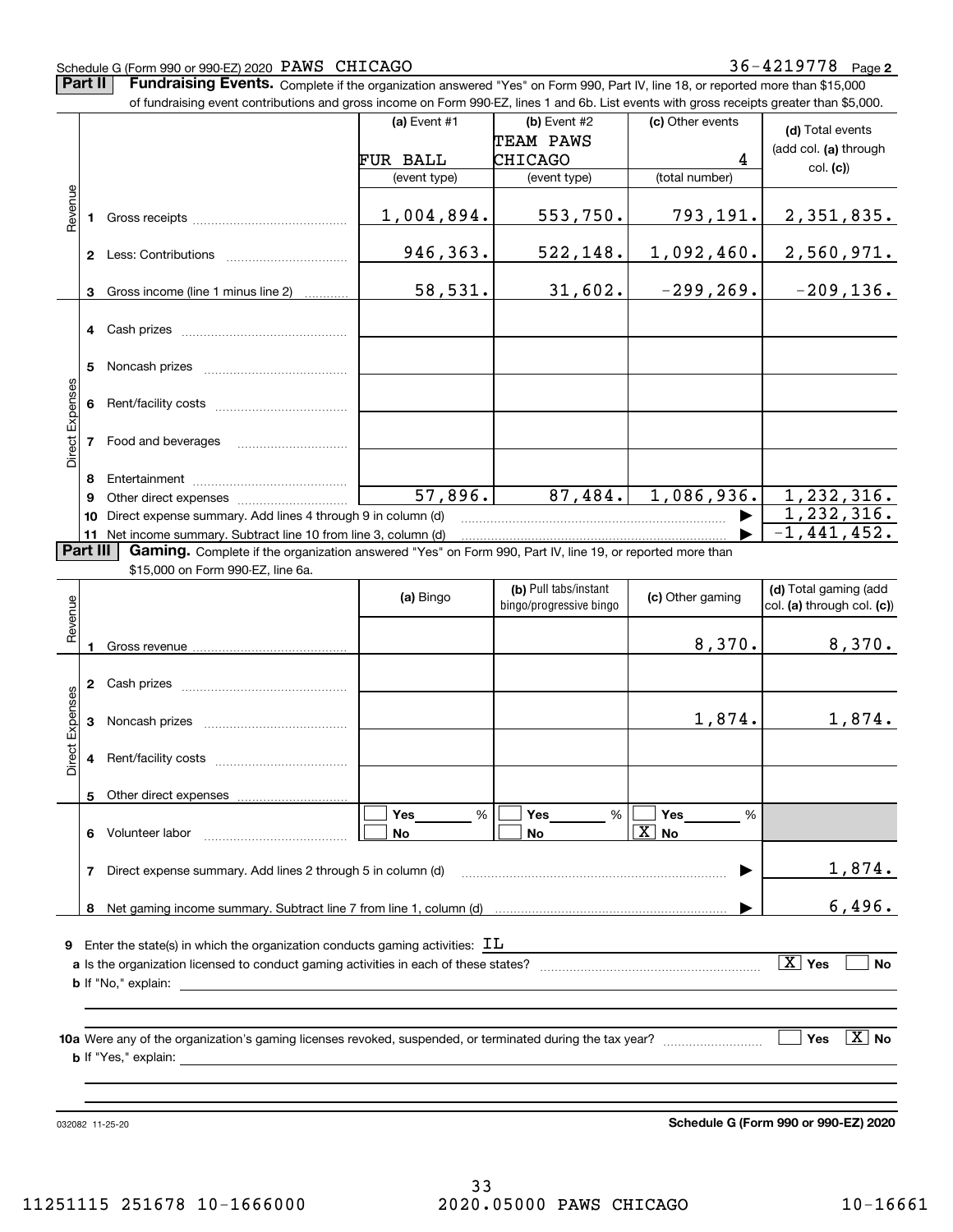|     | Schedule G (Form 990 or 990-EZ) 2020 PAWS CHICAGO                                                                                                                                                                                                      | $36 - 4219778$ Page 3                              |                       |
|-----|--------------------------------------------------------------------------------------------------------------------------------------------------------------------------------------------------------------------------------------------------------|----------------------------------------------------|-----------------------|
|     |                                                                                                                                                                                                                                                        | $\boxed{\text{X}}$ Yes                             | No                    |
|     | 12 Is the organization a grantor, beneficiary or trustee of a trust, or a member of a partnership or other entity formed                                                                                                                               | $\boxed{\phantom{1}}$ Yes $\boxed{\phantom{1}}$ No |                       |
|     | <b>13</b> Indicate the percentage of gaming activity conducted in:                                                                                                                                                                                     |                                                    |                       |
|     |                                                                                                                                                                                                                                                        | 13a                                                | %                     |
|     |                                                                                                                                                                                                                                                        | $13b \, 100.00$ %                                  |                       |
|     | 14 Enter the name and address of the person who prepares the organization's gaming/special events books and records:                                                                                                                                   |                                                    |                       |
|     | Name > KENNETH MILLER                                                                                                                                                                                                                                  |                                                    |                       |
|     | Address > 1933 N MARCEY STREET - CHICAGO, IL 60614                                                                                                                                                                                                     |                                                    |                       |
|     |                                                                                                                                                                                                                                                        |                                                    | $\boxed{\text{X}}$ No |
|     |                                                                                                                                                                                                                                                        |                                                    |                       |
|     |                                                                                                                                                                                                                                                        |                                                    |                       |
|     | c If "Yes," enter name and address of the third party:                                                                                                                                                                                                 |                                                    |                       |
|     | Name $\blacktriangleright$ $\lrcorner$                                                                                                                                                                                                                 |                                                    |                       |
|     |                                                                                                                                                                                                                                                        |                                                    |                       |
| 16. | Gaming manager information:                                                                                                                                                                                                                            |                                                    |                       |
|     | Name $\blacktriangleright$                                                                                                                                                                                                                             |                                                    |                       |
|     |                                                                                                                                                                                                                                                        |                                                    |                       |
|     | Gaming manager compensation > \$                                                                                                                                                                                                                       |                                                    |                       |
|     | $Description of services provided$ $\triangleright$                                                                                                                                                                                                    |                                                    |                       |
|     |                                                                                                                                                                                                                                                        |                                                    |                       |
|     | Director/officer<br>Employee<br>Independent contractor                                                                                                                                                                                                 |                                                    |                       |
|     |                                                                                                                                                                                                                                                        |                                                    |                       |
|     | 17 Mandatory distributions:<br>a Is the organization required under state law to make charitable distributions from the gaming proceeds to                                                                                                             |                                                    |                       |
|     | retain the state gaming license?                                                                                                                                                                                                                       | $\blacksquare$ Yes                                 | $\boxed{\text{X}}$ No |
|     | <b>b</b> Enter the amount of distributions required under state law to be distributed to other exempt organizations or spent in the                                                                                                                    |                                                    |                       |
|     | organization's own exempt activities during the tax year $\triangleright$ \$                                                                                                                                                                           |                                                    |                       |
|     | Supplemental Information. Provide the explanations required by Part I, line 2b, columns (iii) and (v); and Part III, lines 9, 9b, 10b,<br> Part IV<br>15b, 15c, 16, and 17b, as applicable. Also provide any additional information. See instructions. |                                                    |                       |
|     |                                                                                                                                                                                                                                                        |                                                    |                       |
|     |                                                                                                                                                                                                                                                        |                                                    |                       |
|     |                                                                                                                                                                                                                                                        |                                                    |                       |
|     |                                                                                                                                                                                                                                                        |                                                    |                       |
|     |                                                                                                                                                                                                                                                        |                                                    |                       |
|     |                                                                                                                                                                                                                                                        |                                                    |                       |
|     |                                                                                                                                                                                                                                                        |                                                    |                       |
|     |                                                                                                                                                                                                                                                        |                                                    |                       |
|     |                                                                                                                                                                                                                                                        |                                                    |                       |
|     |                                                                                                                                                                                                                                                        |                                                    |                       |
|     | 032083 11-25-20                                                                                                                                                                                                                                        | Schedule G (Form 990 or 990-EZ) 2020               |                       |
|     | 34                                                                                                                                                                                                                                                     |                                                    |                       |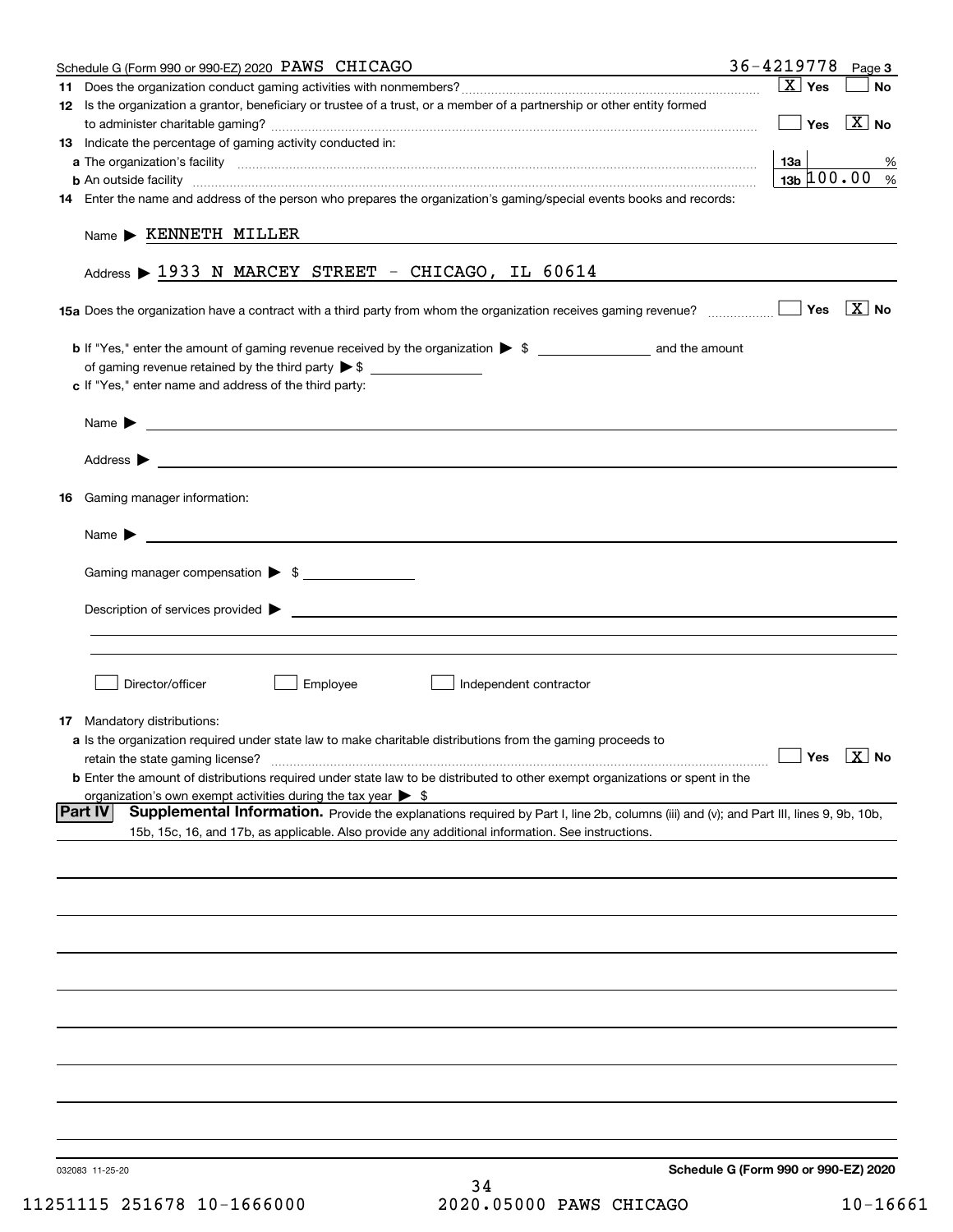| <b>Part IV   Supplemental Information</b> (continued) |                                 |
|-------------------------------------------------------|---------------------------------|
|                                                       |                                 |
|                                                       |                                 |
|                                                       |                                 |
|                                                       |                                 |
|                                                       |                                 |
|                                                       |                                 |
|                                                       |                                 |
|                                                       |                                 |
|                                                       |                                 |
|                                                       |                                 |
|                                                       |                                 |
|                                                       |                                 |
|                                                       |                                 |
|                                                       |                                 |
|                                                       |                                 |
|                                                       |                                 |
|                                                       |                                 |
|                                                       |                                 |
|                                                       |                                 |
|                                                       |                                 |
|                                                       |                                 |
|                                                       |                                 |
|                                                       |                                 |
|                                                       |                                 |
|                                                       |                                 |
|                                                       |                                 |
|                                                       |                                 |
|                                                       |                                 |
|                                                       |                                 |
|                                                       |                                 |
|                                                       |                                 |
|                                                       |                                 |
|                                                       |                                 |
|                                                       |                                 |
|                                                       |                                 |
|                                                       |                                 |
|                                                       |                                 |
|                                                       |                                 |
|                                                       |                                 |
|                                                       |                                 |
|                                                       |                                 |
|                                                       |                                 |
|                                                       |                                 |
|                                                       |                                 |
|                                                       |                                 |
|                                                       | Schedule G (Form 990 or 990-EZ) |
|                                                       |                                 |

032084 04-01-20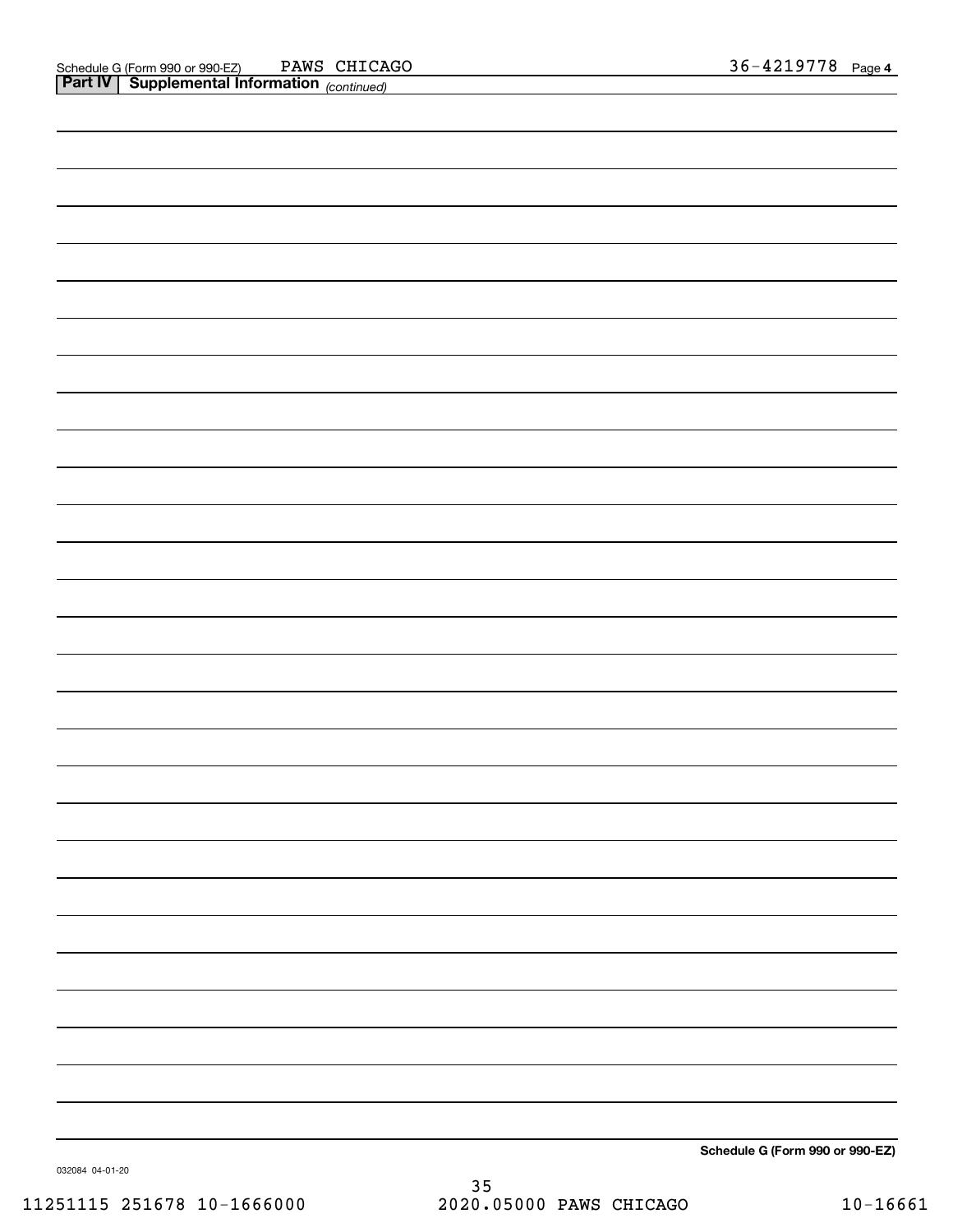#### **SCHEDULE M (Form 990)**

# **Noncash Contributions**

OMB No. 1545-0047

Department of the Treasury Internal Revenue Service

**Complete if the organizations answered "Yes" on Form 990, Part IV, lines 29 or 30.** <sup>J</sup>**2020 Attach to Form 990.** J

**Open to Public Inspection**

| Name of the organization |  |
|--------------------------|--|
|--------------------------|--|

 $\blacktriangleright$ 

| Go to www.irs.gov/Form990 for instructions and the latest information. |
|------------------------------------------------------------------------|
|                                                                        |

| <b>Employer identification number</b> |
|---------------------------------------|
| 36-4219778                            |

## PAWS CHICAGO

| Part I | <b>Types of Property</b>                                                                                                       |                         |                               |                                                |                                                       |     |            |    |
|--------|--------------------------------------------------------------------------------------------------------------------------------|-------------------------|-------------------------------|------------------------------------------------|-------------------------------------------------------|-----|------------|----|
|        |                                                                                                                                | (a)                     | (b)                           | (c)                                            | (d)                                                   |     |            |    |
|        |                                                                                                                                | Check if<br>applicable  | Number of<br>contributions or | Noncash contribution<br>amounts reported on    | Method of determining<br>noncash contribution amounts |     |            |    |
|        |                                                                                                                                |                         |                               | items contributed Form 990, Part VIII, line 1g |                                                       |     |            |    |
| 1      |                                                                                                                                |                         |                               |                                                |                                                       |     |            |    |
| 2      |                                                                                                                                |                         |                               |                                                |                                                       |     |            |    |
| 3      | Art - Fractional interests                                                                                                     |                         |                               |                                                |                                                       |     |            |    |
| 4      | Books and publications                                                                                                         |                         |                               |                                                |                                                       |     |            |    |
| 5      | Clothing and household goods                                                                                                   |                         |                               |                                                |                                                       |     |            |    |
| 6      |                                                                                                                                | $\overline{\mathbf{x}}$ | 159                           |                                                | 141,650. SELLING PRICE                                |     |            |    |
| 7      |                                                                                                                                |                         |                               |                                                |                                                       |     |            |    |
| 8      |                                                                                                                                |                         |                               |                                                |                                                       |     |            |    |
| 9      | Securities - Publicly traded                                                                                                   | $\overline{\mathbf{x}}$ | 26                            |                                                | 1,748,553. FAIR MARKET VALUE                          |     |            |    |
| 10     | Securities - Closely held stock                                                                                                |                         |                               |                                                |                                                       |     |            |    |
| 11     | Securities - Partnership, LLC, or                                                                                              |                         |                               |                                                |                                                       |     |            |    |
|        |                                                                                                                                |                         |                               |                                                |                                                       |     |            |    |
| 12     |                                                                                                                                |                         |                               |                                                |                                                       |     |            |    |
| 13     | Qualified conservation contribution -                                                                                          |                         |                               |                                                |                                                       |     |            |    |
|        |                                                                                                                                |                         |                               |                                                |                                                       |     |            |    |
| 14     | Qualified conservation contribution - Other                                                                                    |                         |                               |                                                |                                                       |     |            |    |
| 15     | Real estate - Residential                                                                                                      |                         |                               |                                                |                                                       |     |            |    |
| 16     |                                                                                                                                |                         |                               |                                                |                                                       |     |            |    |
| 17     |                                                                                                                                |                         |                               |                                                |                                                       |     |            |    |
| 18     |                                                                                                                                |                         |                               |                                                |                                                       |     |            |    |
| 19     |                                                                                                                                | $\overline{\mathbf{x}}$ | 117,250                       | 478,850.COST                                   |                                                       |     |            |    |
| 20     |                                                                                                                                |                         |                               |                                                |                                                       |     |            |    |
| 21     |                                                                                                                                |                         |                               |                                                |                                                       |     |            |    |
| 22     |                                                                                                                                |                         |                               |                                                |                                                       |     |            |    |
| 23     |                                                                                                                                |                         |                               |                                                |                                                       |     |            |    |
| 24     |                                                                                                                                |                         |                               |                                                |                                                       |     |            |    |
| 25     | (SPECIAL EVENT)<br>Other $\blacktriangleright$                                                                                 | X                       | 417                           |                                                | 565,160. FAIR MARKET VALUE                            |     |            |    |
| 26     | Other $\blacktriangleright$                                                                                                    |                         |                               |                                                |                                                       |     |            |    |
| 27     | Other $\blacktriangleright$<br>$\left($ $\right)$                                                                              |                         |                               |                                                |                                                       |     |            |    |
| 28     | Other<br>▶                                                                                                                     |                         |                               |                                                |                                                       |     |            |    |
| 29     | Number of Forms 8283 received by the organization during the tax year for contributions                                        |                         |                               |                                                |                                                       |     |            |    |
|        | for which the organization completed Form 8283, Part V, Donee Acknowledgement                                                  |                         |                               | 29                                             |                                                       |     |            |    |
|        |                                                                                                                                |                         |                               |                                                |                                                       |     | <b>Yes</b> | No |
|        | 30a During the year, did the organization receive by contribution any property reported in Part I, lines 1 through 28, that it |                         |                               |                                                |                                                       |     |            |    |
|        | must hold for at least three years from the date of the initial contribution, and which isn't required to be used for          |                         |                               |                                                |                                                       |     |            |    |
|        |                                                                                                                                |                         |                               |                                                |                                                       | 30a |            | x  |
|        | <b>b</b> If "Yes," describe the arrangement in Part II.                                                                        |                         |                               |                                                |                                                       |     |            |    |
| 31     | Does the organization have a gift acceptance policy that requires the review of any nonstandard contributions?                 |                         |                               |                                                | .                                                     | 31  | х          |    |
|        | 32a Does the organization hire or use third parties or related organizations to solicit, process, or sell noncash              |                         |                               |                                                |                                                       |     |            |    |

 $~\ddot{\bullet}~\dot{\bullet}~\dot{\bullet}~\dot{\bullet}~\dot{\bullet}~\dot{\bullet}~\dot{\bullet}~\dot{\bullet}~\dot{\bullet}~\dot{\bullet}~\dot{\bullet}~\dot{\bullet}~\dot{\bullet}~\dot{\bullet}~\dot{\bullet}~\dot{\bullet}~\dot{\bullet}~\dot{\bullet}~\dot{\bullet}~\dot{\bullet}~\dot{\bullet}~\dot{\bullet}~\dot{\bullet}~\dot{\bullet}~\dot{\bullet}~\dot{\bullet}~\dot{\bullet}~\dot{\bullet}~\dot{\bullet}~\dot{\bullet}~\dot{\bullet}~\dot{\bullet}~\dot{\bullet}~\dot{\bullet}~\dot{\bullet}~\dot{\bullet}~\dot$ 

|      | <b>b</b> If "Yes." describe in Part II.                                                                           |
|------|-------------------------------------------------------------------------------------------------------------------|
| 33 - | If the organization didn't report an amount in column (c) for a type of property for which column (a) is checked, |
|      | describe in Part II.                                                                                              |

**For Paperwork Reduction Act Notice, see the Instructions for Form 990. Schedule M (Form 990) 2020** LHA

**32a**

X

032141 11-23-20

contributions?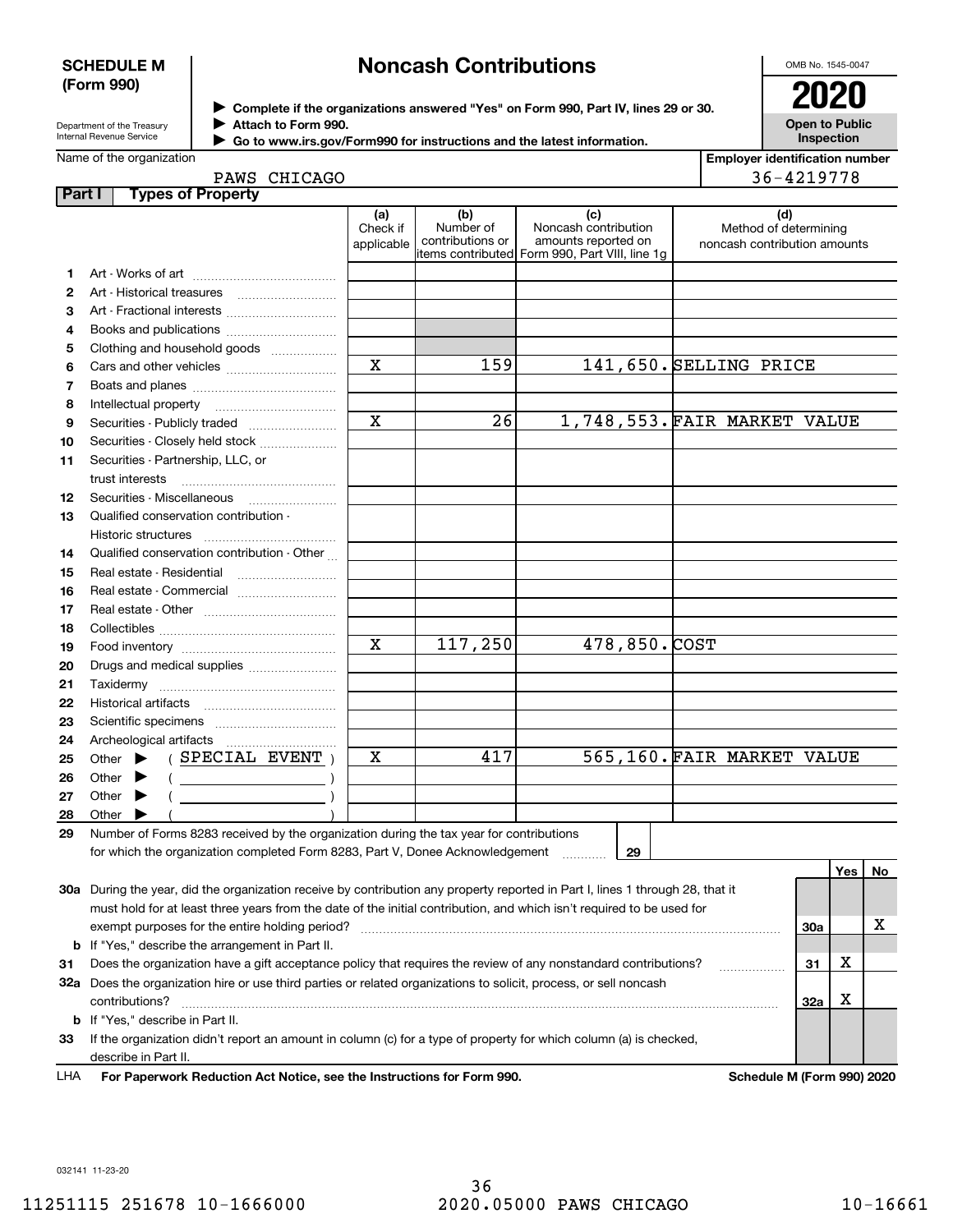**2**

Schedule M (Form 990) 2020 PAWS CHICAGO<br>**Part II** Supplemental Information. Provide the information required by Part I. lines 30b. 32b. and 33. and whether the organ Part II | Supplemental Information. Provide the information required by Part I, lines 30b, 32b, and 33, and whether the organization is reporting in Part I, column (b), the number of contributions, the number of items received, or a combination of both. Also complete this part for any additional information.

#### SCHEDULE M, LINE 32B:

#### PAWS CHICAGO USES INSURANCE AUTO AUCTIONS, INC. TO MANAGE THE

#### DONATION/SALES OF VEHICLES

**Schedule M (Form 990) 2020**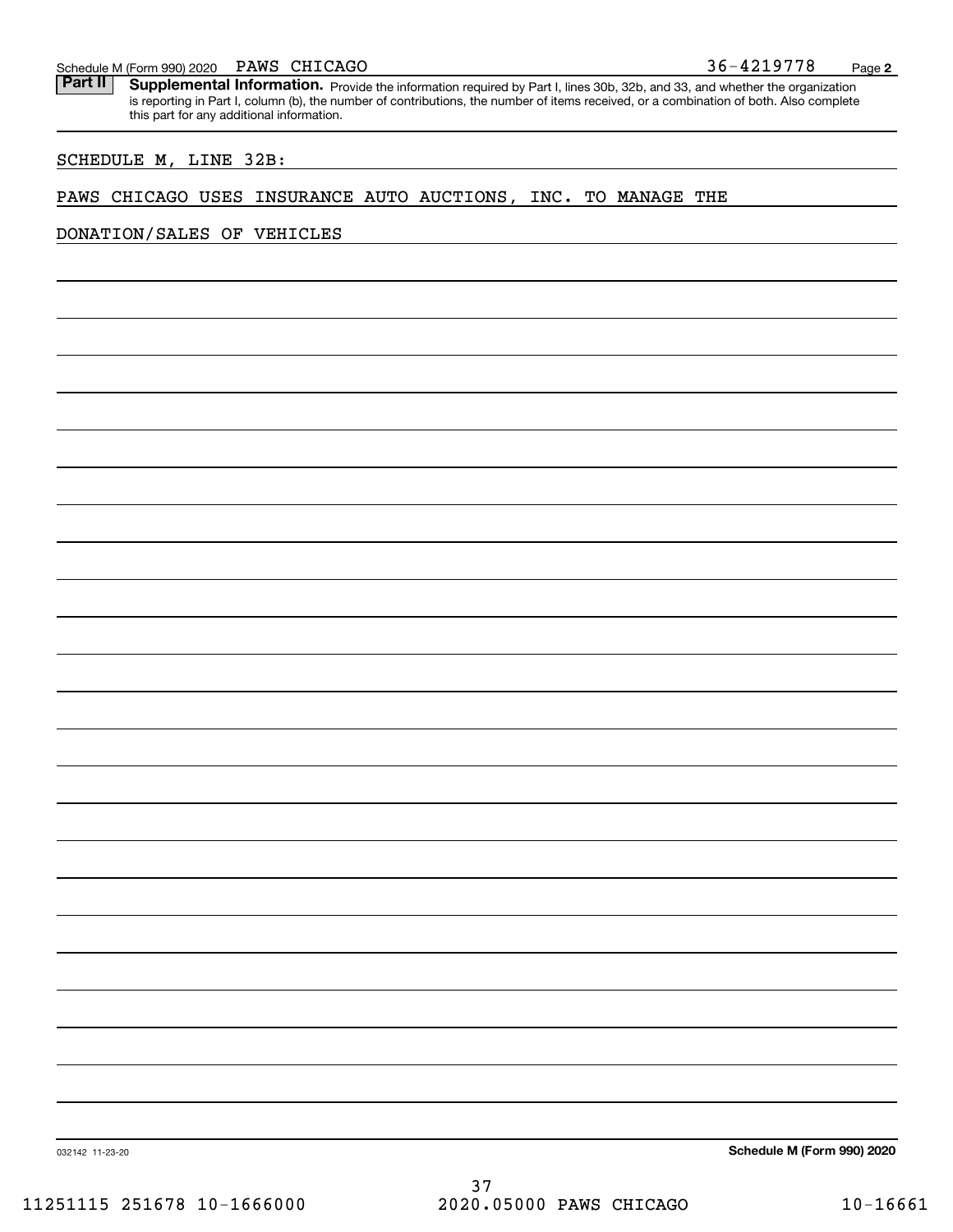**(Form 990 or 990-EZ)**

Department of the Treasury Internal Revenue Service Name of the organization

**Complete to provide information for responses to specific questions on Form 990 or 990-EZ or to provide any additional information. SCHEDULE O Supplemental Information to Form 990 or 990-EZ**

**| Attach to Form 990 or 990-EZ. | Go to www.irs.gov/Form990 for the latest information.**

**Employer identification number** PAWS CHICAGO 36-4219778

OMB No. 1545-0047

**2020**

**Open to Public Inspection**

FORM 990, PART I, LINE 1, DESCRIPTION OF ORGANIZATION MISSION:

PROGRAMS.

FORM 990, PART III, LINE 1, DESCRIPTION OF ORGANIZATION MISSION: CHANGING CONDITIONS. THIS WAS PARTICULARLY APPARENT AS THE 2020 COVID-19 PANDEMIC SURPRISED THE WORLD AND RAPIDLY CHANGED THE CHALLENGES FACING HOMELESS ANIMALS, WITH GREAT IMPACT ON THE MOST VULNERABLE ANIMAL POPULATIONS.

EVERY PAWS CHICAGO PROJECT AND INITIATIVE IS AIMED AT IMPLEMENTING SOLUTIONS TO BUILD NO KILL COMMUNITIES, END PET OVERPOPULATION AND TRANSFORM ANIMAL WELFARE BY SETTING HIGHER STANDARDS. SINCE PAWS CHICAGO'S FOUNDING IN 1997, THE NUMBER OF PETS KILLED EACH YEAR IN CHICAGO HAS BEEN REDUCED BY MORE THAN 90 PERCENT. WITH THIS INCREDIBLE LIFE-SAVING SUCCESS, PAWS CHICAGO IS ABLE TO SAVE AT RISK ANIMALS FROM 12 ADDITIONAL HIGH KILL STATES.

FORM 990, PART III, LINE 1, DESCRIPTION OF ORGANIZATION MISSION (CONTINUED) IN SUMMARY, 2020 RESULTS INCLUDE 9,453 SPAY/NEUTER SURGERIES; 4,100 ADOPTIONS OF HOMELESS ANIMALS INTO NEW, LOVING FAMILIES; A 98.17% SAVE RATE; 9,606 MEDICAL DIAGNOSES TREATED; 29,889 POUNDS OF FOOD AND SUPPLIES DISTRIBUTED THROUGH THE PET FOOD PANTRY; 2,834 HOMELESS ANIMALS PLACED IN FOSTER CARE; 84,167 HOURS WORKED BY VOLUNTEERS (THE EQUIVALENT OF 41 FULL-TIME EMPLOYEES); 1,399 PETS FROM UNDER-RESOURCED COMMUNITIES MEDICALLY TREATED; AND THE 18TH CONSECUTIVE YEAR CHARITY NAVIGATOR'S HIGHEST 4-STAR RATING.

38

032211 11-20-20 LHA For Paperwork Reduction Act Notice, see the Instructions for Form 990 or 990-EZ. Schedule O (Form 990 or 990-EZ) 2020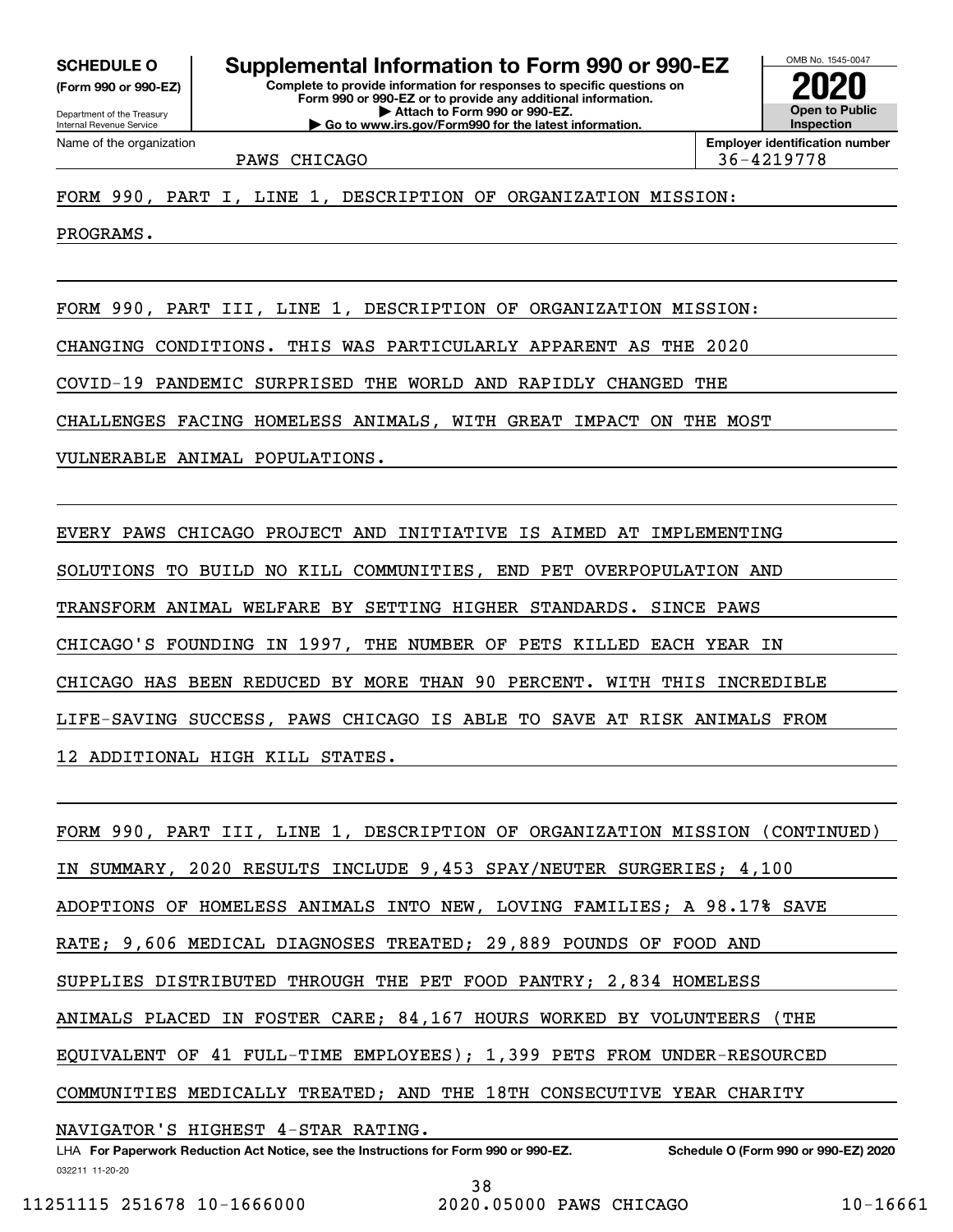ALL OF PAWS CHICAGO'S PROGRAMS WORK TOWARD BUILDING NO KILL COMMUNITIES THROUGH THE COMPREHENSIVE NO KILL MODEL. THE FOUNDATION OF THE NO KILL MODEL IS COMMUNITY ENGAGEMENT. PAWS CHICAGO'S MISSION-CRITICAL PROGRAMS THE NO KILL PILLARS OF PREVENTION, ANIMAL HEALTH & BEHAVIOR, ADOPTION AND VOLUNTEERS SIT ATOP THIS FOUNDATION.

032212 11-20-20 **Schedule O (Form 990 or 990-EZ) 2020** FORM 990, PART III, LINE 4A, PROGRAM SERVICE ACCOMPLISHMENTS: CENTER IS THE FIRST STOP FOR HOMELESS ANIMALS WHEN THEY ARRIVE AT PAWS AND ITS WORLD-CLASS VETERINARY TEAM TREAT THE MOST SERIOUS CASES ON SITE. A ROBUST FOSTER NETWORK CARES FOR PETS WHEN THEY ARE STABLE AND READY TO RECOVER IN A HOME ENVIRONMENT. 2,834 ANIMALS WENT INTO FOSTER CARE IN 2020. AS THE ANIMAL WELFARE MOVEMENT CONTINUES TO GROW IN CHICAGO, HEALTHY ANIMALS ARE BEING SAVED IN RECORD NUMBERS AT THE CITY IMPOUNDMENT FACILITY, MEANING THE POPULATION OF RESCUED ANIMALS INCREASINGLY REQUIRE MORE SIGNIFICANT MEDICAL RESOURCES. IN 2019, PAWS CHICAGO BEGAN CONSTRUCTION ON A MAJOR EXPANSION OF ITS MEDICAL CENTER AND SHELTER MEDICINE PROGRAM TO INCREASE ITS CAPACITY TO SAVE SICK AND INJURED ANIMALS, WITH THE RENOVATED CENTER FULLY OPERATIONAL AT THE END OF 2020. THE COMPLETED MEDICAL CENTER TRIPLED THE NUMBER OF ISOLATION SUITES FROM 30 TO 90 AND IS THE PREMIER HOMELESS PET HOSPITAL IN THE NATION. THE PAWS CHICAGO TRAINING CENTER HAS FOUR FULL-TIME AND NUMEROUS PART-TIME TRAINERS WHO LEAD AN INNOVATIVE DOG TRAINING AND ENRICHMENT PROGRAM FOR PAWS CHICAGO'S HOMELESS ANIMALS, PAWS ADOPTERS, AND MEMBERS OF THE PUBLIC. FOR PAWS HOMELESS PETS, A TEAM OF BEHAVIOR PROFESSIONALS AND TRAINED VOLUNTEERS PROVIDE ABUSED, NEGLECTED, AND UNDER-SOCIALIZED HOMELESS DOGS WITH ONE-ON-ONE AND GROUP TRAINING AS 39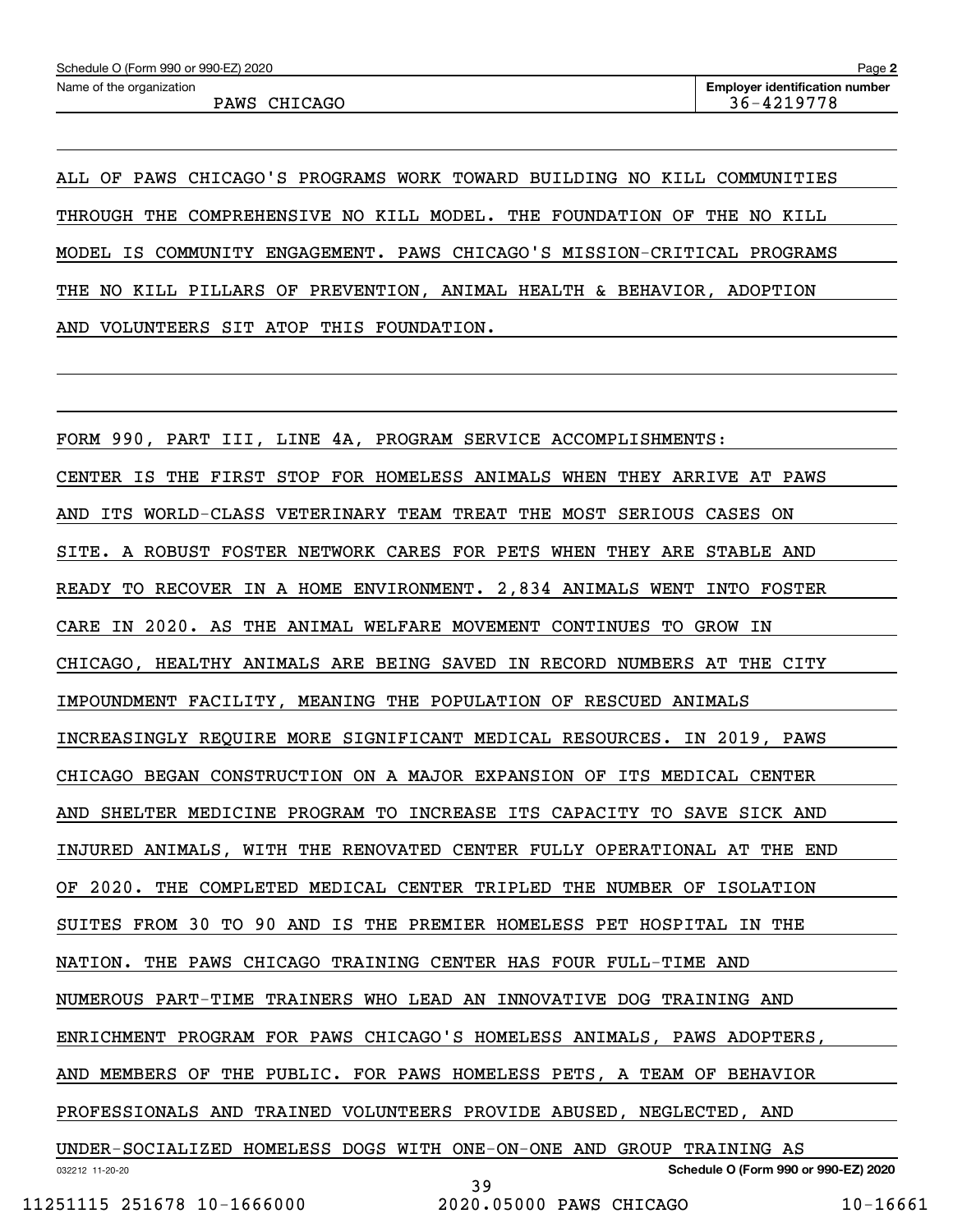| Schedule O (Form 990 or 990-EZ) 2020                                             | Page 2                                              |
|----------------------------------------------------------------------------------|-----------------------------------------------------|
| Name of the organization<br>PAWS CHICAGO                                         | <b>Employer identification number</b><br>36-4219778 |
|                                                                                  |                                                     |
| BEHAVIOR ENRICHMENT<br>HELP<br>CONFIDENCE AND<br>TO.<br>THEM<br>BUILD<br>WELL AS |                                                     |
| COMMUNICATION, WHICH LEADS TO SUCCESSFUL ADOPTIONS. PAWS                         | <b>TRAINERS LED</b>                                 |
| 88<br>IN-PERSON CLASSES WITH VOLUNTEERS AND SHELTER DOGS<br>IN                   | 2020.<br>THEY                                       |
| 160<br>GROUP<br>AND ONE-ON-ONE ZOOM TRAINING<br>CONDUCTED<br>CLASSES<br>ALSO     | WITH PAWS                                           |
| THEIR TEMPORARY FOSTER FAMILIES. PAWS'<br>DOGS AND<br>GOAL<br>IS<br>TO.          | PLACE                                               |
| FEARFUL DOGS IN LOW-STRESS<br>ANXIOUS AND<br>FOSTER HOMES.<br>SENSITIVE,         |                                                     |
| ADDITIONALLY, MORE THAN 1,000 CANINES ENROLLED<br>IN A VARIETY                   | ОF<br>TRAINING                                      |
| 2020, WITH 66% ATTENDING VIRTUALLY<br>IN<br>AND<br>OBEDIENCE<br>CLASSES          | DURING<br>THE                                       |
| WHEN IN-PERSON CLASSES WERE SUSPENDED.<br>PANDEMIC,                              |                                                     |

FORM 990, PART III, LINE 4B, PROGRAM SERVICE ACCOMPLISHMENTS: PREVENTING UNWANTED PETS FROM BEING BORN IS KEY TO BUILDING A NO KILL CHICAGO. A SINGLE FEMALE CAT AND HER OFFSPRING CAN THEORETICALLY PRODUCE 420,000 KITTENS IN SEVEN YEARS. FOR DOGS, THE NUMBER IS 96,000. SPAY/NEUTER SURGERIES ARE THE SOLUTION TO PET OVERPOPULATION, AND AS SUCH, ARE AT THE CORE OF PAWS PREVENTION INITIATIVES.

AS AN ANCILLARY SERVICE TO THE LURIE CLINIC, PAWS CHICAGO LAUNCHED THE PAWS FOR LIFE DOOR-TO-DOOR OUTREACH PROGRAM IN 2014, AND OPENING THE ENGLEWOOD OUTREACH CENTER IN 2019. PROGRAM STAFF AND VOLUNTEERS GO DOOR-TO-DOOR, EXPANDING ACCESS TO SPAY/NEUTER AND PET RESOURCES IN CHICAGO'S MOST UNDERSERVED COMMUNITIES. OF THE PETS PAWS FOR LIFE MEETS, 95% ARE UNALTERED. SIMPLY BY REMOVING BARRIERS, PAWS ACHIEVES A SPAY/NEUTER CONVERSION RATE OF 83%.

032212 11-20-20 **Schedule O (Form 990 or 990-EZ) 2020** SINCE LAUNCHING IN 2014, THE PRIMARY NEIGHBORHOOD OF FOCUS HAS BEEN ENGLEWOOD, WHERE MORE THAN 49% OF THE POPULATION LIVES BELOW THE POVERTY LINE, BUT SERVICES HAVE IN RECENT YEARS EXPANDED TO NEARBY BACK

40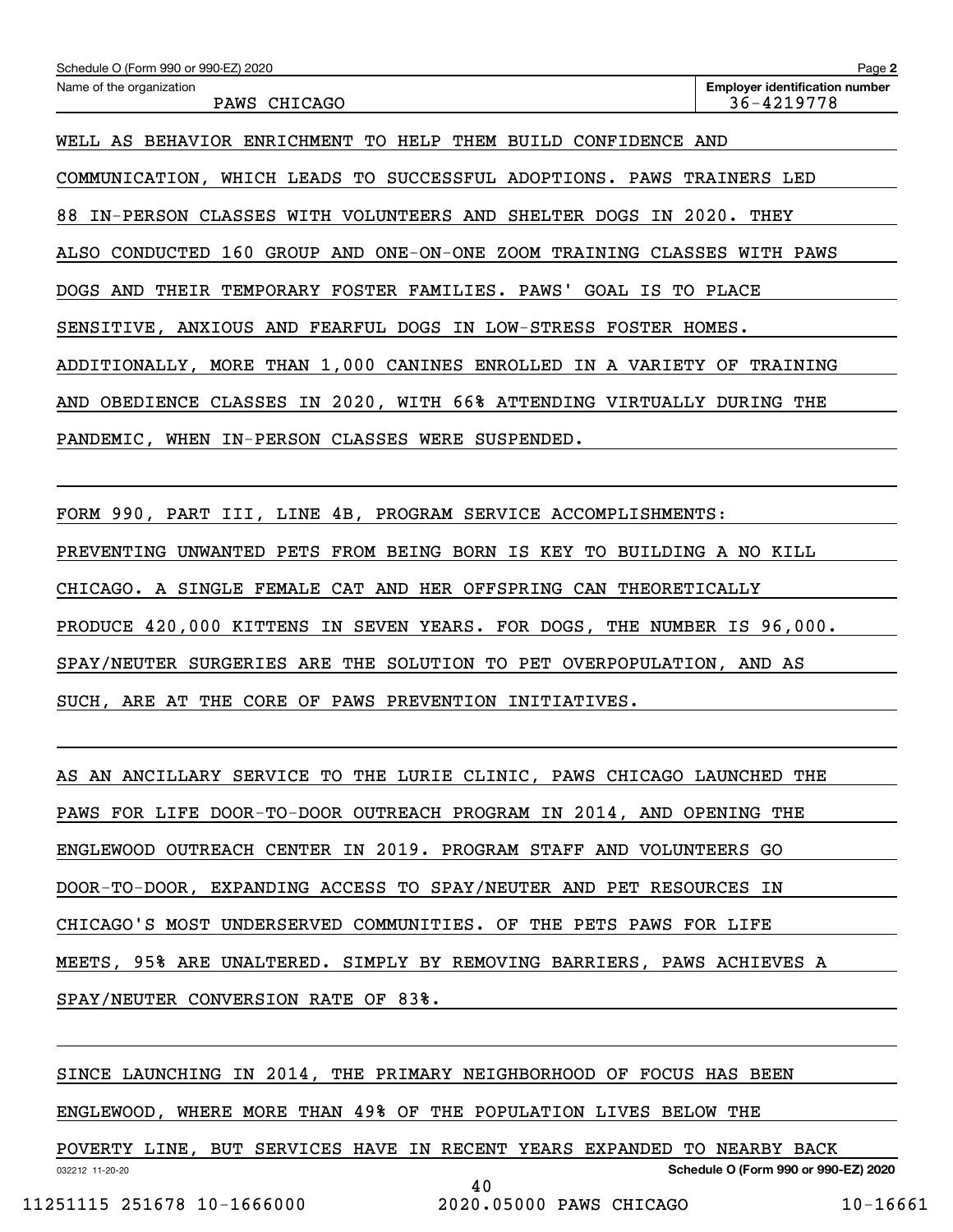| Schedule O (Form 990 or 990-EZ) 2020                                       | Page 2                                              |  |  |
|----------------------------------------------------------------------------|-----------------------------------------------------|--|--|
| Name of the organization<br>PAWS CHICAGO                                   | <b>Employer identification number</b><br>36-4219778 |  |  |
| YARDS AS WELL. THE ENGLEWOOD OUTREACH CENTER SERVES AS AN ANIMAL<br>OF THE |                                                     |  |  |
| WELFARE ANCHOR, ENABLING PAWS TO PROVIDE EVEN MORE PREVENTATIVE            |                                                     |  |  |
| RESOURCES BEYOND FREE SPAY/NEUTER AND TRANSPORTATION. THIS                 | IMPORTANT                                           |  |  |
| LOCATION IS EXPANDING SERVICES TO INCLUDE A COMMUNITY<br>NEW               | MEDICINE                                            |  |  |
| PROGRAM THAT PROVIDES VETERINARY CARE TO SICK, INJURED AND                 | SUFFERING                                           |  |  |
| OTHERWISE NEVER SEE A VETERINARIAN.<br>PETS WHO WOULD                      | IT ALSO ACTS AS A                                   |  |  |
| PET FOOD PANTRY, THE GUSMOBILE, VOLUNTEER ORIENTATIONS,<br>HUB FOR THE     |                                                     |  |  |
| FERAL CAT SHELTER BUILDING ASSISTANCE, TRAP-NEUTER-RETURN SUPPORT,         |                                                     |  |  |
| EDUCATIONAL<br><b>SESSIONS</b><br>MORE.<br>AND                             |                                                     |  |  |

PAWS CHICAGO'S FERAL CAT TRAP-NEUTER-RETURN (TNR) PROGRAM IS ANOTHER CRITICAL ASPECT OF THE PREVENTION PILLAR. BY PROACTIVELY STERILIZING AND MANAGING THE FREE-ROAMING CAT POPULATION, THE SOURCE OF THOUSANDS OF UNWANTED KITTENS BORN EACH YEAR, TNR REDUCES THE NUMBER OF ANIMALS ENTERING THE SHELTER SYSTEM WHILE ALSO SAVING KITTENS AND FINDING THEM ADOPTIVE HOMES. IN 2020, PAWS PERFORMED 980 SPAY/NEUTER SURGERIES ON FERAL CATS. THESE PREVENTION EFFORTS ARE CRITICAL TO ENDING THE KILLING OF HOMELESS PETS. THERE HAS BEEN A 91% REDUCTION IN KILLING SINCE 1997 AND TWO-THIRDS OF THIS REDUCTION IS THE RESULT OF FEWER PETS ENTERING SHELTERS.

FORM 990, PART III, LINE 4C, PROGRAM SERVICE ACCOMPLISHMENTS: ADOPTION PROCESS AND SAVE THOUSANDS OF ANIMAL LIVES.

FORM 990, PART III, LINE 4D, OTHER PROGRAM SERVICES:

VOLUNTEERS: VOLUNTEERS ARE THE LIFE FORCE BEHIND PAWS CHICAGO'S

OPERATIONS AND AN ESSENTIAL INGREDIENT TO BUILDING A NO KILL CHICAGO.

032212 11-20-20 **Schedule O (Form 990 or 990-EZ) 2020** IN 2020, VOLUNTEERS DEDICATED 84,167 HOURS OF SERVICE, THE EQUIVALENT 41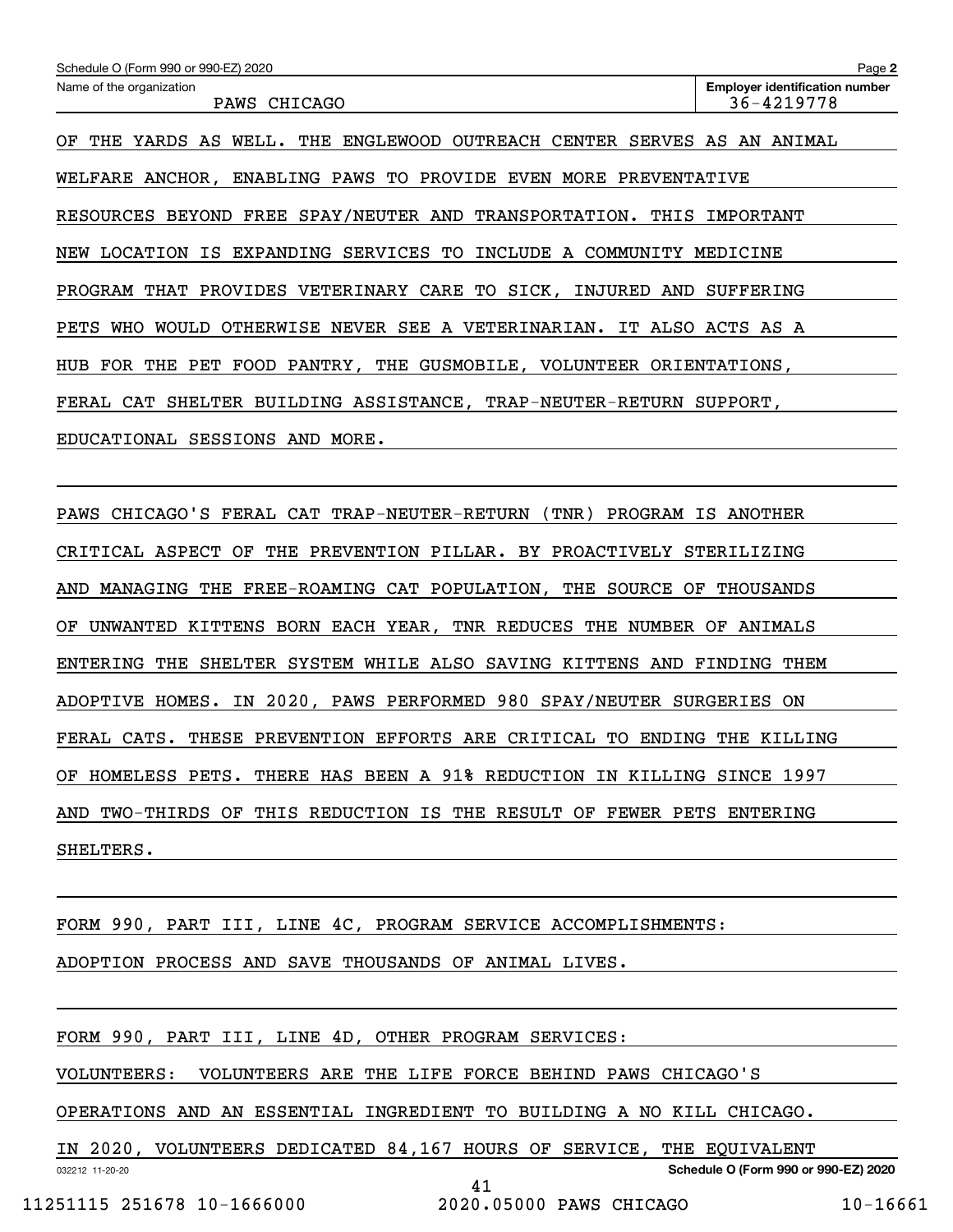| Schedule O (Form 990 or 990-EZ) 2020                                        | Page 2                                              |  |  |
|-----------------------------------------------------------------------------|-----------------------------------------------------|--|--|
| Name of the organization<br>PAWS CHICAGO                                    | <b>Employer identification number</b><br>36-4219778 |  |  |
| 41 FULL-TIME EMPLOYEES. AND THIS DOESN'T INCLUDE FOSTER FAMILIES WHO<br>ΟF  |                                                     |  |  |
| TOOK IN AND CARED FOR 2,834 ANIMALS IN NEED IN 2020. IN ADDITION TO         | THE                                                 |  |  |
| VOLUNTEERS COMMIT TO PAWS CHICAGO, THEY ARE ALSO AMBASSADORS,<br>TIME       |                                                     |  |  |
| IN THE CAUSE OF<br>REACHING NEW PEOPLE AND ENGAGING NEW COMMUNITIES         |                                                     |  |  |
| HOMELESS ANIMALS THROUGH THEIR EVERYDAY INTERACTIONS. THE PANDEMIC          |                                                     |  |  |
| REQUIRED<br>INNOVATIVE APPROACHES TO PROVIDING TRADITIONAL SERVICES SUCH    |                                                     |  |  |
| WHEN LOCAL STATUTES LIMITED NUMBERS<br>ADOPTION AND SHELTER MEDICINE.<br>AS |                                                     |  |  |
| PEOPLE ALLOWED<br>IN ON-SITE REMOTE VOLUNTEER TEAMS WERE CREATED<br>ОF      | TО                                                  |  |  |
| TO VIRTUAL WORK. VOLUNTEERS SHOWED UP ONLINE AND ONSITE BY THE<br>SHIFT     |                                                     |  |  |
| THOUSANDS OF ANIMALS IN NEED. A GROUP OF 1,421<br>HUNDREDS TO HELP SAVE     |                                                     |  |  |
| NEW VOLUNTEERS JOINED<br>THE PAWS TEAM. TWENTY NEW REMOTE                   | TEAMS WERE                                          |  |  |
| FORMED AND 12 NEW VOLUNTEER ROLES WERE CREATED. ANIMAL WELFARE IS           |                                                     |  |  |
| INCREDIBLY LABOR-INTENSIVE WORK. ONLY THROUGH VOLUNTEERS IS PAWS            |                                                     |  |  |
| CHICAGO ABLE TO EXECUTE ALL ELEMENTS OF THE COMPREHENSIVE NO KILL MODEL     |                                                     |  |  |
| AND ADVANCE ON THE MISSION OF BUILDING NO KILL COMMUNITIES.                 |                                                     |  |  |
| IS THE FOUNDATION FOR<br>COMMUNITY ENGAGEMENT: COMMUNITY ENGAGEMENT         |                                                     |  |  |
| CREATING LASTING CHANGE FOR ANIMALS AND IS THE BASIS UPON WHICH ALL OF      |                                                     |  |  |
| PAWS CHICAGO'S PROGRAMS ARE BUILT. PEOPLE CAUSE THE PET OVERPOPULATION      |                                                     |  |  |
| PROBLEM AND PEOPLE HAVE THE POWER TO SOLVE IT; ANIMALS ARE THE VICTIMS.     |                                                     |  |  |
| THE WAY TO INSPIRE AND CREATE REAL CHANGE FOR ANIMALS IS TO MOBILIZE        |                                                     |  |  |
| PEOPLE TO BE THEIR CARETAKERS AND ADVOCATES, AND PROVIDE RESOURCES AND      |                                                     |  |  |
| SUPPORT IN UNDERSERVED COMMUNITIES. WHEN PAWS CHICAGO WAS FOUNDED IN        |                                                     |  |  |
| 1997, THE MASS KILLING OF HOMELESS PETS WAS A HIDDEN CRISIS. THE PUBLIC     |                                                     |  |  |
| HAD NO IDEA MORE THAN 42,000 HOMELESS CATS AND DOGS WOULD BE EUTHANIZED     |                                                     |  |  |
| IN THE CITY OF CHICAGO THAT YEAR. PAWS CHICAGO WAS FOUNDED TO BRING         |                                                     |  |  |
| ATTENTION TO THE PLIGHT OF THESE VULNERABLE ANIMALS AND TO MOBILIZE         |                                                     |  |  |
| PUBLIC SUPPORT TO DEVELOP HUMANE SOLUTIONS AND BUILD NO KILL                |                                                     |  |  |
| COMMUNITIES. SHINING A LIGHT ON PET OVERPOPULATION AND HOMELESSNESS AND     |                                                     |  |  |
| 032212 11-20-20<br>42                                                       | Schedule O (Form 990 or 990-EZ) 2020                |  |  |

11251115 251678 10-1666000 2020.05000 PAWS CHICAGO 10-16661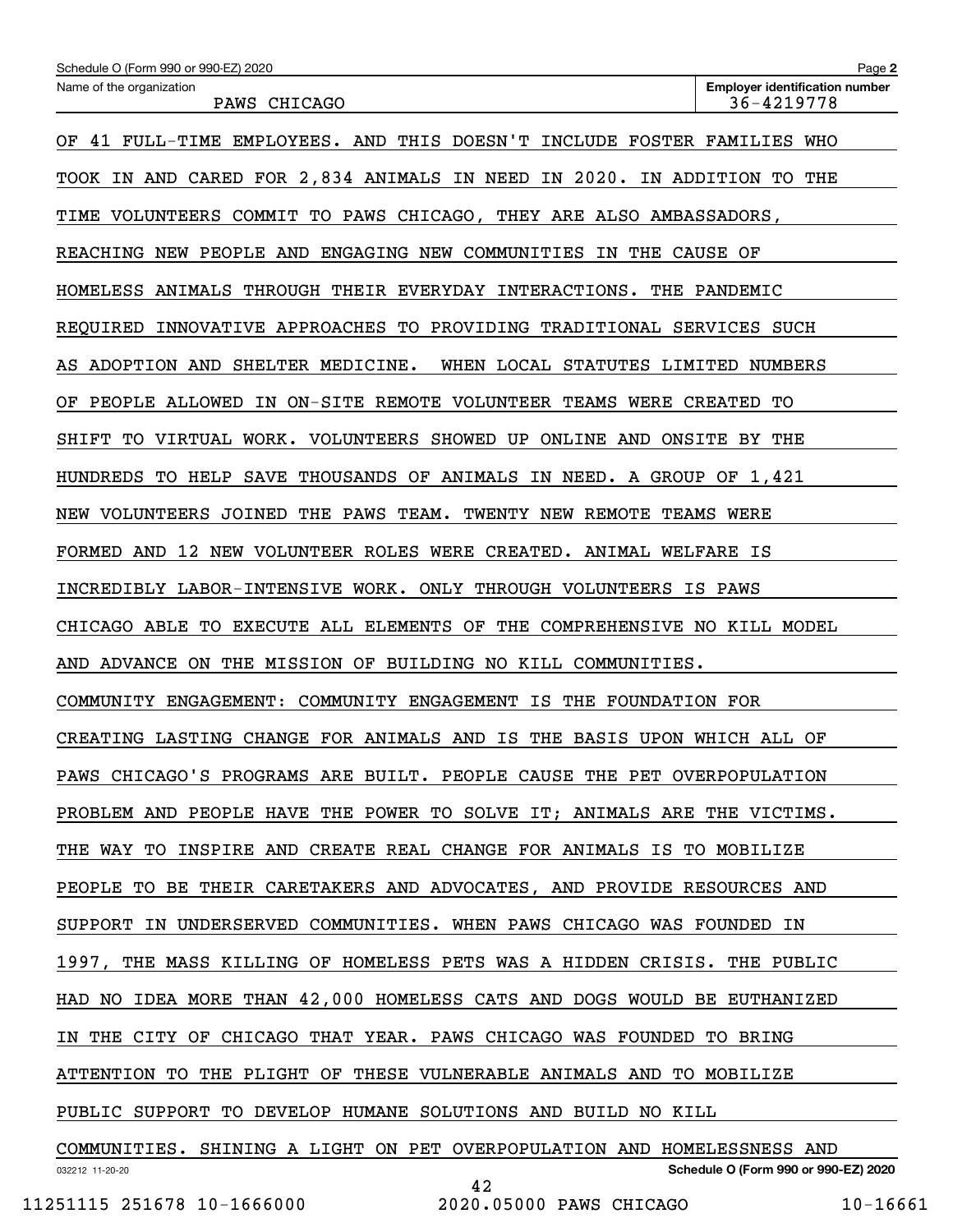| Schedule O (Form 990 or 990-EZ) 2020                                    | Page 2                                              |  |
|-------------------------------------------------------------------------|-----------------------------------------------------|--|
| Name of the organization<br>PAWS CHICAGO                                | <b>Employer identification number</b><br>36-4219778 |  |
| THE RESULTANT KILLING HAS MOBILIZED THOUSANDS OF PEOPLE TO GET INVOLVED |                                                     |  |
| IN THE CAUSE BY ADOPTING, FOSTERING, VOLUNTEERING FOR, ADVOCATING FOR   |                                                     |  |
| AND DONATING TO HOMELESS PETS. PAWS CHICAGO CONTINUES TO RAISE          |                                                     |  |
| AWARENESS THROUGH MANY CHANNELS, INCLUDING WORKING WITH THE MEDIA TO    |                                                     |  |
| PROMOTE THE CAUSE OF HOMELESS PETS, HOSTING-HIGH PROFILE ADOPTION       |                                                     |  |
| EVENTS THROUGHOUT THE CITY, GENERATING MILLIONS OF VIEWS THROUGH        |                                                     |  |
| DIGITAL PLATFORMS, AND PUBLISHING PAWS CHICAGO MAGAZINE, WHICH HAS THE  |                                                     |  |
| LARGEST CIRCULATION OF ANY AREA MAGAZINE. WITH ITS NO KILL MODEL IN     |                                                     |  |
| ACTION, PAWS CHICAGO IS LEADING A MOVEMENT, BUILDING A COMMUNITY, AND   |                                                     |  |
| PREPARING THE FOUNDATION TO SHARE LESSONS LEARNED ON A NATIONAL LEVEL.  |                                                     |  |
| EVERY YEAR, PAWS CHICAGO WELCOMES SHELTERS, RESCUE GROUPS AND           |                                                     |  |
| INDIVIDUALS FROM AROUND THE COUNTRY TO SHADOW ITS OPERATIONS. PAWS      |                                                     |  |
| CHICAGO ALSO HELPS START-UP ADOPTION GROUPS AND SPAY/NEUTER CLINICS     |                                                     |  |
| AROUND THE WORLD. IN CHICAGO, PAWS HELPS LOCAL RESCUE GROUPS AND        |                                                     |  |
| SHELTERS BY PROVIDING LOW-COST MEDICAL SERVICES AT THE LURIE            |                                                     |  |
| SPAY/NEUTER CLINIC AND BY INCREASING EXPOSURE OF THEIR HOMELESS ANIMALS |                                                     |  |
| THROUGH ANGELS WITH TAILS ADOPTION EVENTS. BY RAISING AWARENESS ABOUT   |                                                     |  |
| PET HOMELESSNESS AND ENGAGING PEOPLE IN LIFESAVING EFFORTS, PAWS        |                                                     |  |
| CHICAGO MAKES LASTING CHANGE FOR ANIMALS.                               |                                                     |  |
| EXPENSES \$ 1,236,097.<br>INCLUDING GRANTS OF \$ 0.<br>REVENUE \$ 0.    |                                                     |  |
|                                                                         |                                                     |  |

FORM 990, PART VI, SECTION A, LINE 2:

1) PAULA FASSEAS, CHAIRMAN, AND PETER FASSEAS, BOARD MEMBER, ARE MARRIED;

2) ALEXIS FASSEAS, TREASURER AND BOARD MEMBER IS THE DAUGHTER OF PETER AND PAULA FASSEAS;

3) MICHAEL AND MELISSA CANNING ARE MARRIED. THEY ARE MAJOR

FUNDRAISERS AND CONTRIBUTORS;

4)BARBARA BRADFORD AND ROBERT SHERMAN ARE

032212 11-20-20

**Schedule O (Form 990 or 990-EZ) 2020**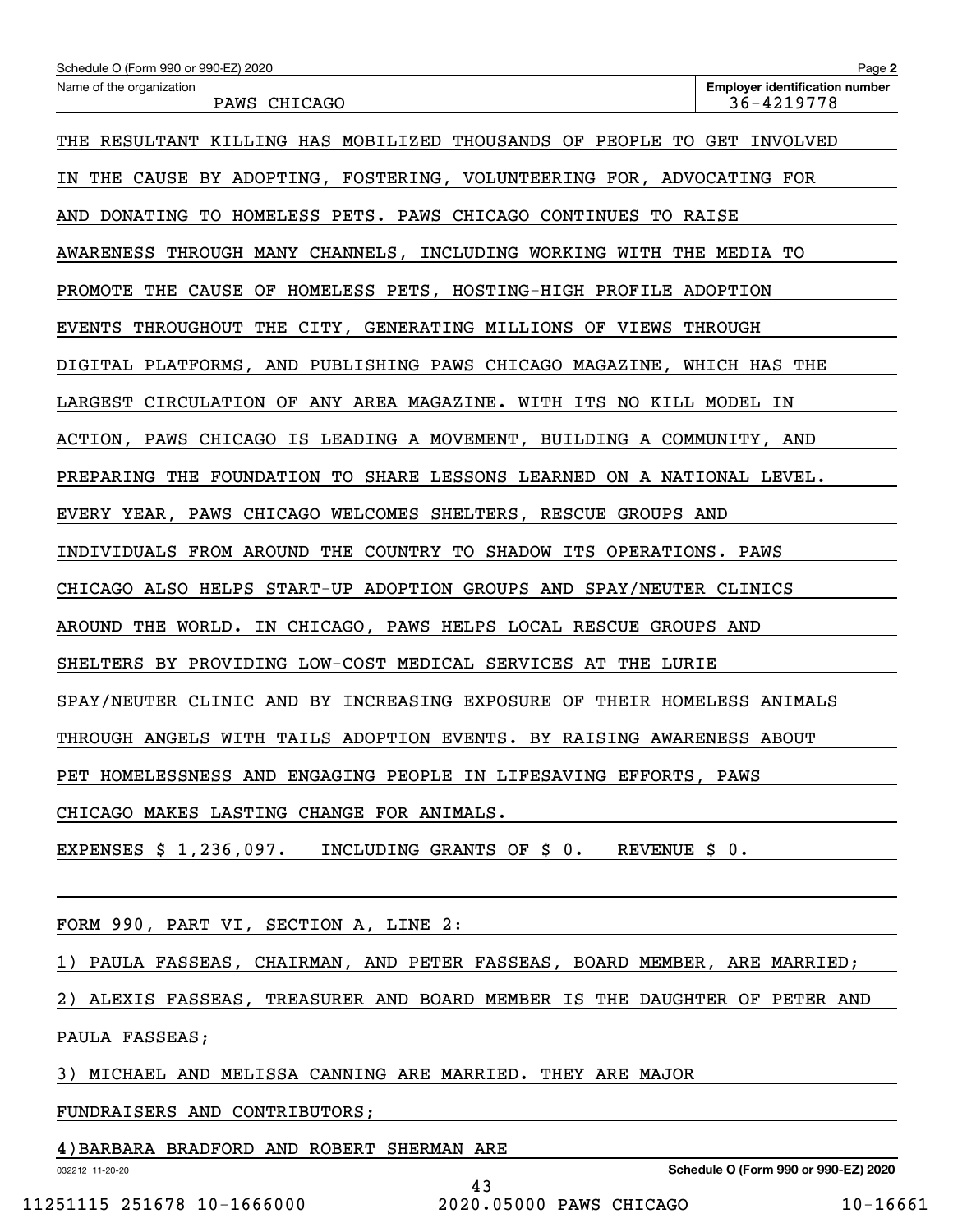| Schedule O (Form 990 or 990-EZ) 2020 | Page                                  |
|--------------------------------------|---------------------------------------|
| Name of the organization             | <b>Emplover identification number</b> |
| <b>PAWS CHICAGO</b>                  | 36-4219778                            |

MARRIED. THEY ARE MAJOR FUNDRAISERS AND CONTRIBUTORS.

FORM 990, PART VI, SECTION B, LINE 11B:

BEFORE THE FORM 990 IS FILED IT IS REVIEWED IN DETAIL BY THE SECRETARY, TREASURER, THE CHAIRMAN OF THE BOARD, AND THE INDEPENDENT AUDITORS. AFTER THAT REVIEW AND BEFORE IT IS FILED, A COPY OF THE FORM 990 IS DISTRIBUTED TO ALL MEMBERS OF THE BOARD OF DIRECTORS.

FORM 990, PART VI, SECTION B, LINE 12C:

BOARD MEMBERS AND SENIOR STAFF WILL ANNUALLY DISCLOSE AND PROMPTLY UPDATE ANY DISCLOSURES PREVIOUSLY MADE TO THE CHAIRMAN OF THE BOARD IN THE SECTION BELOW THAT REQUESTS THEM TO IDENTIFY THEIR INTERESTS THAT COULD GIVE RISE TO CONFLICTS OF INTEREST, SUCH AS A LIST OF FAMILY MEMBERS, SUBSTANTIAL BUSINESS OR INVESTMENT HOLDINGS, AND OTHER TRANSACTIONS OR AFFILIATIONS WITH BUSINESSES AND OTHER ORGANIZATIONS OR THOSE OF FAMILY MEMBERS AS WELL AS OTHER NONPROFIT ORGANIZATIONS. FOR EACH INTEREST DISCLOSED, THE CHAIRPERSON OF THE BOARD WILL DETERMINE WHETHER THE ORGANIZATION SHOULD: (A) TAKE NO ACTION OR (B) DISCLOSE THE SITUATION MORE BROADLY AND INVITE DISCUSSION/RESOLUTION BY THE FULL BOARD OF WHAT ACTION TO TAKE, OR (C) REFRAIN FROM TAKING ACTION AND OTHERWISE AVOID THE CONFLICT.

IN SOME CASES THE PERSON WITH THE CONFLICT MAY BE ASKED TO EXCUSE HIM/HERSELF FROM SENSITIVE DISCUSSIONS SO AS NOT TO UNDULY INFLUENCE THE DISCUSSION OF THE CONFLICT.

FORM 990, PART VI, SECTION B, LINE 15:

THE CHAIRMAN OF THE BOARD AND PRESIDENT PERFORM AN ANNUAL COMPARISON OF

032212 11-20-20 **Schedule O (Form 990 or 990-EZ) 2020** PAWS CHICAGOS TOP MANAGEMENT COMPENSATION TO OTHER SIMILAR ORGANIZATIONS 44

**2Employer identification number**